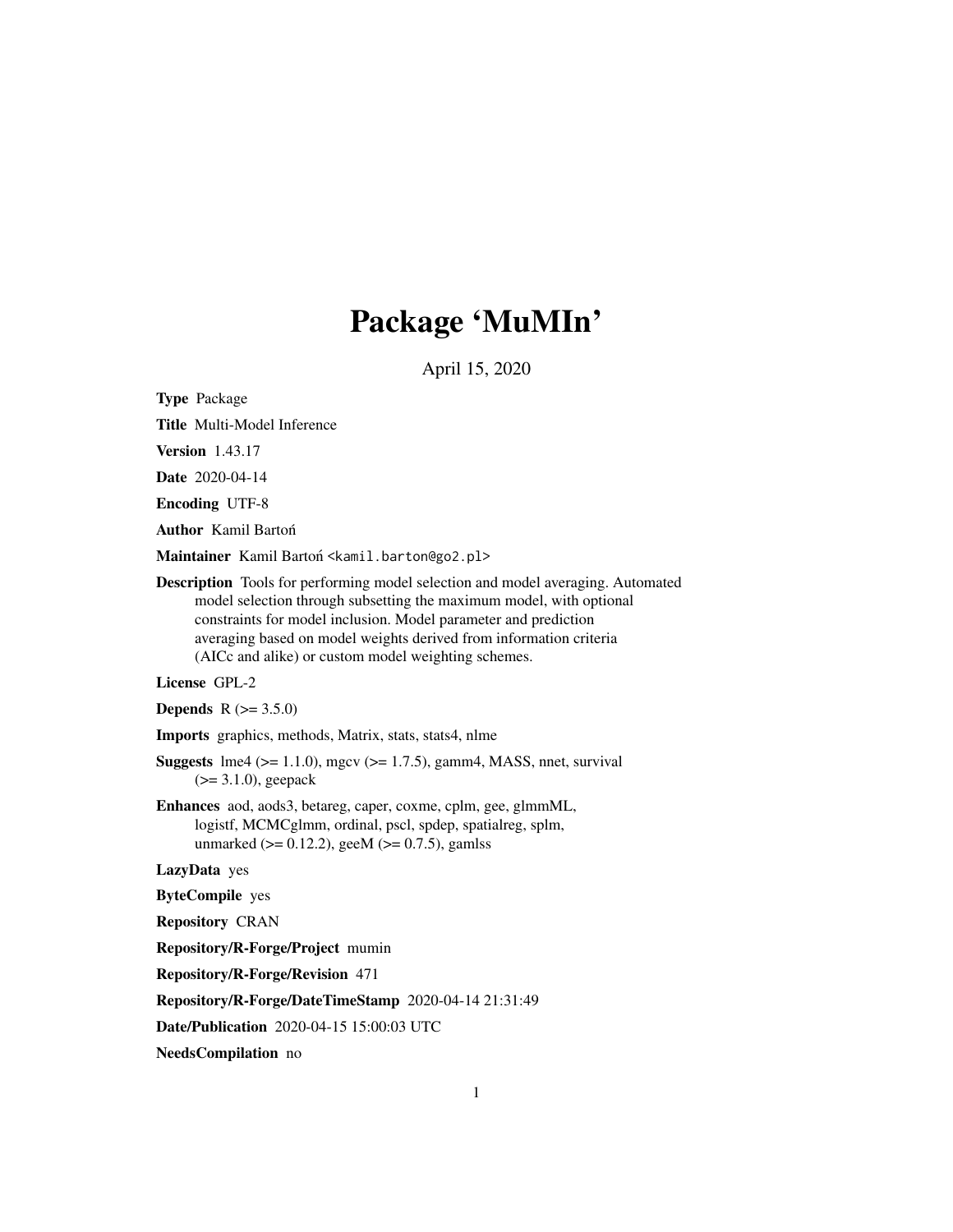# R topics documented:

|                                                                                                                 | 3              |
|-----------------------------------------------------------------------------------------------------------------|----------------|
|                                                                                                                 | $\overline{4}$ |
|                                                                                                                 | 6              |
|                                                                                                                 | 8              |
|                                                                                                                 | 10             |
|                                                                                                                 | 11             |
|                                                                                                                 | 12             |
|                                                                                                                 | 13             |
|                                                                                                                 | 14             |
|                                                                                                                 | 19             |
|                                                                                                                 | 22             |
|                                                                                                                 | 23             |
|                                                                                                                 | 24             |
|                                                                                                                 | 25             |
|                                                                                                                 | 26             |
|                                                                                                                 | 28             |
|                                                                                                                 | 29             |
|                                                                                                                 | 30             |
|                                                                                                                 | 32             |
|                                                                                                                 | 35             |
|                                                                                                                 | 37             |
|                                                                                                                 | 38             |
|                                                                                                                 | 40             |
|                                                                                                                 | 41             |
|                                                                                                                 | 43             |
|                                                                                                                 | 45             |
| $predict. averaging \ldots \ldots \ldots \ldots \ldots \ldots \ldots \ldots \ldots \ldots \ldots \ldots \ldots$ | 46             |
|                                                                                                                 | 49             |
|                                                                                                                 | 50             |
|                                                                                                                 | 52             |
|                                                                                                                 | 55             |
|                                                                                                                 | 56             |
|                                                                                                                 | 58             |
|                                                                                                                 | 60             |
|                                                                                                                 | 63             |
|                                                                                                                 | 65             |
|                                                                                                                 | 66             |
|                                                                                                                 | 69             |
|                                                                                                                 |                |

Index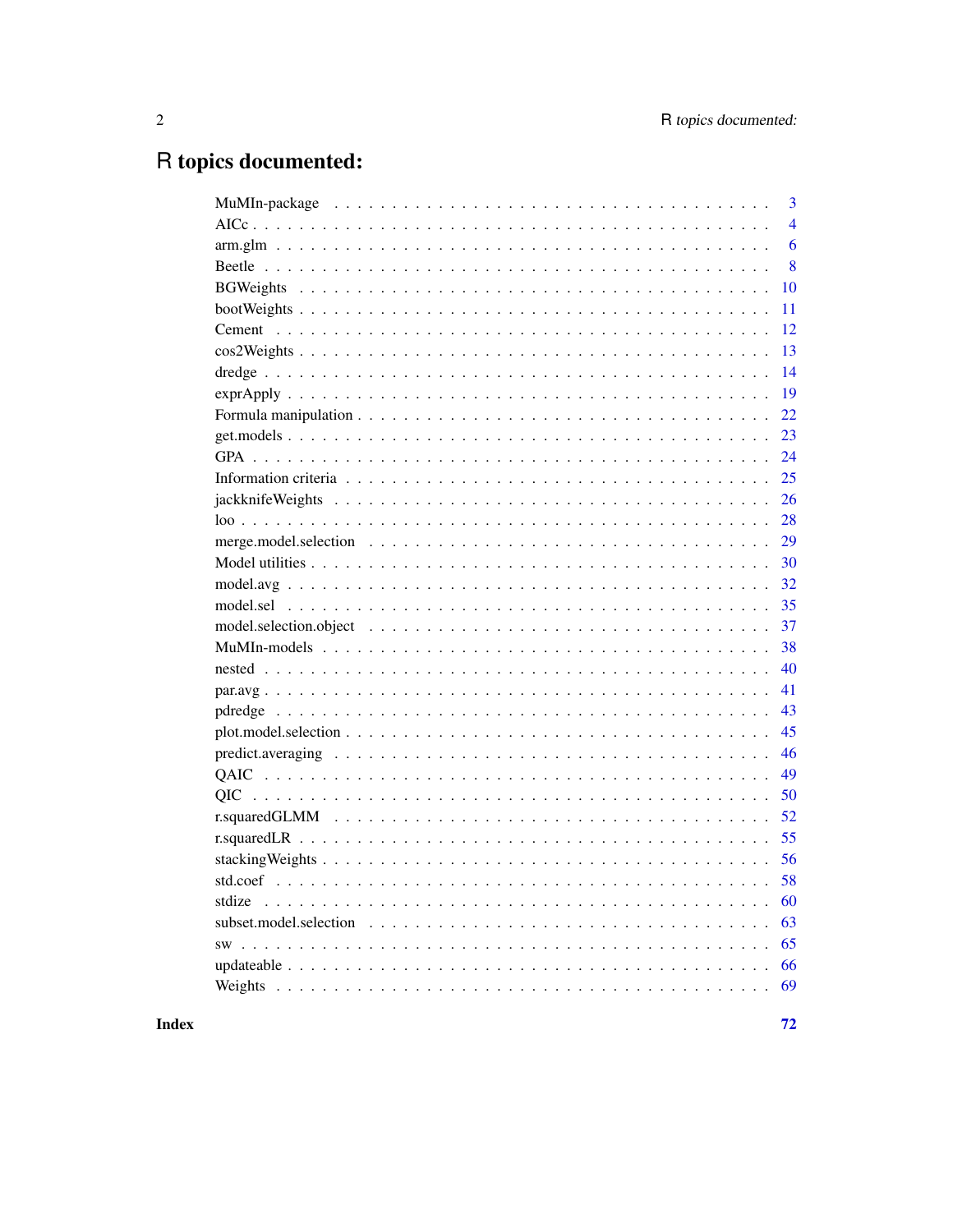<span id="page-2-0"></span>

# Description

The package MuMIn contains functions to streamline the information-theoretic model selection and carry out model averaging based on information criteria.

#### Details

The collection of functions includes:

[dredge](#page-13-1) performs an automated model selection with subsets of the supplied 'global' model, and optional choices of other model properties (such as different link functions). The set of models may be generated either with 'all possible' combinations or tailored according to the conditions specified.

[pdredge](#page-42-1) does the same, but can parallelize model fitting process using a cluster.

- [model.sel](#page-34-1) creates a model selection table from hand-picked models.
- [model.avg](#page-31-1) calculates model-averaged parameters, with standard errors and confidence intervals. Furthermore, the [predict](#page-45-1) method produces model-averaged predictions.
- [AICc](#page-3-1) calculates second-order Akaike information criterion. Some other criteria are provided, see below.
- [stdize](#page-59-1), [stdizeFit](#page-59-2), [std.coef](#page-57-1), [partial.sd](#page-57-2) can be used for standardization of data and model coefficients by Standard Deviation or Partial Standard Deviation.

For a complete list of functions, use library(help = "MuMIn").

By default,  $AIC_c$  is used to rank the models and to obtain model weights, though any other information criteria can be utilised. At least the following ones are currently implemented in R: [AIC](#page-0-0) and [BIC](#page-0-0) in package stats, and [QAIC](#page-48-1), [QAICc](#page-48-2), [ICOMP](#page-24-1), [CAICF](#page-24-1), and [Mallows' Cp](#page-24-1) in MuMIn. There is also [DIC](#page-24-1) extractor for MCMC models, and [QIC](#page-49-1) for GEE.

Most of R's common modelling functions are supported, for a full inventory see [the list of supported](#page-37-1) [models.](#page-37-1)

Apart from the "regular" information criteria, model averaging can be performed using various types of model weighting algorithms: [Bates-Granger,](#page-9-1) [bootstrapped,](#page-9-1) [cos-squared,](#page-12-1) [jackknife,](#page-25-1) [stack](#page-55-1)[ing,](#page-55-1) or [ARM.](#page-5-1) These weighting functions apply mostly to glms.

# Author(s)

Kamil Bartoń

#### References

Burnham, K. P. and Anderson, D. R (2002) *Model selection and multimodel inference: a practical information-theoretic approach*. 2nd ed. New York, Springer-Verlag.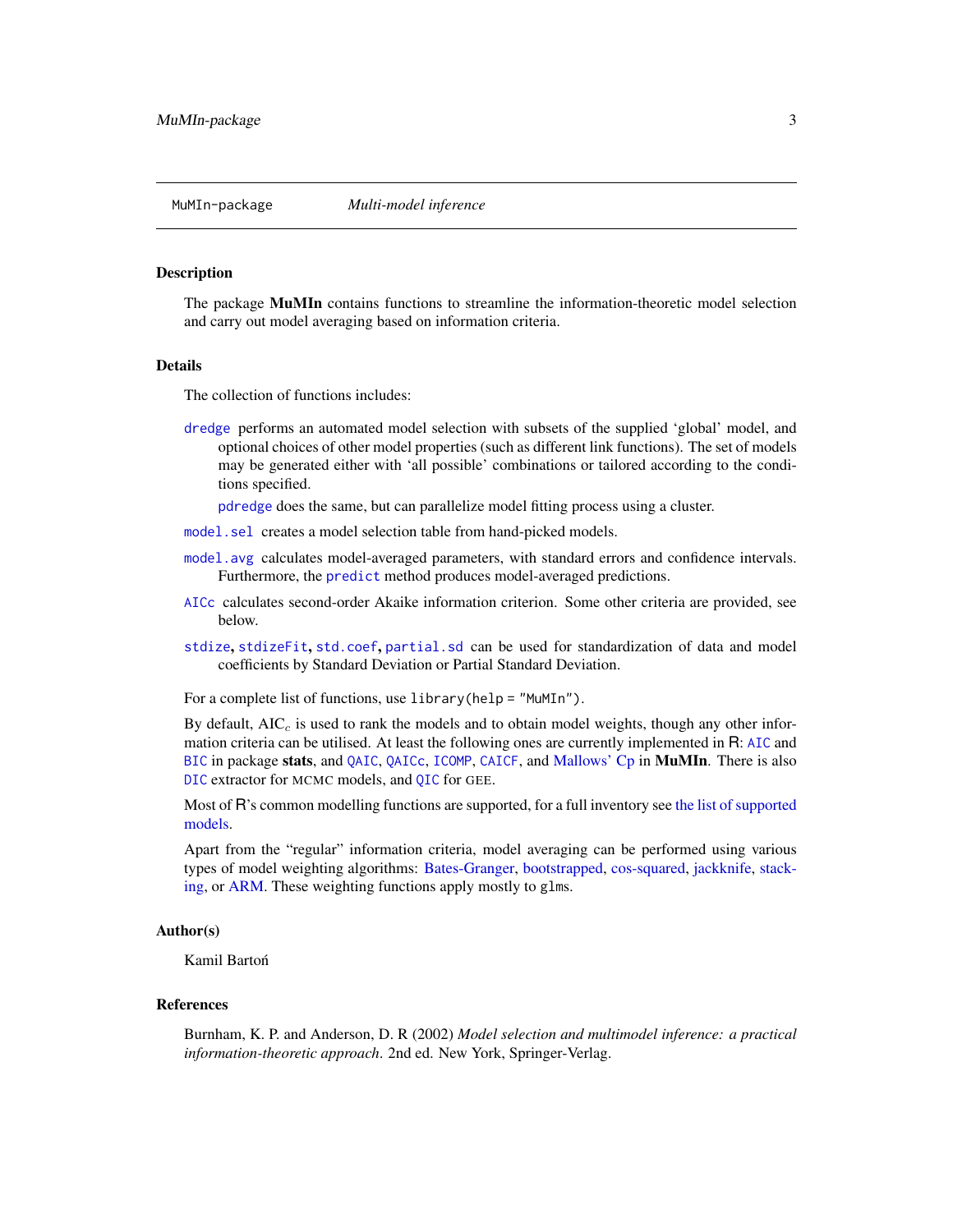# <span id="page-3-0"></span>See Also

[AIC](#page-0-0), [step](#page-0-0) or [stepAIC](#page-0-0) for stepwise model selection by AIC.

# Examples

```
options(na.action = "na.fail") # change the default "na.omit" to prevent models
                                # from being fitted to different datasets in
                                # case of missing values.
fm1 \leftarrow lm(y \sim ., data = Cement)
ms1 <- dredge(fm1)
# Visualize the model selection table:
par(max = c(3, 5, 6, 4))plot(ms1, labAsExpr = TRUE)
model.avg(ms1, subset = delta < 4)
confset.95p <- get.models(ms1, cumsum(weight) <= .95)
avgmod.95p <- model.avg(confset.95p)
summary(avgmod.95p)
confint(avgmod.95p)
```
#### <span id="page-3-1"></span>AICc *Second-order Akaike Information Criterion*

# Description

Calculate Second-order Akaike Information Criterion for one or several fitted model objects  $(AIC<sub>c</sub>,$ AIC for small samples).

# Usage

```
AICc(object, ..., k = 2, REML = NULL)
```
# Arguments

| object              | a fitted model object for which there exists a logLik method, or a "logLik"<br>object.                                                                                                                     |
|---------------------|------------------------------------------------------------------------------------------------------------------------------------------------------------------------------------------------------------|
| $\cdot \cdot \cdot$ | optionally more fitted model objects.                                                                                                                                                                      |
| k                   | the 'penalty' per parameter to be used; the default $k = 2$ is the classical AIC.                                                                                                                          |
| REML                | optional logical value, passed to the logLik method indicating whether the re-<br>stricted log-likelihood or log-likelihood should be used. The default is to use the<br>method used for model estimation. |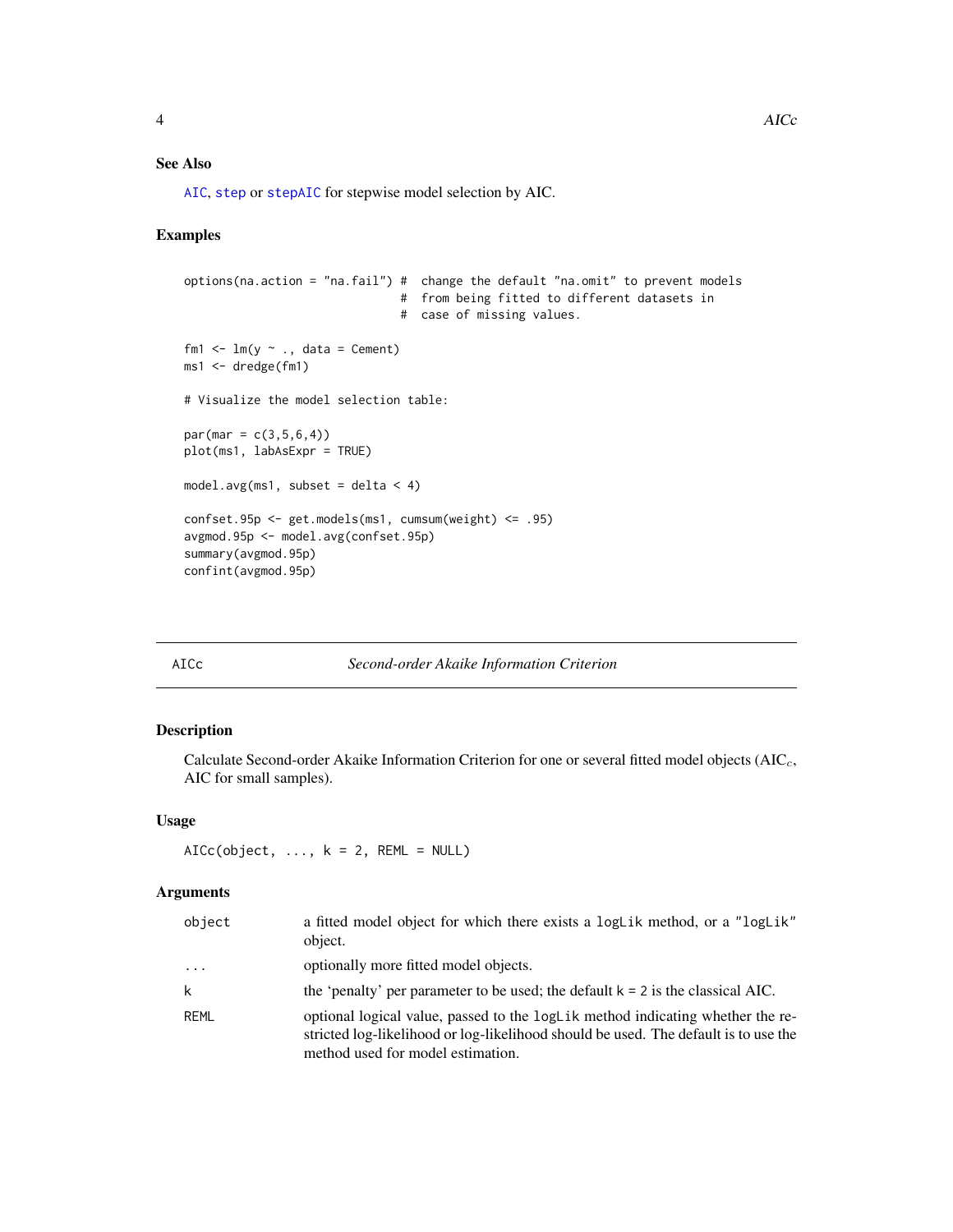#### $\angle$  AICc  $\frac{1}{2}$  5

# Value

If just one object is provided, returns a numeric value with the corresponding  $AIC_c$ ; if more than one object are provided, returns a data.frame with rows corresponding to the objects and columns representing the number of parameters in the model  $(df)$  and  $AIC_c$ .

# Note

 $AIC<sub>c</sub>$  should be used instead AIC when sample size is small in comparison to the number of estimated parameters (Burnham & Anderson 2002 recommend its use when  $n/K < 40$ ).

#### Author(s)

Kamil Bartoń

#### References

Burnham, K. P. and Anderson, D. R (2002) *Model selection and multimodel inference: a practical information-theoretic approach*. 2nd ed. New York, Springer-Verlag.

Hurvich, C. M. and Tsai, C.-L. (1989) Regression and time series model selection in small samples, *Biometrika* 76: 297–307.

#### See Also

Akaike's An Information Criterion: [AIC](#page-0-0)

Other implementations: [AICc](#page-3-1) in package **AICcmodavg**, AICc in package **bbmle** and [aicc](#page-0-0) in package glmulti

# Examples

```
#Model-averaging mixed models
options(na.action = "na.fail")
data(Orthodont, package = "nlme")
# Fit model by REML
fm2 \leq Im\left(distance \sim Sex*age, data = Orthodont,
    random = \sim 1|Subject / Sex, method = "REML")
# Model selection: ranking by AICc using ML
ms2 <- dredge(fm2, trace = TRUE, rank = "AICc", REML = FALSE)
(attr(ms2, "rank.call"))
# Get the models (fitted by REML, as in the global model)
fmList <- get.models(ms2, 1:4)
# Because the models originate from 'dredge(..., rank = AICc, REML = FALSE)',
# the default weights in 'model.avg' are ML based:
summary(model.avg(fmList))
```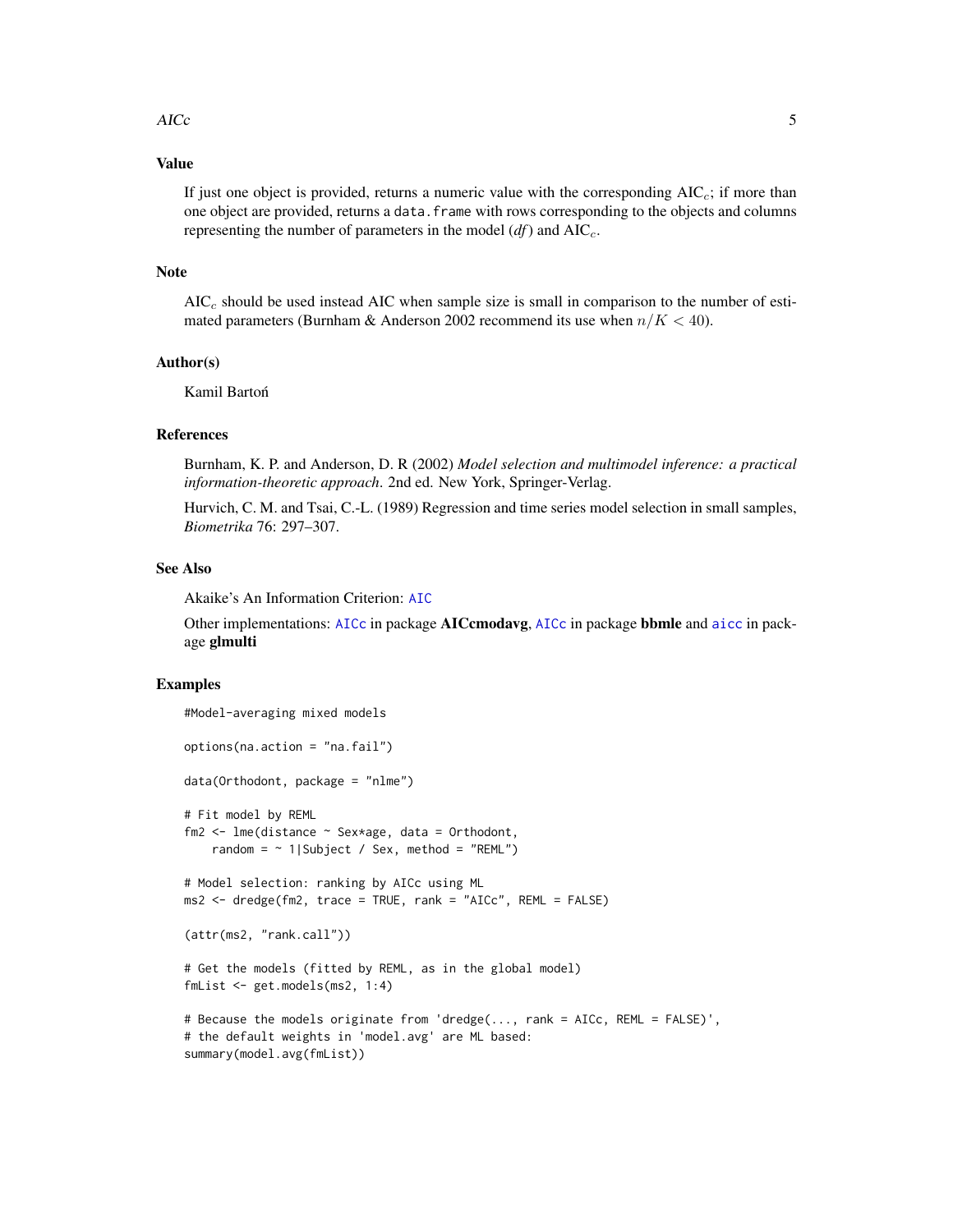```
## Not run:
# the same result:
model.avg(fmList, rank = "AICc", rank.args = list(REML = FALSE))
## End(Not run)
```
arm.glm *Adaptive Regression by Mixing*

# <span id="page-5-1"></span>Description

Combine all-subsets GLMs using the ARM algorithm. Calculate ARM weights for a set of models.

# Usage

```
arm.glm(object, R = 250, weight.by = c("aic", "loglik"), trace = FALSE)armWeights(object, ..., data, weight.by = c("aic", "loglik"), R = 1000)
```
# Arguments

| object    | for arm.glm, a fitted "global" glm object. For armWeights, a fitted glm object,<br>or a list of such, or an "averaging" object. |
|-----------|---------------------------------------------------------------------------------------------------------------------------------|
| .         | more fitted model objects.                                                                                                      |
| R         | number of permutations.                                                                                                         |
| weight.by | indicates whether model weights should be calculated with AIC or log-likelihood.                                                |
| trace     | if TRUE, information is printed during the running of arm.glm.                                                                  |
| data      | a data frame in which to look for variables for use with prediction. If omitted,<br>the fitted linear predictors are used.      |

# Details

For each of all-subsets of the "global" model, parameters are estimated using randomly sampled half of the data. Log-likelihood given the remaining half of the data is used to calculate AIC weights. This is repeated R times and mean of the weights is used to average all-subsets parameters estimated using complete data.

# Value

arm.glm returns an object of class "averaging" contaning only "full" averaged coefficients. See [model.avg](#page-31-1) for object description.

armWeights returns a numeric vector of model weights.

<span id="page-5-0"></span>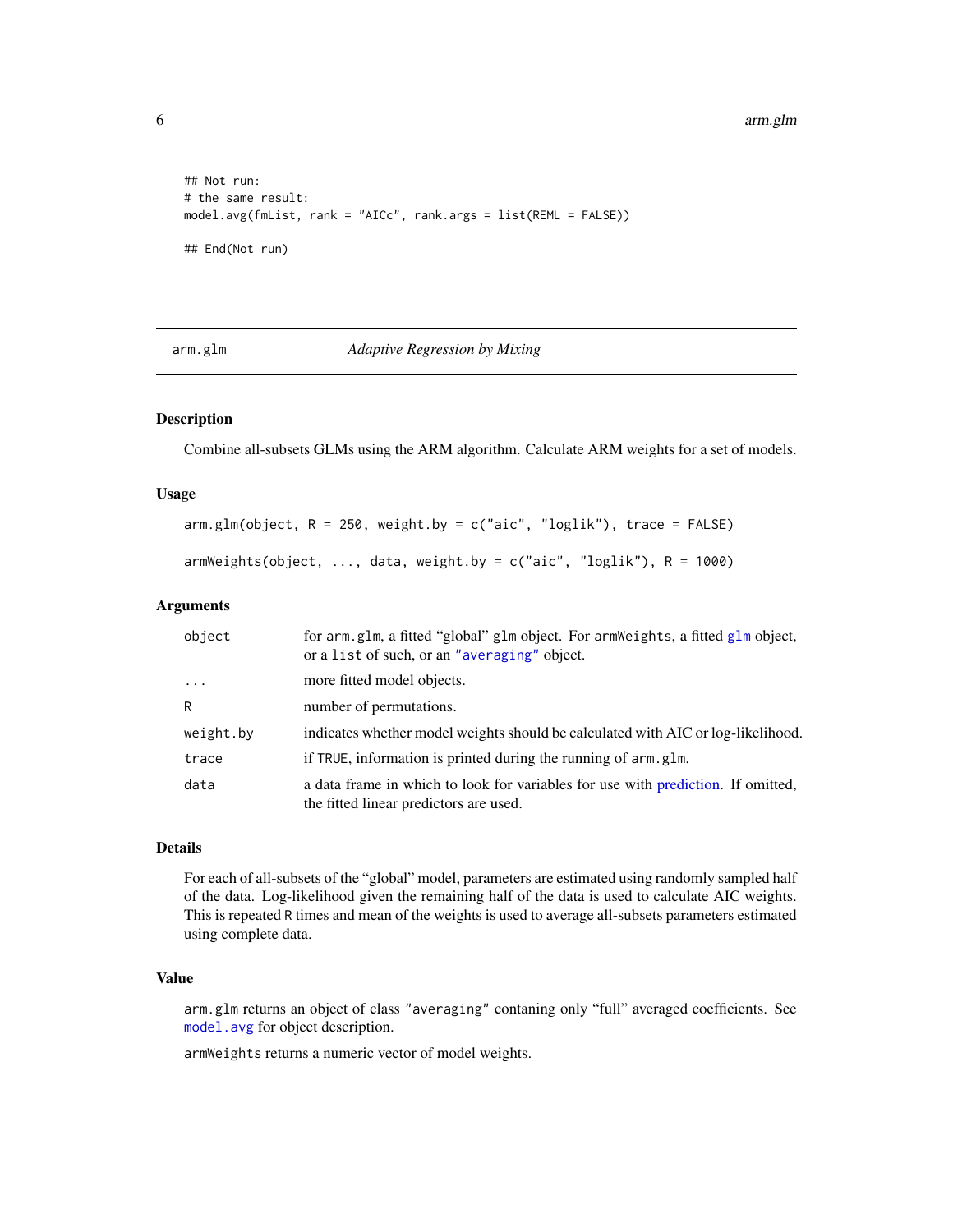#### arm.glm 7

# Note

Number of parameters is limited to floor(nobs(object) / 2) -1. All-subsets respect marginality constraints.

# Author(s)

Kamil Bartoń

# References

Yang Y. (2001) Adaptive Regression by Mixing. *Journal of the American Statistical Association* 96: 574–588.

Yang Y. (2003) Regression with multiple candidate models: selecting or mixing? *Statistica Sinica* 13: 783–810.

# See Also

[model.avg](#page-31-1), [par.avg](#page-40-1)

[Weights](#page-68-1) for assigning new model weights to an "averaging" object.

Other implementation of ARM algorithm: arms in (archived) package MMIX.

Other kinds of model weights: [BGWeights](#page-9-1), [bootWeights](#page-10-1), [cos2Weights](#page-12-1), [jackknifeWeights](#page-25-1), [stackingWeights](#page-55-1).

# Examples

```
fm <- glm(y - X1 + X2 + X3 + X4, data = Cement)
summary(am1 \leq arm.glm(fm, R = 15))
mst <- dredge(fm)
am2 <- model.avg(mst, fit = TRUE)
Weights(am2) \leq armWeights(am2, data = Cement, R = 15)
# differences are due to small R:
coef(am1, full = TRUE)coef(am2, full = TRUE)
```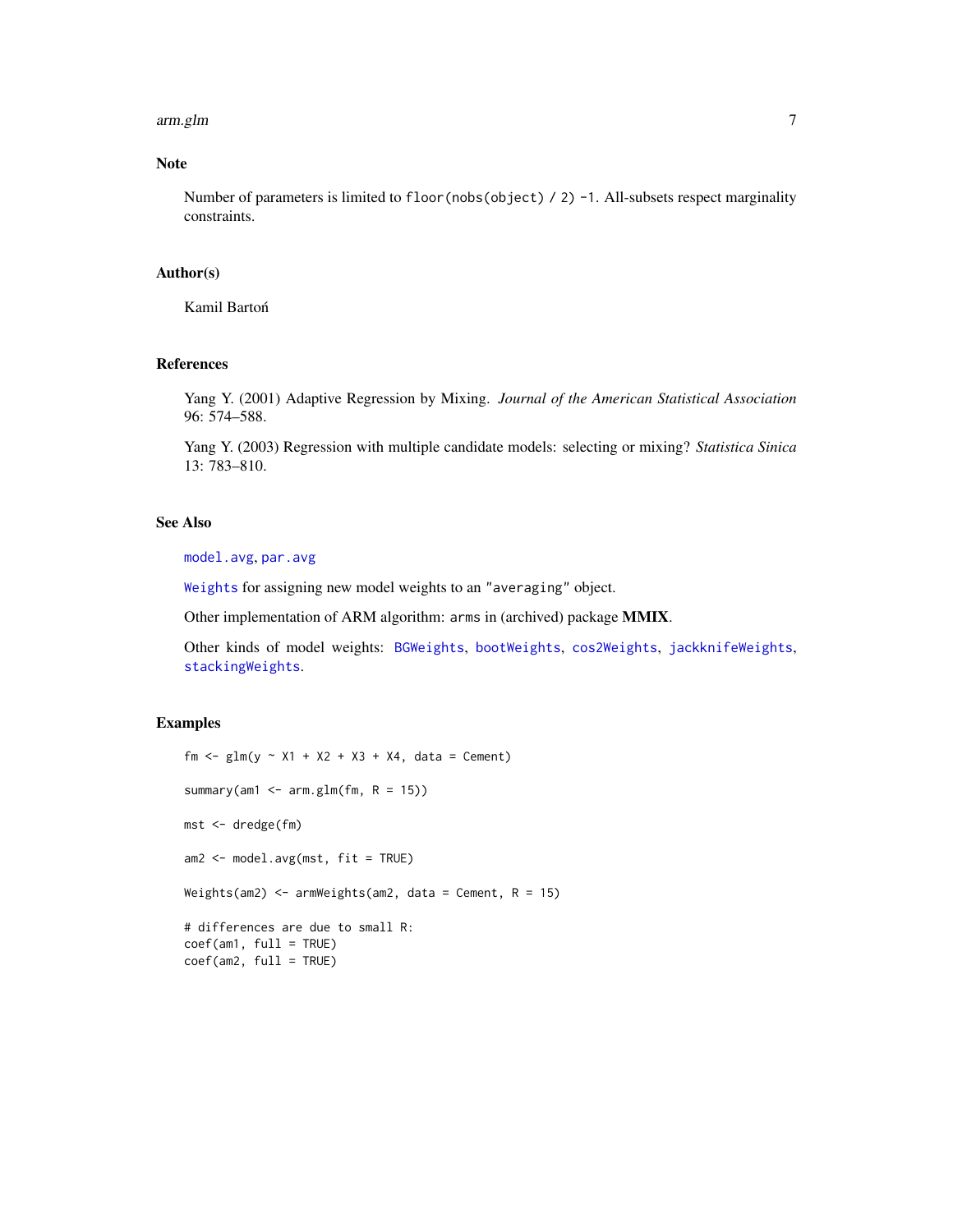# <span id="page-7-1"></span><span id="page-7-0"></span>Description

Mortality of flour beetles (*Tribolium confusum*) due to exposure to gaseous carbon disulfide CS<sub>2</sub>, from Bliss (1935).

# Usage

Beetle

#### Format

Beetle is a data frame with 5 elements.

Prop a matrix with two columns named nkilled and nsurvived

mortality observed mortality rate

dose the dose of  $CS_2$  in mg/L

n.tested number of beetles tested

n.killed number of beetles killed.

# Source

Bliss C. I. (1935) The calculation of the dosage-mortality curve. *Annals of Applied Biology*, 22: 134-167.

#### References

Burnham, K. P. and Anderson, D. R. (2002) *Model selection and multimodel inference: a practical information-theoretic approach*. 2nd ed. New York, Springer-Verlag.

# Examples

```
# "Logistic regression example"
# from Burnham & Anderson (2002) chapter 4.11
# Fit a global model with all the considered variables
globmod <- glm(Prop ~ dose + I(dose^2) + log(dose) + I(log(dose)^2),
  data = Beetle, family = binomial, na.action = na.fail)
# A logical expression defining the subset of models to use:
# * either log(dose) or dose
# * the quadratic terms can appear only together with linear terms
msubset <- expression(xor(dose, `log(dose)`) &
    dc(dose, `I(dose^2)`) &
   dc('log(dose)', 'I(log(dose)')')
```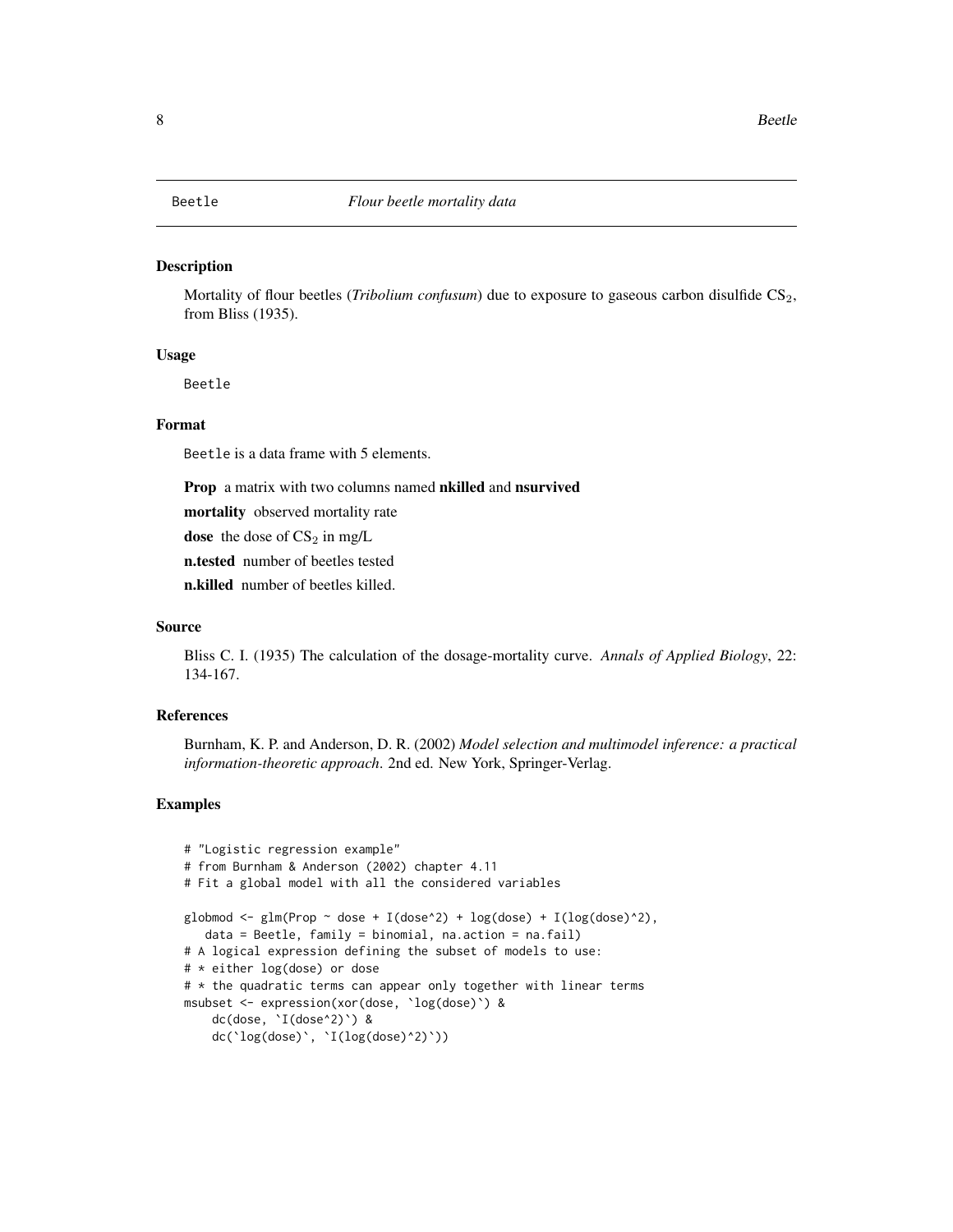#### Beetle **9**

```
# Table 4.6
# Use 'varying' argument to fit models with different link functions
# Note the use of 'alist' rather than 'list' in order to keep the
# 'family' objects unevaluated
varying.link <- list(family = alist(
    logit = binomial("logit"),
    probit = binomial("probit"),
   cloglog = binomial("cloglog")
   ))
(ms12 < - dredge(globmod, subset = msubset, varying = varying.link,rank = AIC)
# Table 4.7 "models justifiable a priori"
(ms3 <- subset(ms12, has(dose, !`I(dose^2)`)))
# The same result, but would fit the models again:
# ms3 <- update(ms12, update(globmod, . ~ dose), subset =,
# fixed = ~dose)
mod3 <- get.models(ms3, 1:3)
# Table 4.8. Predicted mortality probability at dose 40.
# calculate confidence intervals on logit scale
logit.ci \leq function(p, se, quantile = 2) {
   C. \leq exp(quantile \neq se / (p \neq (1 - p)))
    p / (p + (1 - p) * c(C., 1/C.))}
mavg3 <- model.avg(mod3, revised.var = FALSE)
# get predictions both from component and averaged models
pred <- lapply(c(component = mod3, list(averaged = mavg3)), predict,
  newdata = list(dose = 40), type = "response", se.fit = TRUE)
# reshape predicted values
pred <- t(sapply(pred, function(x) unlist(x)[1:2]))
colnames(pred) <- c("fit", "se.fit")
# build the table
tab < - \text{cbind}(c(Weights(ms3), NA),
    pred,
    matrix(logit.ci(pred[,"fit"], pred[,"se.fit"],
        quantile = c(rep(1.96, 3), 2), ncol = 2)
    \lambdacolnames(tab) <- c("Akaike weight", "Predicted(40)", "SE", "Lower CI",
    "Upper CI")
rownames(tab) <- c(as.character(ms3$family), "model-averaged")
print(tab, digits = 3, na.print = ")
# Figure 4.3
newdata <- list(dose = seq(min(Beetle$dose), max(Beetle$dose), length.out = 25))
# add model-averaged prediction with CI, using the same method as above
avpred <- predict(mavg3, newdata, se.fit = TRUE, type = "response")
avci <- matrix(logit.ci(avpred$fit, avpred$se.fit, quantile = 2), ncol = 2)
```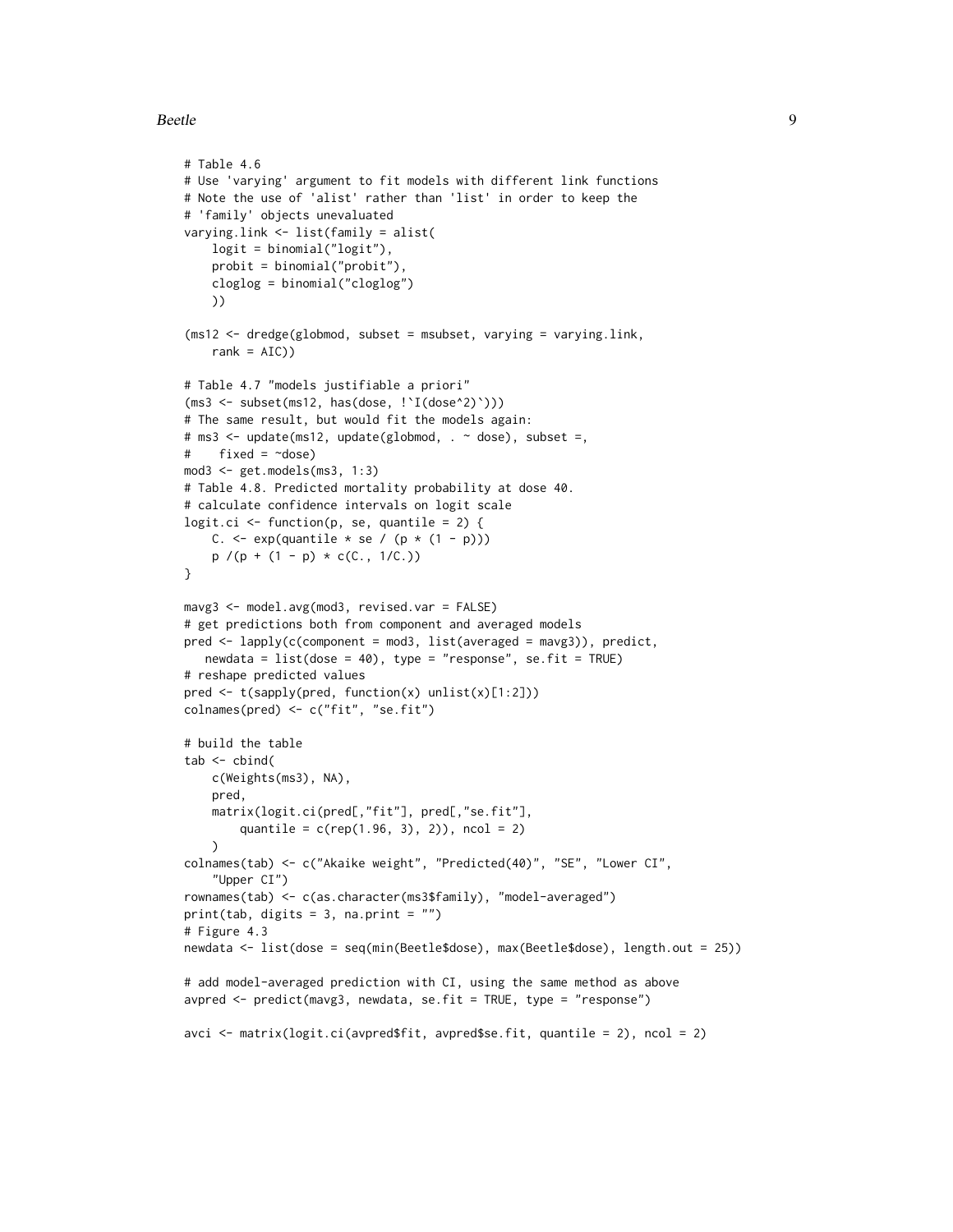```
matplot(newdata$dose, sapply(mod3, predict, newdata, type = "response"),
    type = "l", xlab = quote(list("Dose of" \sim CS[2],(mg/L))),
   ylab = "Mortality", col = 2:4, lty = 3, lwd = 1
)
matplot(newdata$dose, cbind(avpred$fit, avci), type = "l", add = TRUE,
    1wd = 1, 1ty = c(1, 2, 2), col = 1)
legend("topleft", NULL, c(as.character(ms3$family), expression(`averaged`
    %+-% CI)), lty = c(3, 3, 3, 1), col = c(2:4, 1)
```
<span id="page-9-1"></span>BGWeights *Bates-Granger model weights*

# Description

Computes empirical weights based on out of sample forecast variances, following Bates and Granger (1969).

#### Usage

```
BGWeights(object, ..., data, force.update = FALSE)
```
# Arguments

| object       | two or more fitted glm objects, or a list of such, or an "averaging" object.                                                                                                                                 |
|--------------|--------------------------------------------------------------------------------------------------------------------------------------------------------------------------------------------------------------|
| data         | a data frame containing the variables in the model.                                                                                                                                                          |
| force.update | if TRUE, the much less efficient method of updating glm function will be used<br>rather than directly <i>via</i> glm, fit. This only applies to glms, in case of other<br>model types update is always used. |

# Details

Bates-Granger model weights are calculated using prediction covariance. To get the estimate of prediction covariance, the models are fitted to randomly selected half of data and prediction is done on the remaining half. These predictions are then used to compute the variance-covariance between models,  $\Sigma$ . Model weights are then calculated as  $w_{BG} = (1'\Sigma^{-1}1)^{-1}1\Sigma^{-1}$ , where 1 a vector of 1-s.

Bates-Granger model weights may be outside of the  $[0, 1]$  range, which may cause the averaged variances to be negative. Apparently this method works best when data is large.

#### Value

The function returns a numeric vector of model weights.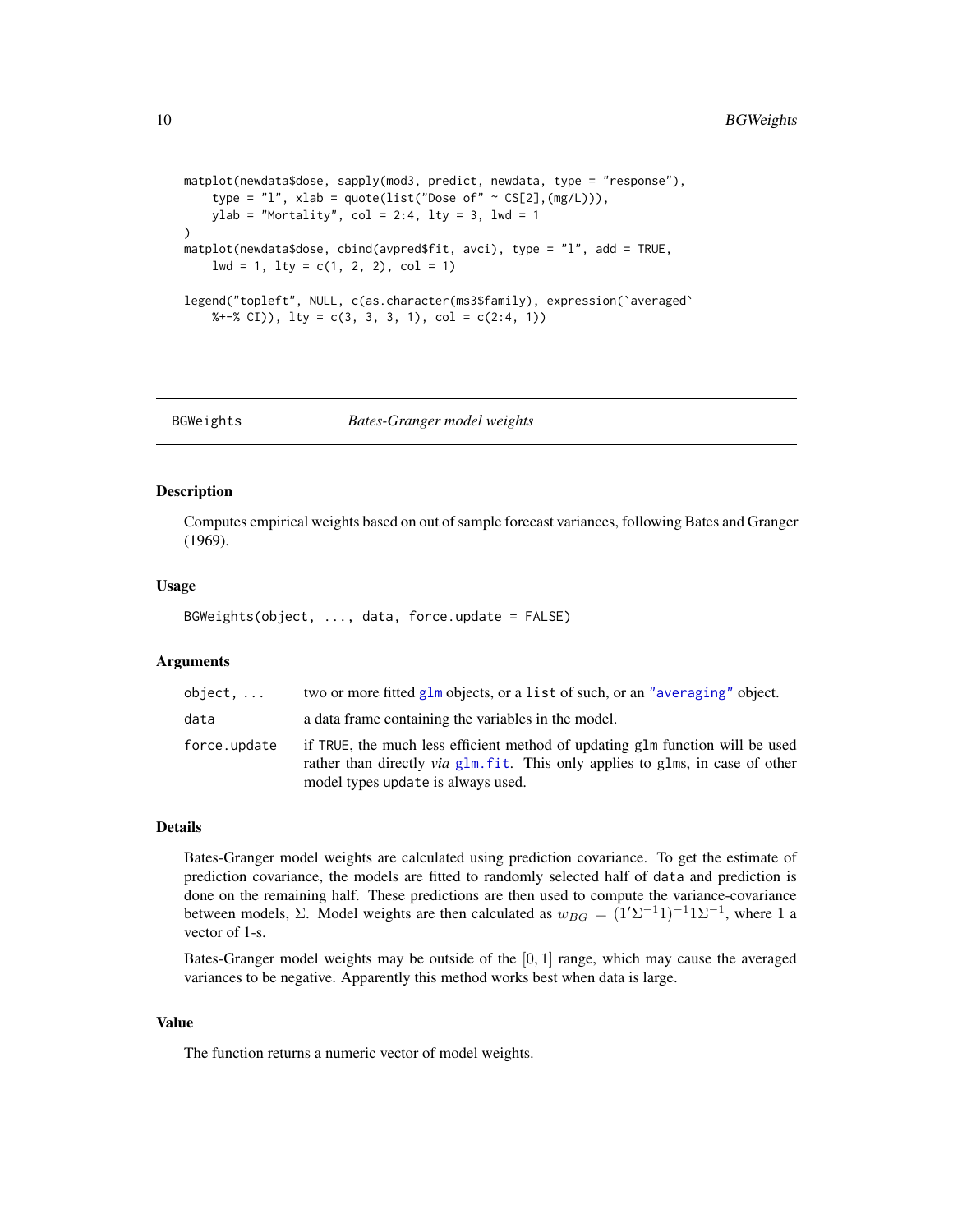# <span id="page-10-0"></span>bootWeights 11

# Note

For matrix inversion, [ginv](#page-0-0) from package MASS is more stable near singularities than [solve](#page-0-0). It will be used as a fallback if solve fails and MASS is available.

#### Author(s)

Carsten Dormann, Kamil Barton´

#### References

Bates, J. M. & Granger, C. W. J. (1969) The combination of forecasts. *Journal of the Operational Research Society*, 20: 451-468.

#### See Also

[Weights](#page-68-1), [model.avg](#page-31-1)

Other model.weights: [bootWeights](#page-10-1), [cos2Weights](#page-12-1), [jackknifeWeights](#page-25-1), [stackingWeights](#page-55-1)

#### Examples

```
fm <- glm(Prop ~ mortality + dose, family = binomial, Beetle, na.action = na.fail)
models <- lapply(dredge(fm, evaluate = FALSE), eval)
ma <- model.avg(models)
```

```
# this produces warnings because of negative variances:
set.seed(78)
Weights(ma) <- BGWeights(ma, data = Beetle)
coefTable(ma, full = TRUE)
```
# SE for prediction is not reliable if some or none of coefficient's SE # are available predict(ma, data = test.data, se.fit = TRUE) coefTable(ma, full = TRUE)

<span id="page-10-1"></span>bootWeights *Bootstrap model weights*

#### Description

Computes model weights using bootstrap.

#### Usage

```
bootWeights(object, ..., R, rank = c("AICc", "AIC", "BIC"))
```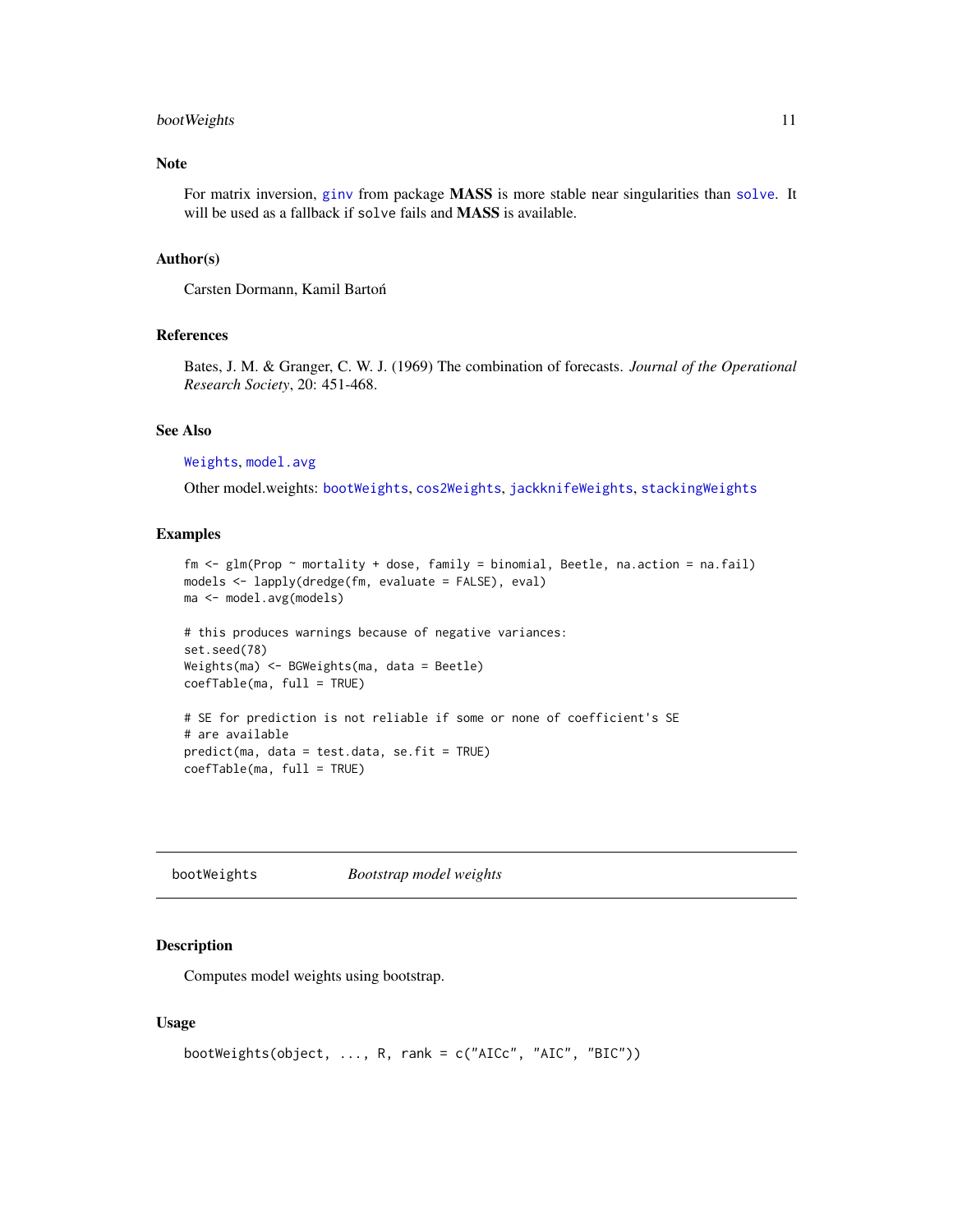#### <span id="page-11-0"></span>Arguments

| $object, \ldots$ | two or more fitted $g1m$ objects, or a list of such, or an "averaging" object.                          |
|------------------|---------------------------------------------------------------------------------------------------------|
| R                | the number of replicates.                                                                               |
| rank             | a character string, specifying the information criterion to use for model ranking.<br>Defaults to AICC. |

# Details

The models are fitted repeatedly to a resampled data set and ranked using AIC-type criterion. The model weights represent the proportion of replicates when a model has the lowest IC value.

# Value

The function returns a numeric vector of model weights.

# Author(s)

Kamil Bartoń, Carsten Dormann

# See Also

[Weights](#page-68-1), [model.avg](#page-31-1)

Other model.weights: [BGWeights](#page-9-1), [cos2Weights](#page-12-1), [jackknifeWeights](#page-25-1), [stackingWeights](#page-55-1)

#### Examples

```
# To speed up the bootstrap, use 'x = TRUE' so that model matrix is included
# in the returned object
fm \leq glm(Prop \sim mortality + dose, family = binomial, data = Beetle,
  na. action = na.fail, x = TRUE)fml <- lapply(dredge(fm, eval = FALSE), eval)
am <- model.avg(fml)
Weights(am) <- bootWeights(am, data = Beetle, R = 25)
summary(am)
```
Cement *Cement hardening data*

#### Description

Cement hardening data from Woods et al (1932).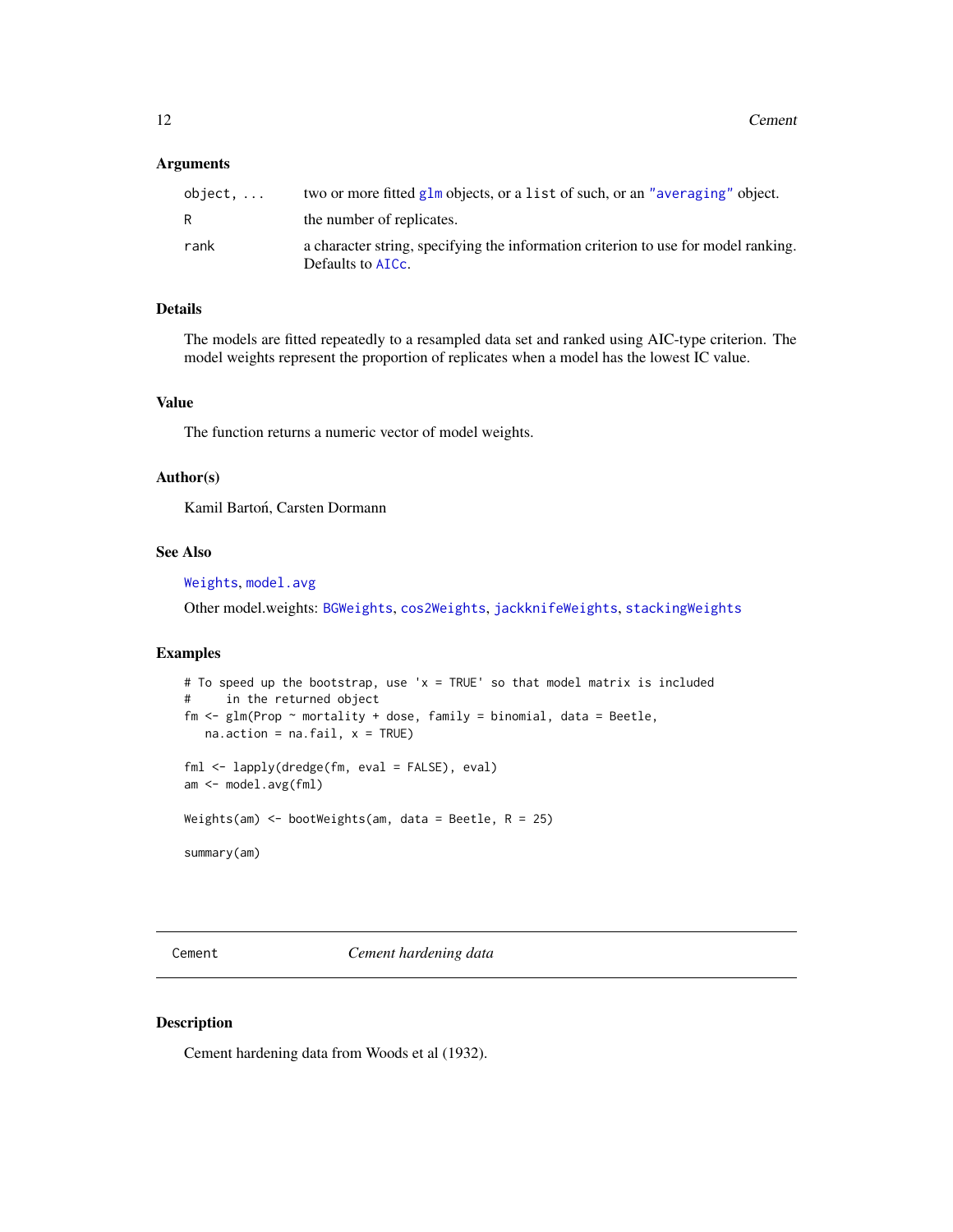# <span id="page-12-0"></span>cos2Weights 13

#### Usage

Cement

# Format

Cement is a data frame with 5 variables.  $x1-x4$  are four predictor variables expressed as a percentage of weight.

y calories of heat evolved per gram of cement after 180 days of hardening

- X1 calcium aluminate
- X2 tricalcium silicate
- X3 tetracalcium alumino ferrite
- X4 dicalcium silicate.

# Source

Woods H., Steinour H.H., Starke H.R. (1932) Effect of composition of Portland cement on heat evolved during hardening. *Industrial & Engineering Chemistry* 24, 1207-1214.

# References

Burnham, K. P. and Anderson, D. R (2002) *Model selection and multimodel inference: a practical information-theoretic approach*. 2nd ed. New York, Springer-Verlag.

<span id="page-12-1"></span>cos2Weights *Cos-squared model weights*

#### Description

Calculates cos-squared model weights, following the algorithm outlined in the appendix of Garthwaite & Mubwandarikwa (2010).

# Usage

```
cos2Weights(object, ..., data,eps = 1e-06, maxit = 100,predict.args = list())
```
# Arguments

| $object, \ldots$ | two or more fitted glm objects, or a list of such, or an "averaging" object.<br>Currently only 1m and g1m objects are accepted.   |
|------------------|-----------------------------------------------------------------------------------------------------------------------------------|
| data             | a test data frame in which to look for variables for use with prediction. If omit-<br>ted, the fitted linear predictors are used. |
| eps              | tolerance for determining convergence.                                                                                            |
| maxit            | maximum number of iterations.                                                                                                     |
| predict.args     | optionally, a list of additional arguments to be passed to predict.                                                               |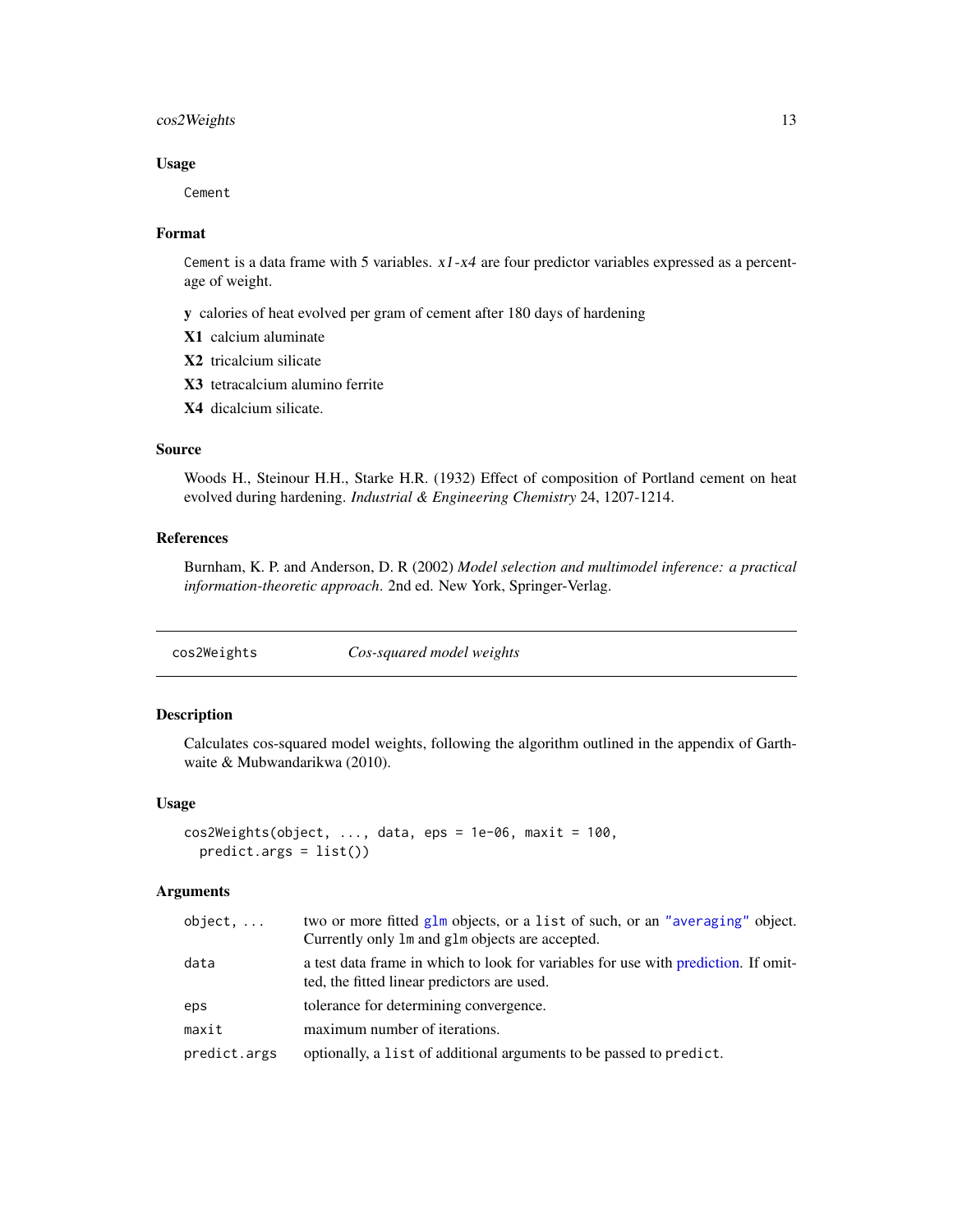<span id="page-13-0"></span>14 dredge and the state of the state of the state of the state of the state of the state of the state of the state of the state of the state of the state of the state of the state of the state of the state of the state of

#### Value

The function returns a numeric vector of model weights.

#### Author(s)

Carsten Dormann, adapted by Kamil Barton´

# References

Garthwaite, P. H. and Mubwandarikwa, E. (2010) Selection of weights for weighted model averaging. *Australian & New Zealand Journal of Statistics*, 52: 363–382.

Dormann, C. et al. (2018) Model averaging in ecology: a review of Bayesian, information-theoretic, and tactical approaches for predictive inference. *Ecological Monographs*, 88, 485–504.

# See Also

[Weights](#page-68-1), [model.avg](#page-31-1)

Other model.weights: [BGWeights](#page-9-1), [bootWeights](#page-10-1), [jackknifeWeights](#page-25-1), [stackingWeights](#page-55-1)

# Examples

```
fm \langle- lm(y \sim X1 + X2 + X3 + X4, Cement, na.action = na.fail)
# most efficient way to produce a list of all-subsets models
models <- lapply(dredge(fm, evaluate = FALSE), eval)
ma <- model.avg(models)
test.data <- Cement
Weights(ma) <- cos2Weights(models, data = test.data)
predict(ma, data = test.data)
```
<span id="page-13-1"></span>

dredge *Automated model selection*

#### Description

Generate a model selection table of models with combinations (subsets) of fixed effect terms in the global model, with optional rules for model inclusion.

#### Usage

```
dredge(global.model, beta = c("none", "sd", "partial.sd"), evaluate = TRUE,
   rank = "AICc", fixed = NULL, m.lim = NULL, m.min, m.max, subset,
   trace = FALSE, varying, extra, ct.args = NULL, ...)
## S3 method for class 'model.selection'
print(x, abbrew.names = TRUE, warnings = getOption("warn") != -1L, ...)
```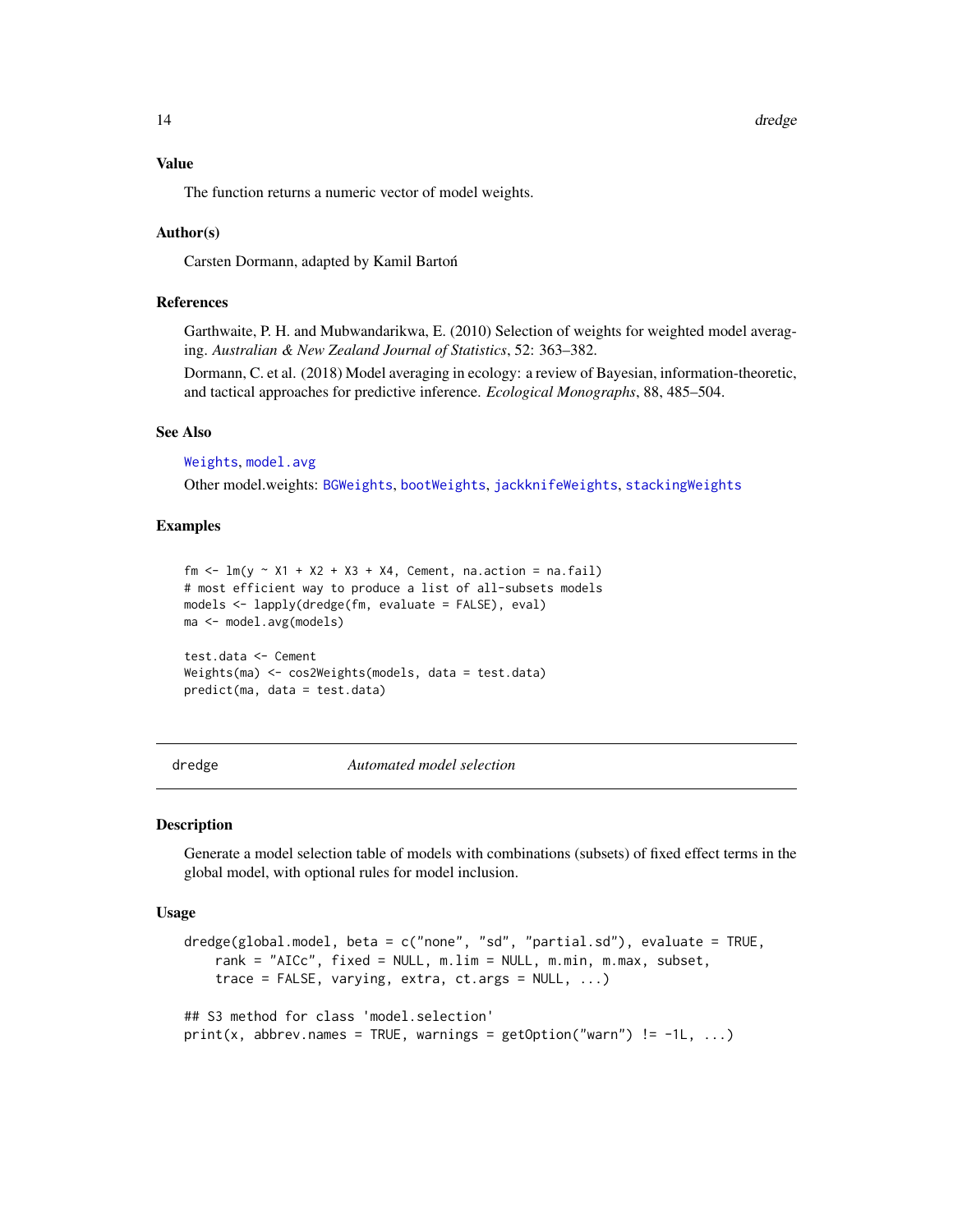#### dredge the control of the control of the control of the control of the control of the control of the control of the control of the control of the control of the control of the control of the control of the control of the c

# Arguments

| global.model        | a fitted 'global' model object. See 'Details' for a list of supported types.                                                                                                                                                                                                                                                                                                                                                                                                                                                                                                                                                     |
|---------------------|----------------------------------------------------------------------------------------------------------------------------------------------------------------------------------------------------------------------------------------------------------------------------------------------------------------------------------------------------------------------------------------------------------------------------------------------------------------------------------------------------------------------------------------------------------------------------------------------------------------------------------|
| beta                | indicates whether and how the coefficients are standardized, and must be one of<br>"none", "sd" or "partial.sd". You can specify just the initial letter. "none"<br>corresponds to unstandardized coefficients, "sd" and "partial.sd" to coeffi-<br>cients standardized by SD and Partial SD, respectively. For backwards compat-<br>ibility, logical value is also accepted, TRUE is equivalent to "sd" and FALSE to<br>"none". See std.coef.                                                                                                                                                                                   |
| evaluate            | whether to evaluate and rank the models. If FALSE, a list of unevaluated calls<br>is returned.                                                                                                                                                                                                                                                                                                                                                                                                                                                                                                                                   |
| rank                | optional custom rank function (returning an information criterion) to be used<br>instead AICc, e.g. AIC, QAIC or BIC. See 'Details'.                                                                                                                                                                                                                                                                                                                                                                                                                                                                                             |
| fixed               | optional, either a single-sided formula or a character vector giving names of<br>terms to be included in all models. See 'Subsetting'.                                                                                                                                                                                                                                                                                                                                                                                                                                                                                           |
| m.lim, m.max, m.min |                                                                                                                                                                                                                                                                                                                                                                                                                                                                                                                                                                                                                                  |
|                     | optionally, the limits c(lower, upper) for the number of terms in a single model<br>(excluding the intercept). An NA means no limit. See 'Subsetting'. Specifying<br>limits as m.min and m.max is allowed for backward compatibility.                                                                                                                                                                                                                                                                                                                                                                                            |
| subset              | logical expression describing models to keep in the resulting set. See 'Subset-<br>ting'.                                                                                                                                                                                                                                                                                                                                                                                                                                                                                                                                        |
| trace               | if TRUE or 1, all calls to the fitting function are printed before actual fitting takes<br>place. If $trace > 1$ , a progress bar is displayed.                                                                                                                                                                                                                                                                                                                                                                                                                                                                                  |
| varying             | optionally, a named list describing the additional arguments to vary between the<br>generated models. Item names correspond to the arguments, and each item pro-<br>vides a list of choices (i.e. $list(arg1 = list(choice1, choice2, ), ).$<br>Complex elements in the choice list (such as family objects) should be either<br>named (uniquely) or quoted (unevaluated, e.g. using alist, see quote), other-<br>wise the result may be visually unpleasant. See example in Beetle.                                                                                                                                             |
| extra               | optional additional statistics to include in the result, provided as functions, func-<br>tion names or a list of such (best if named or quoted). Similarly as in rank<br>argument, each function must accept fitted model object as an argument and<br>return (a value coercible to) a numeric vector. These can be e.g. additional<br>information criteria or goodness-of-fit statistics. The character strings "R^2"<br>and "adjR^2" are treated in a special way, and will add a likelihood-ratio based<br>$R^2$ and modified- $R^2$ respectively to the result (this is more efficient than using<br>r. squaredLR directly). |
| x                   | a model. selection object, returned by dredge.                                                                                                                                                                                                                                                                                                                                                                                                                                                                                                                                                                                   |
| abbrev.names        | should printed term names be abbreviated? (useful with complex models).                                                                                                                                                                                                                                                                                                                                                                                                                                                                                                                                                          |
| warnings            | if TRUE, errors and warnings issued during the model fitting are printed below<br>the table (only with pdredge). To permanently remove the warnings, set the<br>object's attribute "warnings" to NULL.                                                                                                                                                                                                                                                                                                                                                                                                                           |
| ct.args             | optional list of arguments to be passed to coefTable (e.g. dispersion param-<br>eter for glm affecting standard errors used in subsequent model averaging).                                                                                                                                                                                                                                                                                                                                                                                                                                                                      |
|                     | optional arguments for the rank function. Any can be an unevaluated expres-<br>sion, in which case any x within it will be substituted with the current model.                                                                                                                                                                                                                                                                                                                                                                                                                                                                   |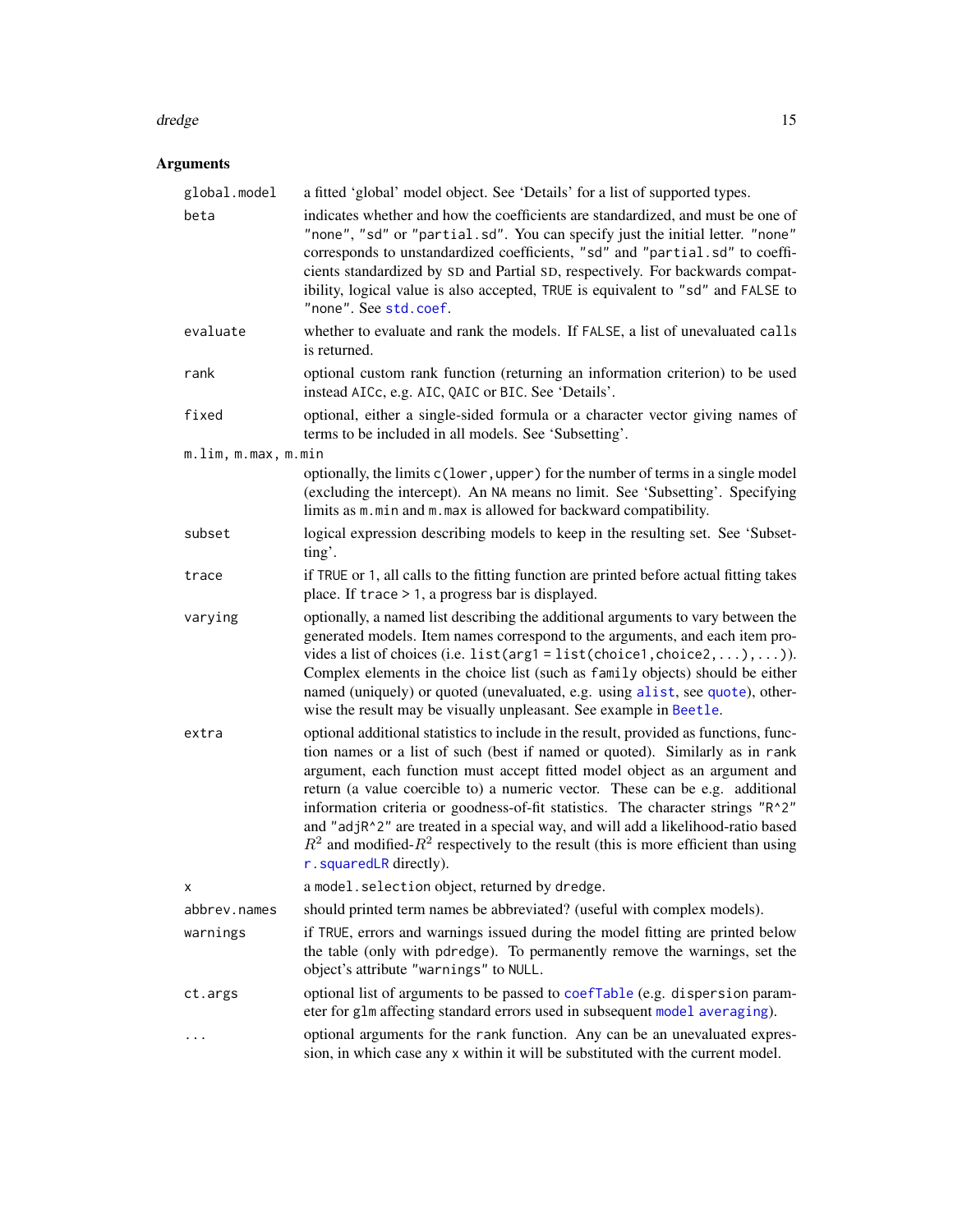#### Details

Models are fitted through repeated evaluation of modified call extracted from the global.model (in a similar fashion as with update). This approach, while robust in that it can be applied to most model types through the usual formula interface, may have considerable computational overhead.

Note that the number of combinations grows exponentially with the number of predictors  $(2^N, \text{less})$ when interactions are present, see below).

The fitted model objects are not stored in the result. To get (possibly a subset of) the models, use [get.models](#page-22-1) on the object returned by dredge. Another way of getting all the models is to run  $lapply(dredge(...,evaluate = FALSE), eval), which avoids fitting the models twice.$ 

For a list of model types that can be used as a global.model see [the list of supported models.](#page-37-1) Modelling functions not storing call in their result should be evaluated *via* the wrapper function created by [updateable](#page-65-1).

Information criterion: rank is found by a call to match. fun and may be specified as a function or a symbol or a character string specifying a function to be searched for from the environment of the call to dredge. The function rank must accept a model object as its first argument and always return a scalar.

Interactions: By default, marginality constraints are respected, so "all possible combinations" include only those containing interactions with their respective main effects and all lower-order terms. However, if global.model makes an exception to this principle (e.g. due to a nested design such as  $a / (b + d)$ , this will be reflected in the subset models.

Subsetting: There are three ways to constrain the resulting set of models: setting limits to the number of terms in a model with m.lim, binding the term(s) to all models with fixed, and more complex rules can be applied using argument subset. To be included in the selection table, the model formulation must satisfy all these conditions.

subset can take either a form of an *expression* or a *matrix*. The latter should be a lower triangular matrix with logical values, where columns and rows correspond to global.model terms. Value subset $["a", "b"] == FALEE will exclude any model containing both terms  $a$  and  $b$ . demo(dredge.subset)$ has examples of using the subset matrix in conjunction with correlation matrices to exclude models containing collinear predictors.

Term names appearing in fixed and subset must be given in the exact form as returned by getAllTerms(global.model), which can differ from the original term names (e.g. the interaction term components are ordered alphabetically).

In the form of expression, the argument subset acts in a similar fashion to that in the function subset for data. frames: model terms can be referred to by name as variables in the expression, with the difference being that are interpreted as logical values (i.e. equal to TRUE if the term exists in the model).

The expression can contain any of the global.model term names, as well as names of the varying list items. global.model term names take precedence when identical to names of varying, so to avoid ambiguity varying variables in subset expression should be enclosed in  $V()$  (e.g.  $V(family) == "Gamma"$  assuming that varying is something like list(family = c("Gamma",...))).

If item names in varying are missing, the items themselves are coerced to names. Call and symbol elements are represented as character values (*via* deparse), and everything except numeric, logical, character and NULL values is replaced by item numbers (e.g. varying = list(family =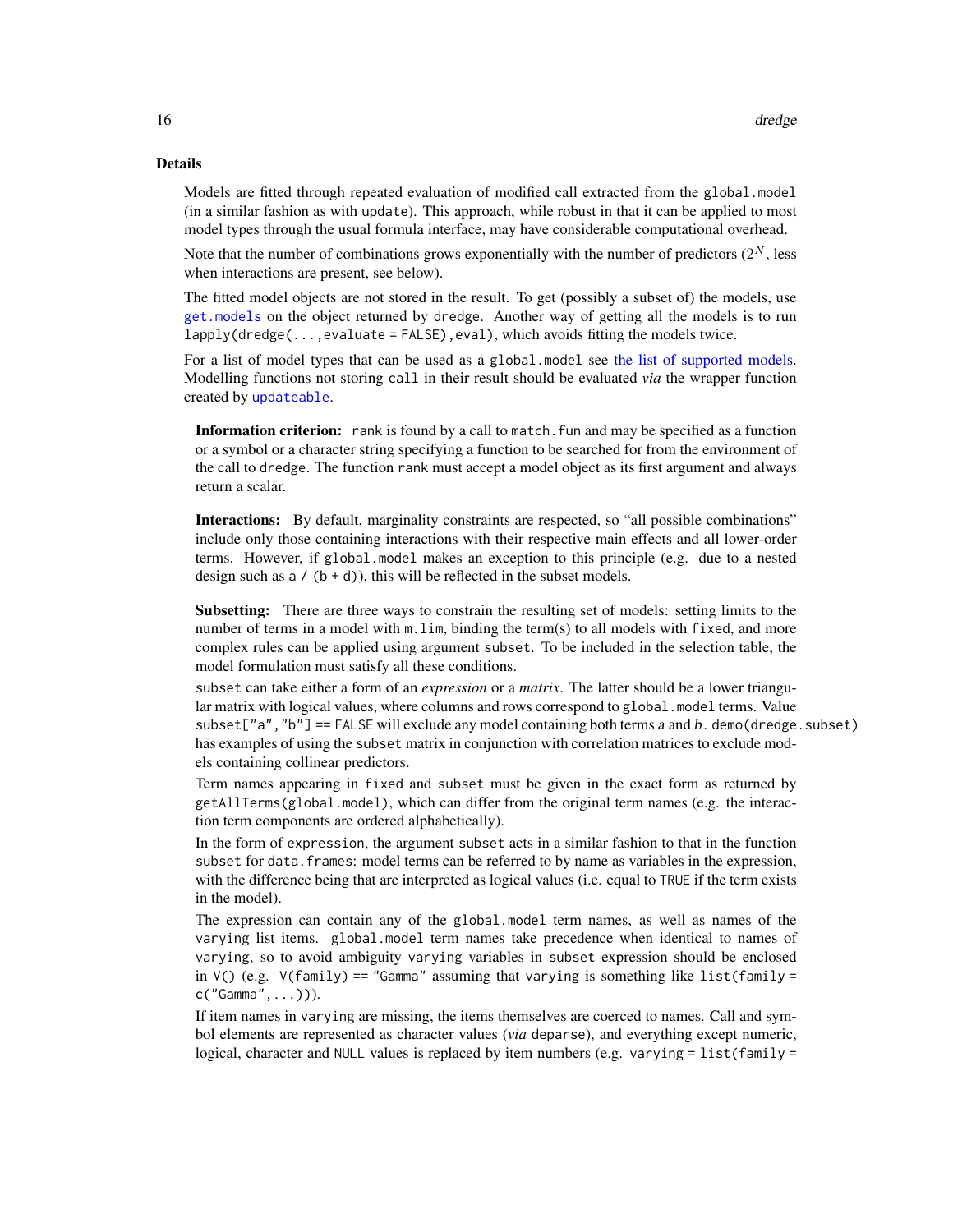#### dredge the control of the control of the control of the control of the control of the control of the control of the control of the control of the control of the control of the control of the control of the control of the c

list(..., Gamma) should be referred to as subset =  $V(family)$  == 2. This can quickly become confusing, therefore it is recommended to use named lists. demo(dredge.varying) provides examples.

The with( $x$ ) and with( $+x$ ) notation indicates, respectively, any and all interactions including the main effect term x. This is only effective with marginality exceptions. The extended form with $(x, \text{order})$  allows for specifying the order of interaction of terms which x is part of. For instance, with(b,2:3) selects models with at least one second- or third-order interaction of the variable b. The second (positional) argument is coerced to an integer vector. The "dot" notation .(x) is an alias for with.

The special variable  $\star$ nvar $\star$  (backtick-quoted), in the subset expression is equal to the number of terms in the model (not the number of estimated parameters).

To make the inclusion of a model term conditional on the presence of another one, the function dc ("dependency chain") can be used in the subset expression. dc takes any number of term names as arguments, and allows a term to be included only if all preceding ones are also present (e.g. subset =  $dc(a, b, c)$  allows for models a, a+b and a+b+c but not b, c, b+c or a+c).

subset expression can have a form of an unevaluated call, expression object, or a one-sided formula. See 'Examples'.

Compound model terms (such as interactions, 'as-is' expressions within I() or smooths in gam) should be enclosed within curly brackets (e.g.  $\{s(x,k=2)\}\)$ , or [backticks](#page-0-0) (like non-syntactic names, e.g.  $\text{'s}(x, k = 2)$ , unless they are arguments to . or dc. Backticks-quoted names must match exactly (including whitespace) the term names as returned by getAllTerms.

subset *expression syntax summary:*

a & b indicates that model terms a and b must be present (see [Logical Operators\)](#page-0-0)

 $\{log(x, 2)\}$  or ' $log(x, 2)$ ' represent a complex model term  $log(x, 2)$ 

- $V(x)$  represents a varying item x
- with(x) indicates that at least one term containing the main effect term x must be present
- with( $+x$ ) indicates that all the terms containing the main effect term x must be present
- with(x, n:m) indicates that at least one term containing an n-th to m-th order interaction term of x must be present
- $dc(a, b, c, \ldots)$  'dependency chain': b is allowed only if a is present, and c only if both a and b are present, etc.
- '\*nvar\*' the number of terms in the model.

To simply keep certain terms in all models, use of argument fixed is much more efficient. The fixed formula is interpreted in the same manner as model formula and so the terms must not be quoted.

Missing values: Use of na.action = "na.omit" (R's default) or "na.exclude" in global.model must be avoided, as it results with sub-models fitted to different data sets if there are missing values. An error is thrown if it is detected.

It is a common mistake to give na.action as an argument in the call to dredge (typically resulting in an error from the rank function to which the argument is passed through '. . . '), while the correct way is either to pass na.action in the call to the global model or to set it as a [global option.](#page-0-0)

# Intercept:

If present in the global.model, the intercept will be included in all sub-models.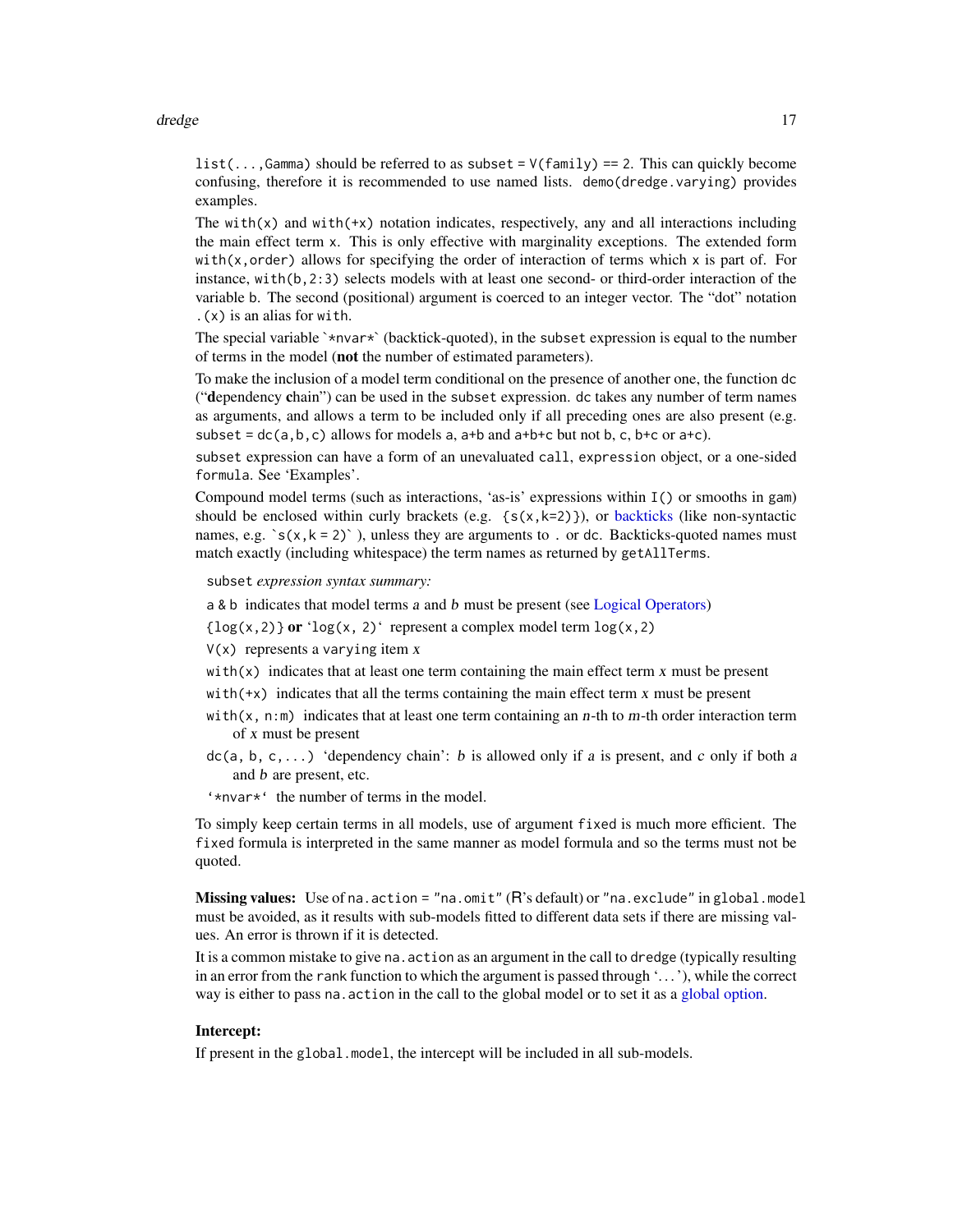Methods: There are [subset](#page-62-1) and [plot](#page-44-1) methods, the latter creates a graphical representation of model weights and per-model term sum of weights. Coefficients can be extracted with coef or [coefTable](#page-29-1).

# Value

An object of class c("model.selection","data.frame"), being a data.frame, where each row represents one model. See model. selection. object for its structure.

#### **Note**

Users should keep in mind the hazards that a "thoughtless approach" of evaluating all possible models poses. Although this procedure is in certain cases useful and justified, it may result in selecting a spurious "best" model, due to the model selection bias.

*"Let the computer find out" is a poor strategy and usually reflects the fact that the researcher did not bother to think clearly about the problem of interest and its scientific setting* (Burnham and Anderson, 2002).

# Author(s)

Kamil Bartoń

# See Also

[pdredge](#page-42-1) is a parallelized version of this function (uses a cluster).

[get.models](#page-22-1), [model.avg](#page-31-1). [model.sel](#page-34-1) for manual model selection tables.

Possible alternatives: [glmulti](#page-0-0) in package glmulti and [bestglm](#page-0-0) (bestglm). [regsubsets](#page-0-0) in package leaps also performs all-subsets regression.

*Lasso* variable selection provided by various packages, e.g. glmnet, lars or glmmLasso.

# Examples

```
# Example from Burnham and Anderson (2002), page 100:
# prevent fitting sub-models to different datasets
options(na.action = "na.fail")
fm1 \leftarrow lm(y \sim ., data = Cement)
dd <- dredge(fm1)
subset(dd, delta < 4)
# Visualize the model selection table:
par(max = c(3, 5, 6, 4))plot(dd, labAsExpr = TRUE)
# Model average models with delta AICc < 4
model.avg(dd, subset = delta < 4)
```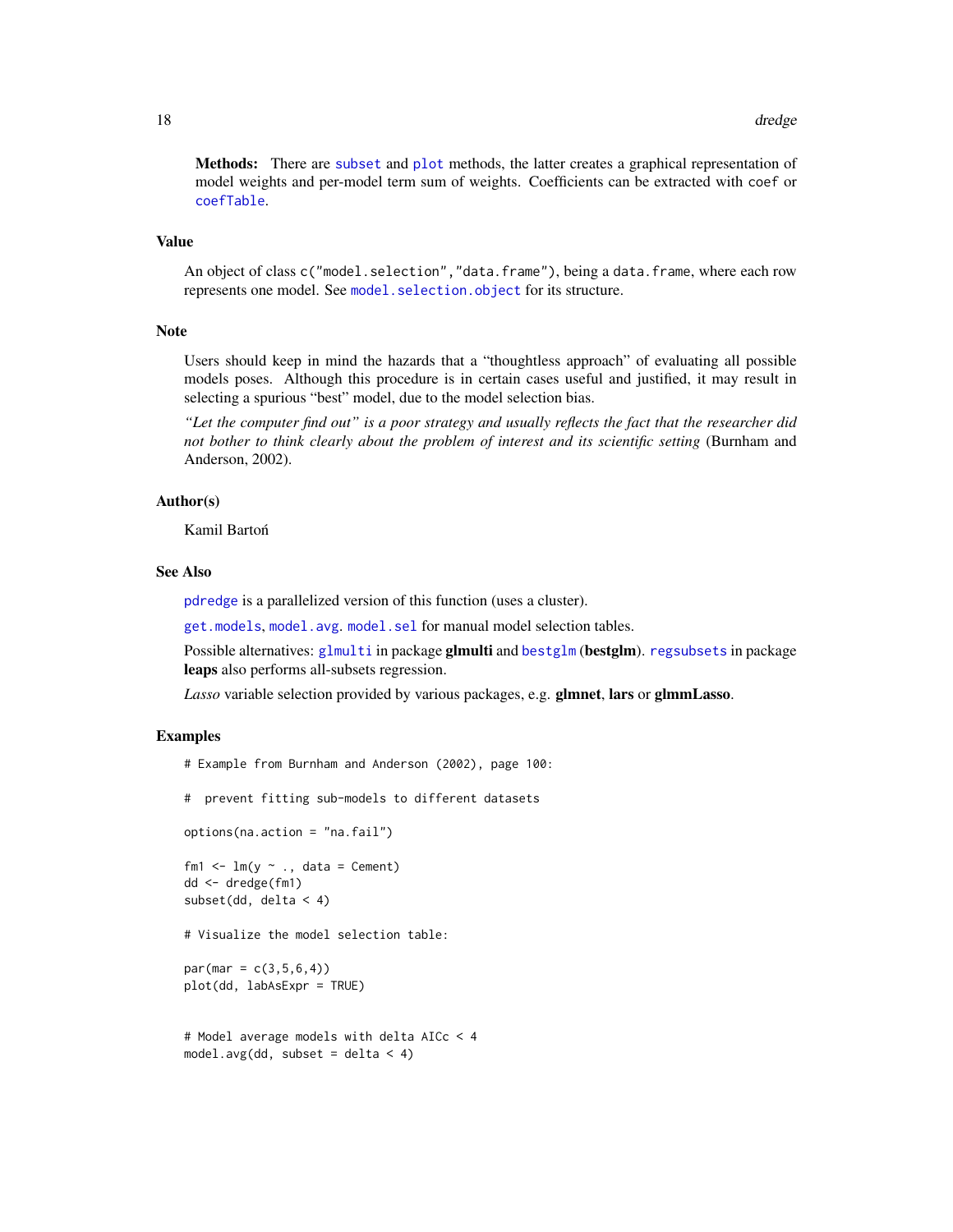```
#or as a 95% confidence set:
model.avg(dd, subset = cumsum(weight) <= .95) # get averaged coefficients
#'Best' model
summary(get.models(dd, 1)[[1]])
## Not run:
# Examples of using 'subset':
# keep only models containing X3
dredge(fm1, subset = \sim X3) # subset as a formula
dredge(fm1, subset = expression(X3)) # subset as expression object
# the same, but more effective:
dredge(fm1, fixed = "X3")
# exclude models containing both X1 and X2 at the same time
dredge(fm1, subset = !(X1 && X2))
# Fit only models containing either X3 or X4 (but not both);
# include X3 only if X2 is present, and X2 only if X1 is present.
dredge(fm1, subset = dc(X1, X2, X3) && xor(X3, X4))
# the same as above, without "dc"
dredge(fm1, subset = (X1 | !X2) && (X2 | !X3) && xor(X3, X4))
# Include only models with up to 2 terms (and intercept)
dredge(fm1, m.lim = c(0, 2))
## End(Not run)
# Add R^2 and F-statistics, use the 'extra' argument
dredge(fm1, m.lim = c(NA, 1), extra = c("R^2", F = function(x)summary(x)$fstatistic[[1]]))
# with summary statistics:
dredge(fm1, m.lim = c(NA, 1), extra = list(
    "R^2", "*" = function(x) {
        s < - summary(x)
        c(Rsq = s$r.squared, adjRsq = s$adj.r.squared,
            F = s$fstatistic[[1]])
    })
)
# Add other information criteria (but rank with AICc):
dredge(fm1, m.lim = c(NA, 1), extra = alist(AIC, BIC, ICOMP, Cp))
```
exprApply *Apply a function to calls inside an expression*

#### Description

Apply function FUN to each occurence of a call to what() (or a symbol what) in an unevaluated expression. It can be used for advanced manipulation of expressions. Intended primarily for internal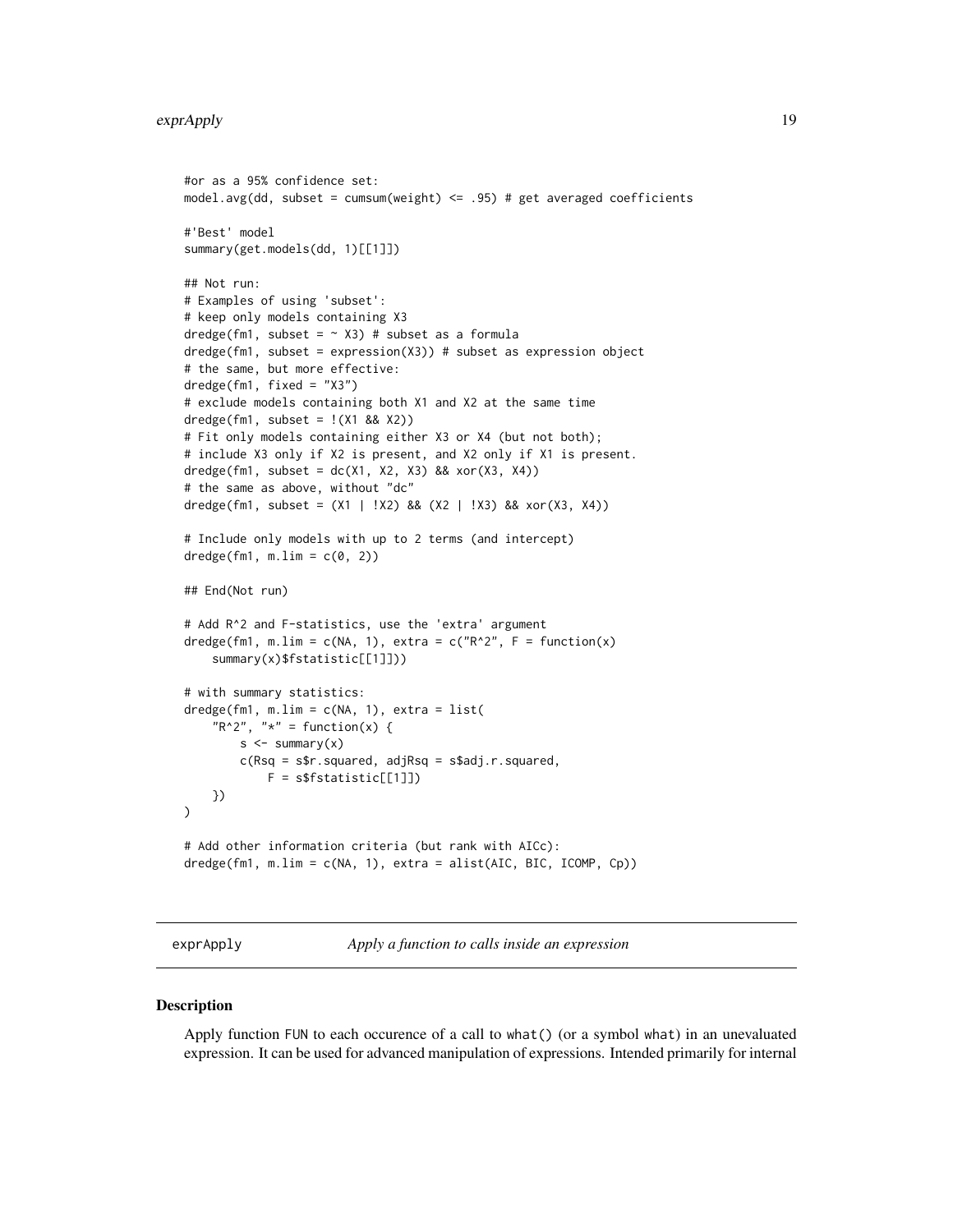use.

# Usage

```
exprApply(expr, what, FUN, ..., symbols = FALSE)
```
#### Arguments

| expr       | an unevaluated expression.                                                                                                                                                                                                                                                                              |
|------------|---------------------------------------------------------------------------------------------------------------------------------------------------------------------------------------------------------------------------------------------------------------------------------------------------------|
| what       | character string giving the name of a function. Each call to what inside expr will<br>be passed to FUN. what can be also a character representation of an operator or<br>parenthesis (including curly and square brackets) as these are primitive functions<br>in R. Set what to NA to match all names. |
| <b>FUN</b> | a function to be applied.                                                                                                                                                                                                                                                                               |
| symbols    | logical value controlling whether FUN should be applied to symbols as well as<br>calls.                                                                                                                                                                                                                 |
|            | optional arguments to FUN.                                                                                                                                                                                                                                                                              |

# Details

FUN is found by a call to [match.fun](#page-0-0) and can be either a function or a symbol (e.g., a backquoted name) or a character string specifying a function to be searched for from the environment of the call to exprApply.

# Value

A (modified) expression.

# Note

If expr has a [source reference](#page-0-0) information ("srcref" attribute), modifications done by exprApply will not be visible when printed unless srcref is removed. However, exprApply does remove source reference from any function expression inside expr.

# Author(s)

Kamil Bartoń

# See Also

Expression-related functions: [substitute](#page-0-0), [expression](#page-0-0), [quote](#page-0-0) and [bquote](#page-0-0).

Similar function [walkCode](#page-0-0) exists in package codetools.

Functions useful inside FUN: [as.name](#page-0-0), [as.call](#page-0-0), [call](#page-0-0), [match.call](#page-0-0) etc.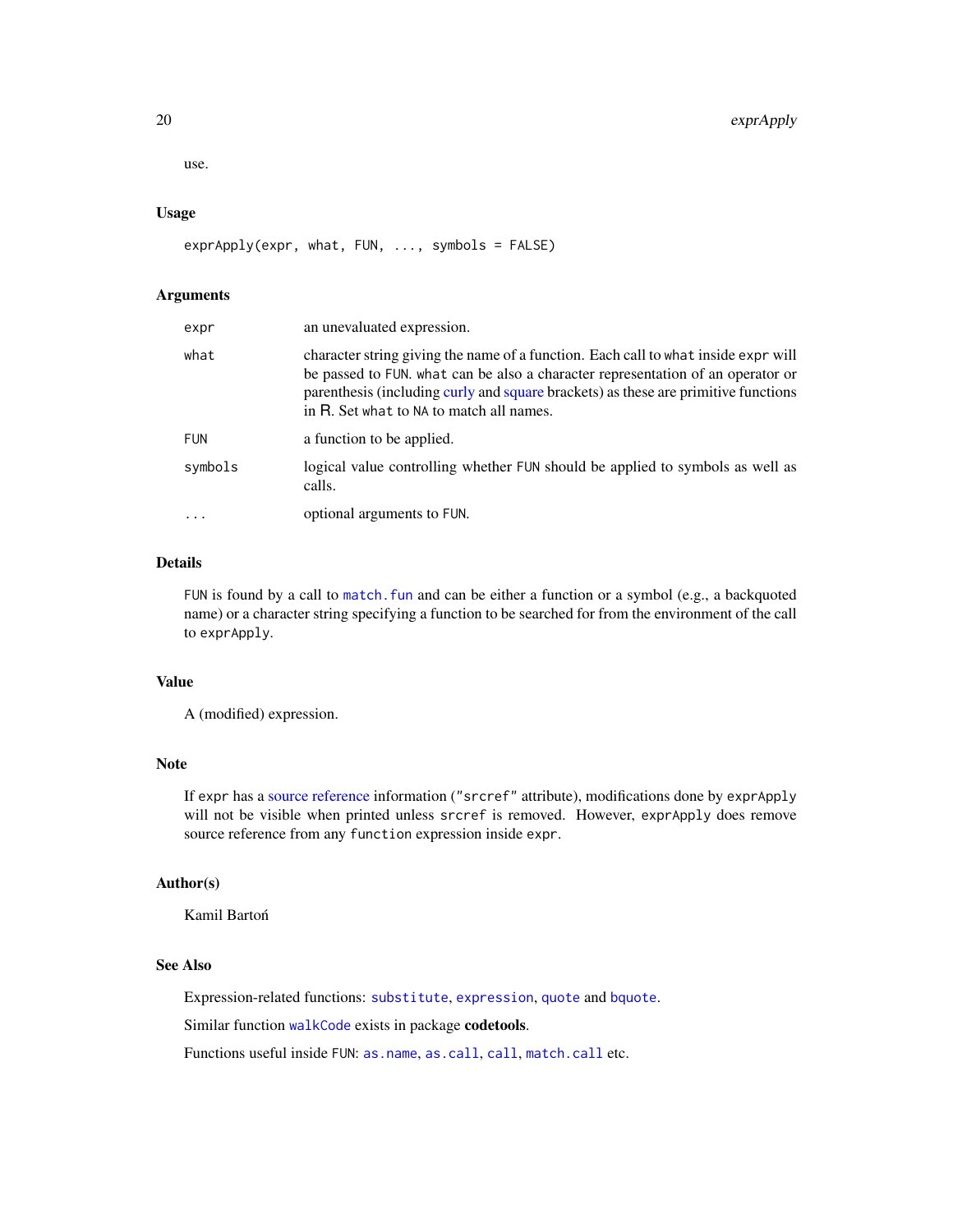#### exprApply 21

#### Examples

```
### simple usage:
# print all Y(...) terms in a formula (note that symbol "Y" is omitted):
exprApply (~ X(1) + Y(2 + Y(4)) + N(Y + Y(3)), "Y", print)# replace X() with log(X, base = n)
exprApply(expression(A() + B() + C()), c("A", "B", "C"), function(expr, base) {
    expr[[2]] <- expr[[1]]
    expr[[1]] \leq -as.name("log")expr$base <- base
    expr
}, base = 10)
###
# TASK: fit lm with two poly terms, varying the degree from 1 to 3 in each.
# lm(y \sim poly(X1, degree = a) + poly(X2, degree = b), data = Cement)
# for a = \{1,2,3\} and b = \{1,2,3\}# First we create a wrapper function for lm. Within it, use "exprApply" to add
# "degree" argument to all occurences of "poly()" having "X1" or "X2" as the
# first argument. Values for "degree" are taken from arguments "d1" and "d2"
lmpolywrap \leq function(formula, d1 = NA, d2 = NA, ...) {
    cl <- origCall <- match.call()
    cl[[1]] \leftarrow as.name("lm")cl$formula <- exprApply(formula, "poly", function(e, degree, x) {
        i \le - which(e[[2]] == x)[1]
        if(!is.na(i) && !is.na(degree[i])) e$degree <- degree[i]
        e
    }, degree = c(d1, d2), x = c("X1", "X2"))cl$d1 <- cl$d2 <- NULL
    fit <- eval(cl, parent.frame())
    fit$call <- origCall # replace the stored call
    fit
}
# global model:
fm \le lmpolywrap(y \sim poly(X1) + poly(X2), data = Cement)
# Use "dredge" with argument "varying" to generate calls of all combinations of
# degrees for poly(X1) and poly(X2). Use "fixed = TRUE" to keep all global model
# terms in all models.
# Since "dredge" expects that global model has all the coefficients the
# submodels can have, which is not the case here, we first generate model calls,
# evaluate them and feed to "model.sel"
modCalls <- dredge(fm,
    varying = list(d1 = 1:3, d2 = 1:3),
    fixed = TRUE,
    evaluate = FALSE
\lambda
```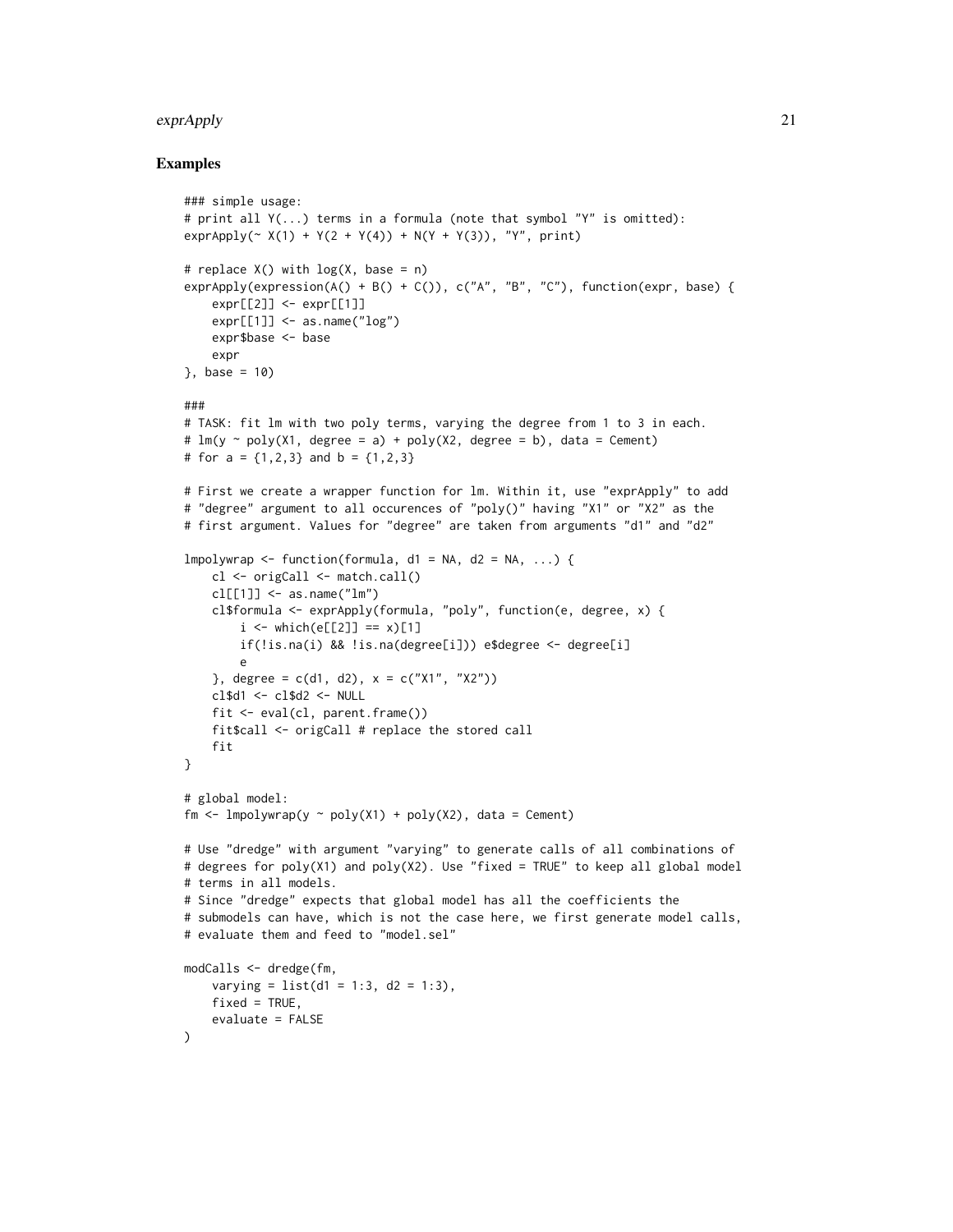```
model.sel(models <- lapply(modCalls, eval))
# Note: to fit *all* submodels replace "fixed = TRUE" with:
# "subset = (d1==1 || {poly(X1)}) && (d2==1 || {poly(X2)})"
# This is to avoid fitting 3 identical models when the matching "poly()" term is
# absent.
```
Formula manipulation *Manipulate model formulas*

# Description

simplify.formula rewrites a formula using shorthand notation. Currently only the factor crossing operator  $*$  is applied, so that expanded expression such as  $a+b+a$ : b becomes  $a*b$ . expand. formula does the opposite, additionally expanding other expressions, i.e. all nesting  $(1)$ , grouping and  $\wedge$ .

# Usage

```
simplify.formula(x)
expand.formula(x)
```
#### Arguments

x a formula or an object from which it can be extracted (such as a fitted model object).

# Author(s)

Kamil Bartoń

# See Also

[formula](#page-0-0)

[delete.response](#page-0-0), [drop.terms](#page-0-0), and [reformulate](#page-0-0)

# Examples

simplify.formula(y  $\sim$  a + b + a:b + (c + b)^2) simplify.formula(y  $\sim$  a + b + a:b + 0) expand.formula( $\sim$  a  $*$  b)

<span id="page-21-0"></span>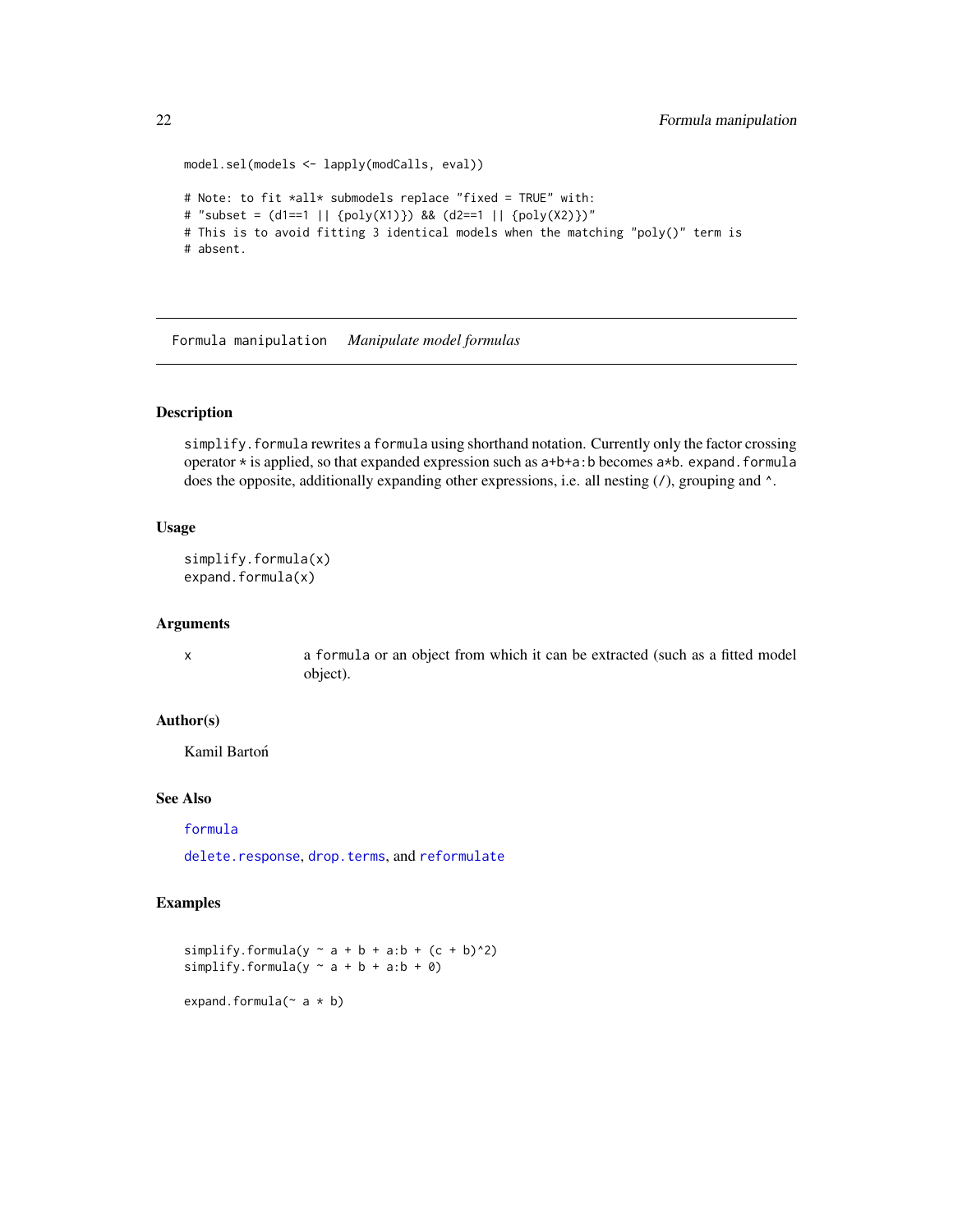<span id="page-22-1"></span><span id="page-22-0"></span>

# Description

Generate or extract a list of fitted model objects from a "model. selection" table, optionally using parallel computation in a cluster.

#### Usage

get.models(object, subset, cluster = NA, ...)

# Arguments

| object     | object returned by dredge.                                                                                                                  |
|------------|---------------------------------------------------------------------------------------------------------------------------------------------|
| subset     | subset of models, an expression evaluated within the model selection table (see<br>'Details').                                              |
| cluster    | optionally, a "cluster" object. If it is a valid cluster, models are evaluated<br>using parallel computation.                               |
| $\ddots$ . | additional arguments to update the models. For example, in lme one may want<br>to use method = "REML" while using "ML" for model selection. |

# Details

The argument subset must be explicitely provided. This is to assure that a potentially long list of models is not fitted unintentionally. To evaluate all models, set subset to NA or TRUE.

If subset is a character vector, it is interpreted as names of rows to be selected.

# Value

[list](#page-0-0) of fitted model objects.

#### Note

Alternatively, getCall and eval can be used to compute a model out of the "model.selection" table (e.g. eval(getCall(<model.selection>,i)), where i is the model index or name).

Using get.models following dredge is not efficient as the requested models have to be fitted again. If the number of generated models is reasonable, consider using

lapply(dredge(...,evaluate = FALSE),eval), which generates a list of all model calls and evaluates them into a list of model objects. This avoids fitting the models twice.

pget.models is still available, but is deprecated.

# Author(s)

Kamil Bartoń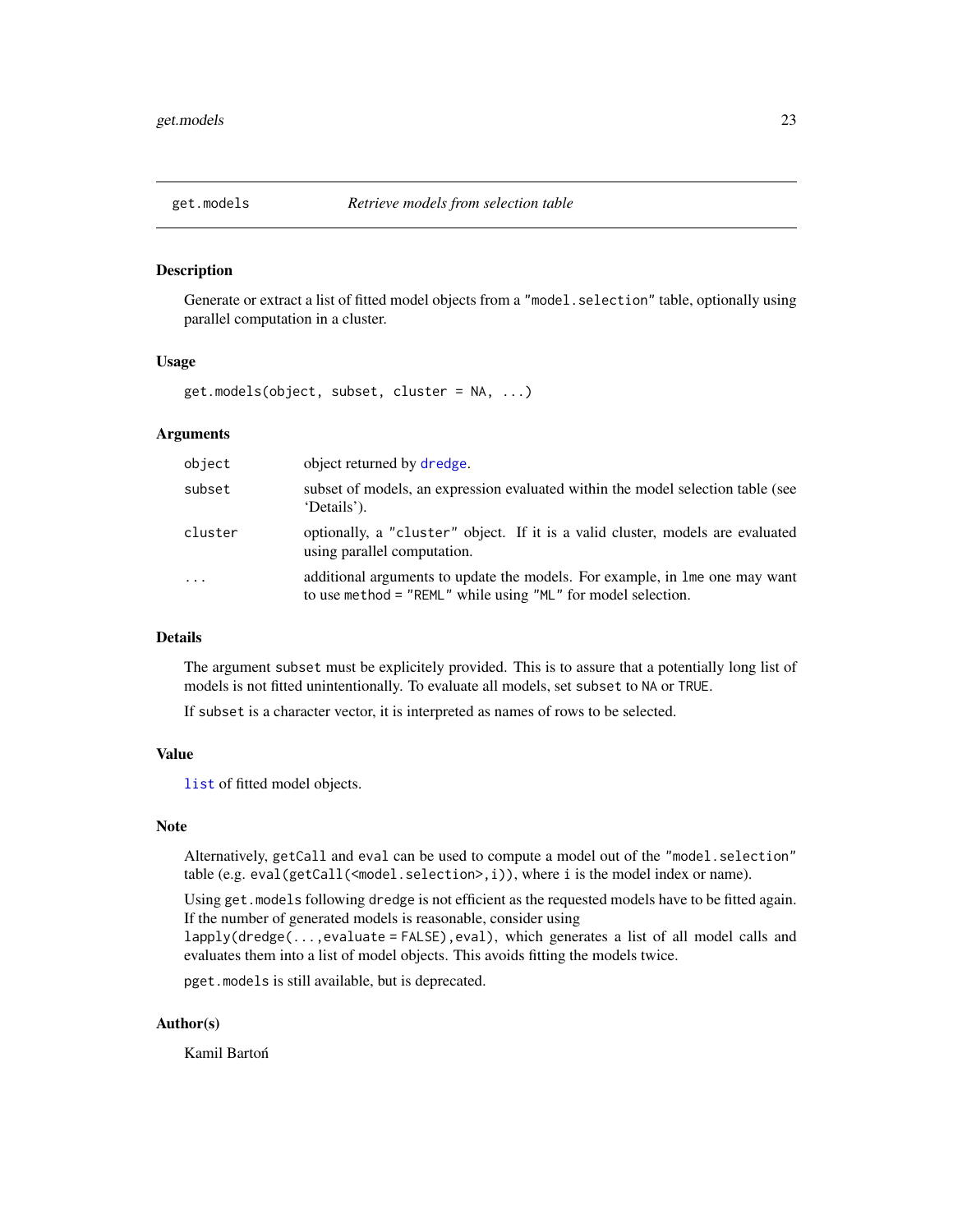# <span id="page-23-0"></span>See Also

[dredge](#page-13-1) and [pdredge](#page-42-1), [model.avg](#page-31-1)

[makeCluster](#page-0-0) in packages parallel and snow

# Examples

```
# Mixed models:
fm2 \leq -\text{Im}e(\text{distance} \leq \text{age} + \text{Sex}, \text{data} = \text{Orthodont},random = \sim 1 | Subject, method = "ML")
ms2 <- dredge(fm2)
# Get top-most models, but fitted by REML:
(confset.d4 <- get.models(ms2, subset = delta < 4, method = "REML"))
## Not run:
# Get the top model:
get.models(ms2, subset = 1)[[1]]## End(Not run)
```
# GPA *Grade Point Average data*

# Description

First-year college Grade Point Average (GPA) from Graybill and Iyer (1994).

#### Usage

GPA

# Format

GPA is a data frame with 5 variables. y is the first-year college Grade Point Average (GPA) and x1-x4 are four predictor variables from standardized tests (SAT) administered before matriculation.

# y GPA

- x1 math score on the SAT
- x2 verbal score on the SAT
- x3 high school math
- x4 high school English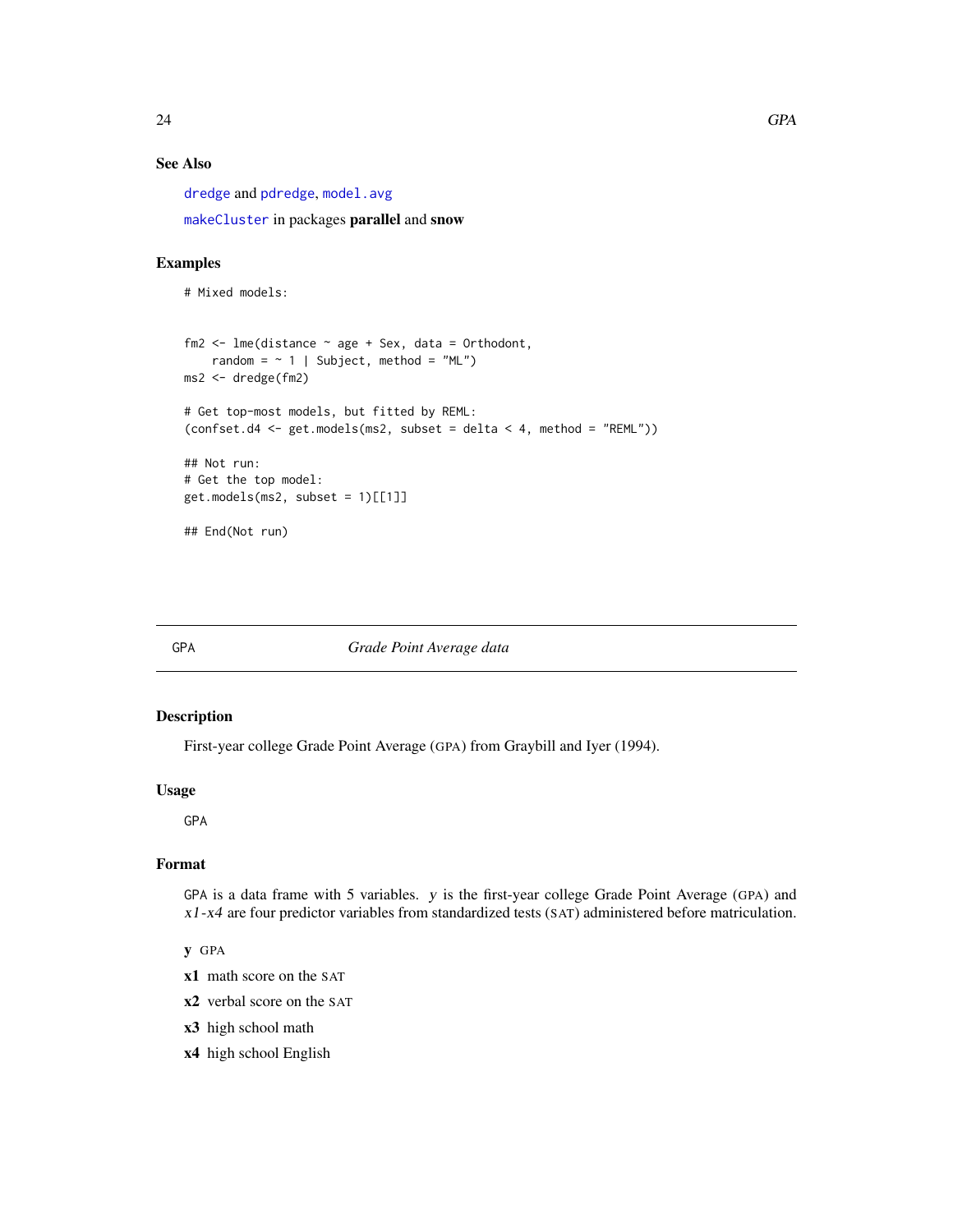# <span id="page-24-0"></span>Information criteria 25

#### Source

Graybill, F.A. and Iyer, H.K. (1994). *Regression analysis: concepts and applications*. Duxbury Press, Belmont, CA.

#### References

Burnham, K. P. and Anderson, D. R (2002) *Model selection and multimodel inference: a practical information-theoretic approach*. 2nd ed. New York, Springer-Verlag.

Information criteria *Various information criteria*

#### <span id="page-24-1"></span>Description

Calculate Mallows' *Cp* and Bozdogan's ICOMP and CAIFC information criteria.

Extract or calculate Deviance Information Criterion from MCMCglmm and merMod object.

# Usage

```
Cp(object, ..., dispersion = NULL)
ICOMP(object, ..., REML = NULL)
CAICF(object, ..., REML = NULL)
DIC(object, ...)
```
# Arguments

| object     | a fitted model object (in case of ICOMP and CAICF, logLik and vcov methods<br>must exist for the object). For DIC, an object of class "MCMCg1mm" or "merMod".                                              |
|------------|------------------------------------------------------------------------------------------------------------------------------------------------------------------------------------------------------------|
| $\cdots$   | optionally more fitted model objects.                                                                                                                                                                      |
| dispersion | the dispersion parameter. If NULL, it is inferred from object.                                                                                                                                             |
| REML       | optional logical value, passed to the logLik method indicating whether the re-<br>stricted log-likelihood or log-likelihood should be used. The default is to use the<br>method used for model estimation. |

# Details

Mallows' *Cp* statistic is the residual deviance plus twice the estimate of  $\sigma^2$  times the residual degrees of freedom. It is closely related to AIC (and a multiple of it if the dispersion is known).

ICOMP (I for informational and COMP for complexity) penalizes the covariance complexity of the model, rather than the number of parameters directly.

CAICF (C is for 'consistent' and F denotes the use of the Fisher information matrix) includes with penalty the natural logarithm of the determinant of the estimated Fisher information matrix.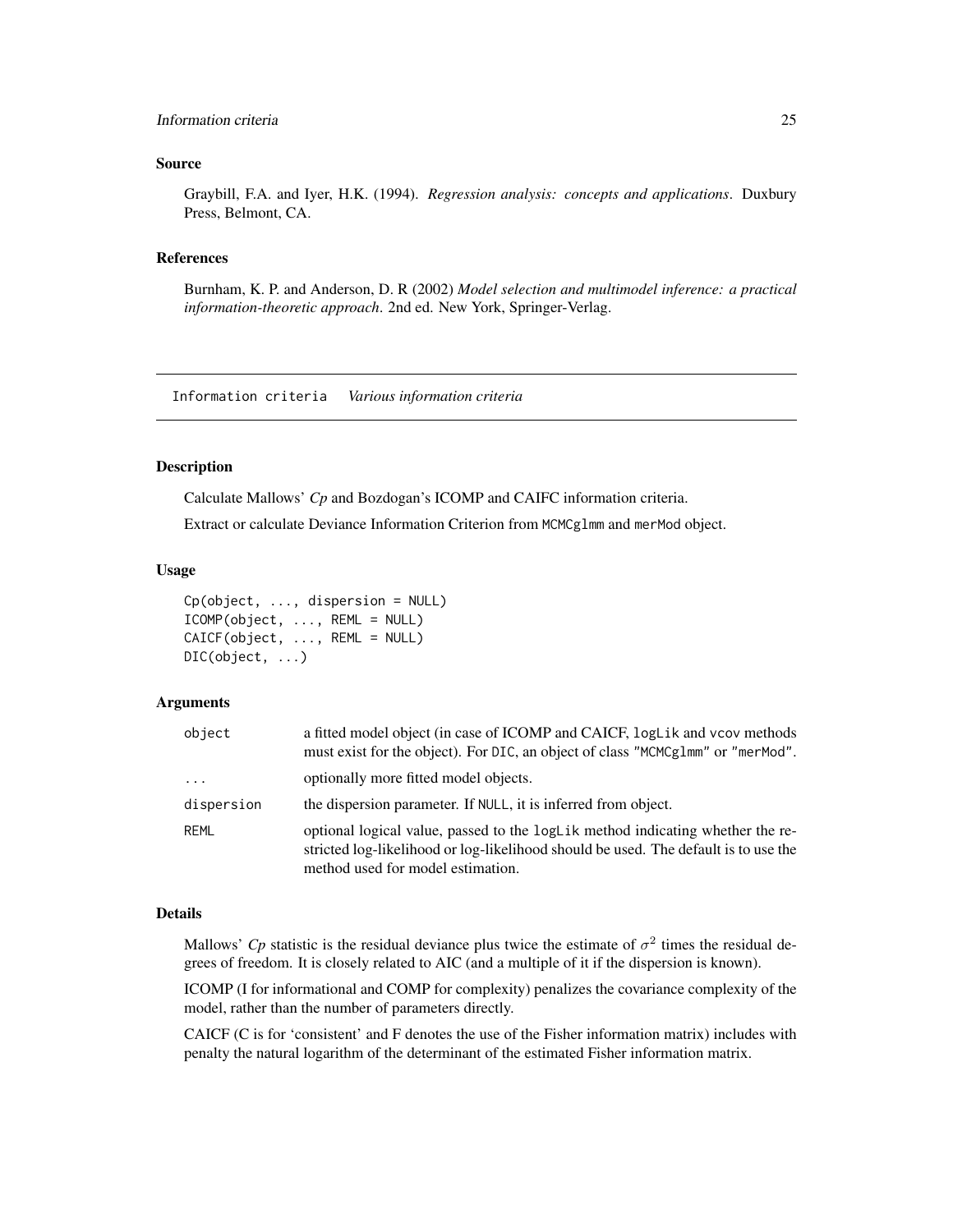# <span id="page-25-0"></span>Value

If just one object is provided, the functions return a numeric value with the corresponding IC; otherwise a data.frame with rows corresponding to the objects is returned.

# References

Mallows, C. L. (1973) Some comments on *Cp*. *Technometrics* 15: 661–675.

Bozdogan, H. and Haughton, D.M.A. (1998) Information complexity criteria for regression models. *Comp. Stat. & Data Analysis* 28: 51-76.

Anderson, D. R. and Burnham, K. P. (1999) Understanding information criteria for selection among capture-recapture or ring recovery models. *Bird Study* 46: 14–21.

Spiegelhalter, D.J., Best, N.G., Carlin, B.R., van der Linde, A. (2002) Bayesian measures of model complexity and fit. *Journal of the Royal Statistical Society Series B-Statistical Methodology* 64: 583–616.

# See Also

[AIC](#page-0-0) and [BIC](#page-0-0) in stats, [AICc](#page-3-1). [QIC](#page-49-1) for GEE model selection. [extractDIC](#page-0-0) in package arm, on which the (non-visible) method extractDIC.merMod used by DIC is based.

<span id="page-25-1"></span>jackknifeWeights *Jackknifed model weights*

# Description

Computes model weights optimized for jackknifed model fits.

# Usage

```
jackknifeWeights(object, ..., data, type = c("loglik", "rmse"),
 family = NULL, weights = NULL, optim. method = "BFGS", maxit = 1000,optim.args = list(), start = NULL, force.update = FALSE,
 py_matrix = FALSE)
```
#### Arguments

| $object, \ldots$ | two or more fitted glm objects, or a list of such, or an "averaging" object.                                                                                |
|------------------|-------------------------------------------------------------------------------------------------------------------------------------------------------------|
| data             | a data frame containing the variables in the model. It is optional if all models<br>are glm.                                                                |
| type             | a character string specifying the function to minimize. Either "rmse" or "loglik".                                                                          |
| family           | used only if type = "loglik", a family object to be used for likelihood calcu-<br>lation. Not needed if all models share the same family and link function. |
| weights          | an optional vector of 'prior weights' to be used in the model fitting process.<br>Should be NULL or a numeric vector.                                       |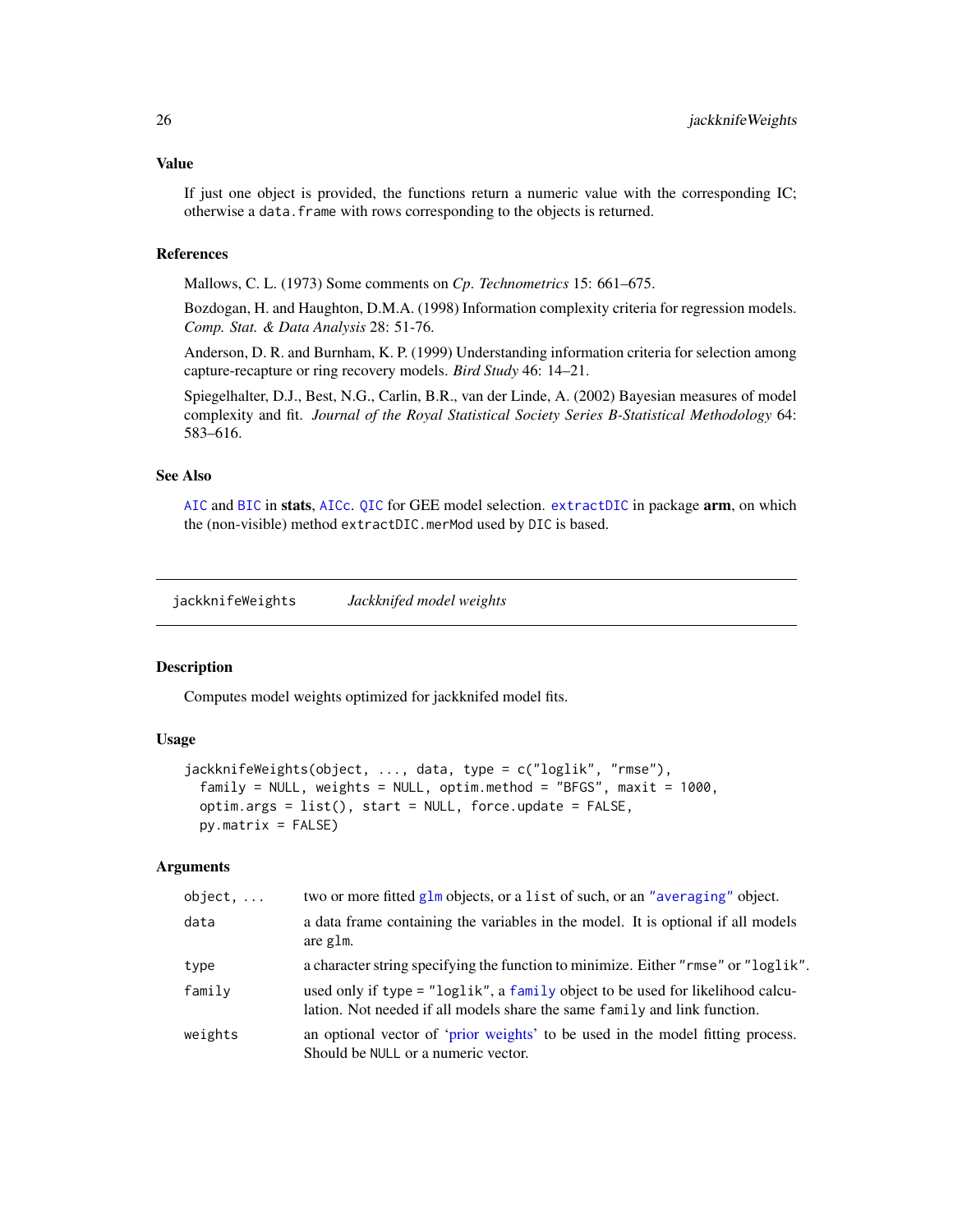# jackknifeWeights 27

| optim.method | optional, optimisation method, passed to optim.                                                                                                                                                                                                                                                                                           |
|--------------|-------------------------------------------------------------------------------------------------------------------------------------------------------------------------------------------------------------------------------------------------------------------------------------------------------------------------------------------|
| maxit        | optional, the maximum number of iterations, passed to optim.                                                                                                                                                                                                                                                                              |
| optim.args   | optional list of other arguments passed to optim.                                                                                                                                                                                                                                                                                         |
| start        | starting values for model weights. Numeric of length equal the number of mod-<br>els.                                                                                                                                                                                                                                                     |
| force.update | for glm, the glm. fit function is used for fitting models to the train data, which<br>is much more efficient. Set to TRUE to use update instead.                                                                                                                                                                                          |
| py.matrix    | either a boolean value, then if TRUE a jackknifed prediction matrix is returned<br>and if FALSE a vector of jackknifed model weights, or a N×M matrix (number of<br>cases x number of models) that is interpreted as a jackknifed prediction matrix<br>and it is used for optimisation ( <i>i.e.</i> the jackknife procedure is skipped). |

# Details

Model weights are chosen (using [optim](#page-0-0)) to minimise RMSE or log-likelihood of the prediction for data point i, of a model fitted omitting that data point i. The jackknife procedure is therefore run for all provided models and for all data points.

# Value

The function returns a numeric vector of model weights.

#### Note

This procedure can give variable results depending on the [optimisation method](#page-0-0) and starting values. It is therefore advisable to make several replicates using different optim.methods. See [optim](#page-0-0) for possible values for this argument.

# Author(s)

Kamil Bartoń. Carsten Dormann

# References

Hansen, B. E. & Racine, J. S. (2012) Jackknife model averaging. *Journal of Econometrics*, 979: 38–46

Dormann, C. et al. (2018) Model averaging in ecology: a review of Bayesian, information-theoretic, and tactical approaches for predictive inference. *Ecological Monographs*, 88, 485–504.

# See Also

[Weights](#page-68-1), [model.avg](#page-31-1)

Other model.weights: [BGWeights](#page-9-1), [bootWeights](#page-10-1), [cos2Weights](#page-12-1), [stackingWeights](#page-55-1)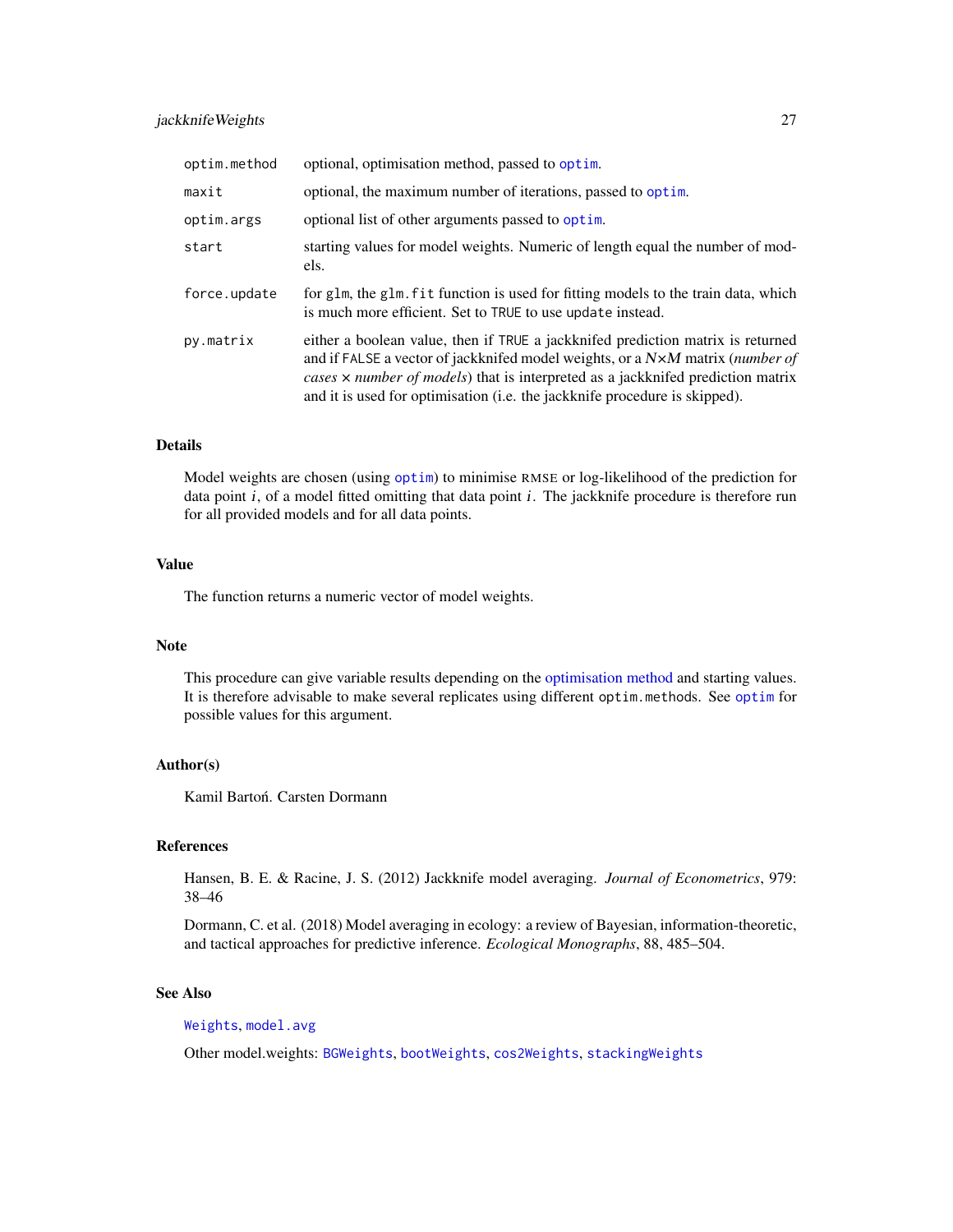# Examples

```
fm \leq glm(Prop \sim mortality \star dose, binomial(), Beetle, na.action = na.fail)
fits <- lapply(dredge(fm, eval = FALSE), eval)
amJk <- amAICc <- model.avg(fits)
set.seed(666)
Weights(amJk) <- jackknifeWeights(fits, data = Beetle)
coef(amJk)
coef(amAICc)
```
loo *Leave-one-out cross-validation*

#### Description

Computes the RMSE/log-likelihood based on leave-one-out cross-validation.

# Usage

 $loo(object, type = c("loglik", "rmse"), ...)$ 

# Arguments

| object                  | a fitted object model, currently only $lm/glm$ is accepted.                                                                     |
|-------------------------|---------------------------------------------------------------------------------------------------------------------------------|
| type                    | the criterion to use, given as a character string, either "rmse" for Root-Mean-<br>Square Error or "loglik" for log-likelihood. |
| $\cdot$ $\cdot$ $\cdot$ | other arguments are currently ignored.                                                                                          |

# Details

Leave-one-out cross validation is a  $K$ -fold cross validation, with  $K$  equal to the number of data points in the set N. For all  $i$  from 1 to N, the model is fitted to all the data except for  $i$ -th row and a prediction is made for that value. The average error is computed and used to evaluate the model.

#### Value

loo returns a single numeric value of RMSE or mean log-likelihood.

#### Author(s)

Kamil Bartoń, based on code by Carsten Dormann

#### References

Dormann, C. et al. (2018) Model averaging in ecology: a review of Bayesian, information-theoretic, and tactical approaches for predictive inference. *Ecological Monographs*, 88, 485–504.

<span id="page-27-0"></span>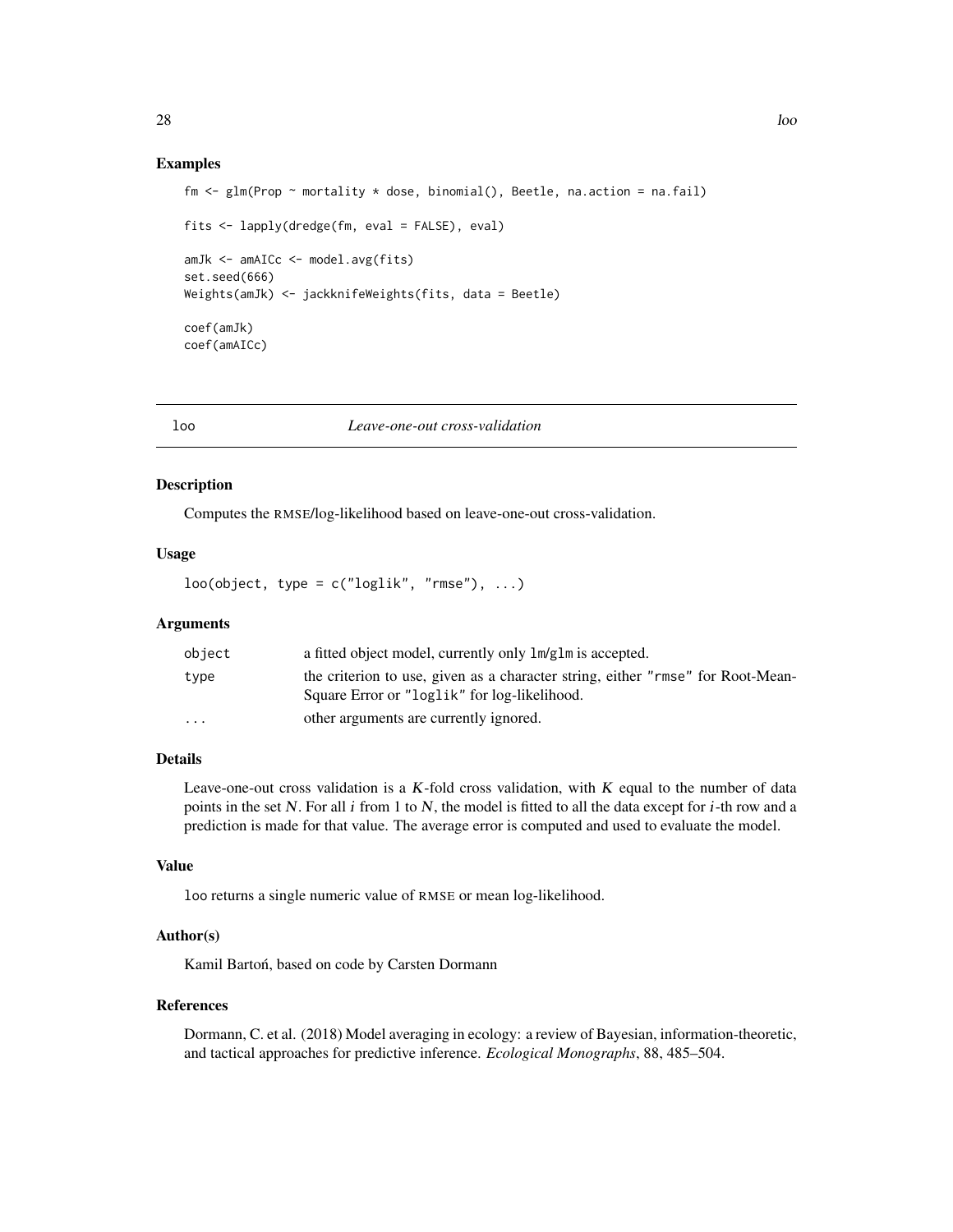# <span id="page-28-0"></span>merge.model.selection 29

# Examples

```
fm <- lm(y \sim X1 + X2 + X3 + X4, Cement)
loo(fm, type = "l")loo(fm, type = "r")## Compare LOO_RMSE and AIC/c
options(na.action = na.fail)
dd <- dredge(fm, rank = loo, extra = list(AIC, AICc), type = "rmse")
plot(loo ~ AIC, dd, ylab = expression(LOO[RMSE]), xlab = "AIC/c")points(loo \sim AICc, data = dd, pch = 19)
legend("topleft", legend = c("AIC", "AICc"), pch = c(1, 19))
```
merge.model.selection *Combine model selection tables*

#### Description

Combine two or more model selection tables.

# Usage

```
## S3 method for class 'model.selection'
merge(x, y, suffixes = c("x", "y"), ...)
## S3 method for class 'model.selection'
```
 $rbind(..., \text{ deparse. level} = 1, \text{ make.} row. \text{names} = \text{TRUE})$ 

# Arguments

| $X, V, \ldots$         | model. selection objects to be combined. $($ ignored in merge)                                                  |
|------------------------|-----------------------------------------------------------------------------------------------------------------|
| suffixes               | a character vector with two elements that are appended respectively to row<br>names of the combined tables.     |
|                        | make, row, names logical indicating if unique and valid row, names should be constructed from the<br>arguments. |
| deparse.level ignored. |                                                                                                                 |

# Value

A ["model.selection" object](#page-36-1) containing models (rows) from all provided tables.

#### Note

Both  $\Delta_{IC}$  values and *Akaike weights* are recalculated in the resulting tables.

Models in the combined model selection tables must be comparable, i.e. fitted to the same data, however only very basic checking is done to verify that. The models must also be ranked by the same information criterion.

Unlike the merge method for data. frame, this method appends second table to the first (similarly to rbind).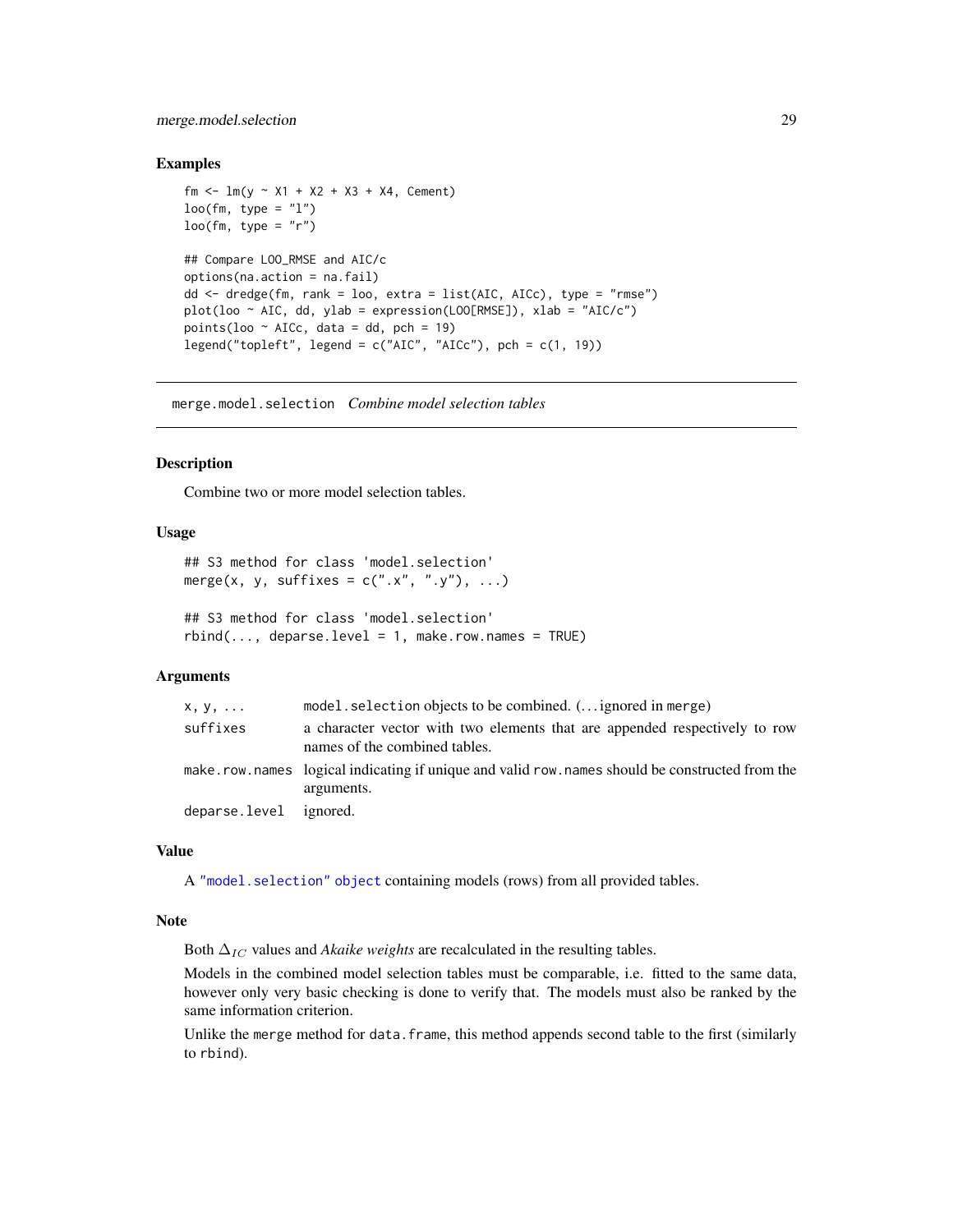#### Author(s)

Kamil Bartoń

# See Also

[dredge](#page-13-1), [model.sel](#page-34-1), [merge](#page-0-0), [rbind](#page-0-0).

# Examples

```
## Not run:
require(mgcv)
ms1 <- dredge(glm(Prop ~ dose + I(dose^2) + log(dose) + I(log(dose)^2),
    data = Beetle, family = binomial, na.action = na.fail))
fm2 <- gam(Prop ~ s(dose, k = 3), data = Beetle, family = binomial)
merge(ms1, model.sel(fm2))
## End(Not run)
```
Model utilities *Model utility functions*

# <span id="page-29-1"></span>Description

These functions extract or calculate various values from provided fitted model objects(s). They are mainly meant for internal use.

coeffs extracts model coefficients;

getAllTerms extracts independent variable names from a model object;

coefTable extracts a table of coefficients, standard errors and associated degrees of freedom when possible;

get.response extracts response variable from fitted model object;

model.names generates shorthand (alpha)numeric names for one or several fitted models.

#### Usage

```
coeffs(model)
getAllTerms(x, ...)
## S3 method for class 'terms'
getAllTerms(x, intercept = FALSE, offset = TRUE, ...)coefTable(model, ...)
## S3 method for class 'averaging'
coefTable(model, full = FALSE, adjust.se = TRUE, ...)
```
<span id="page-29-0"></span>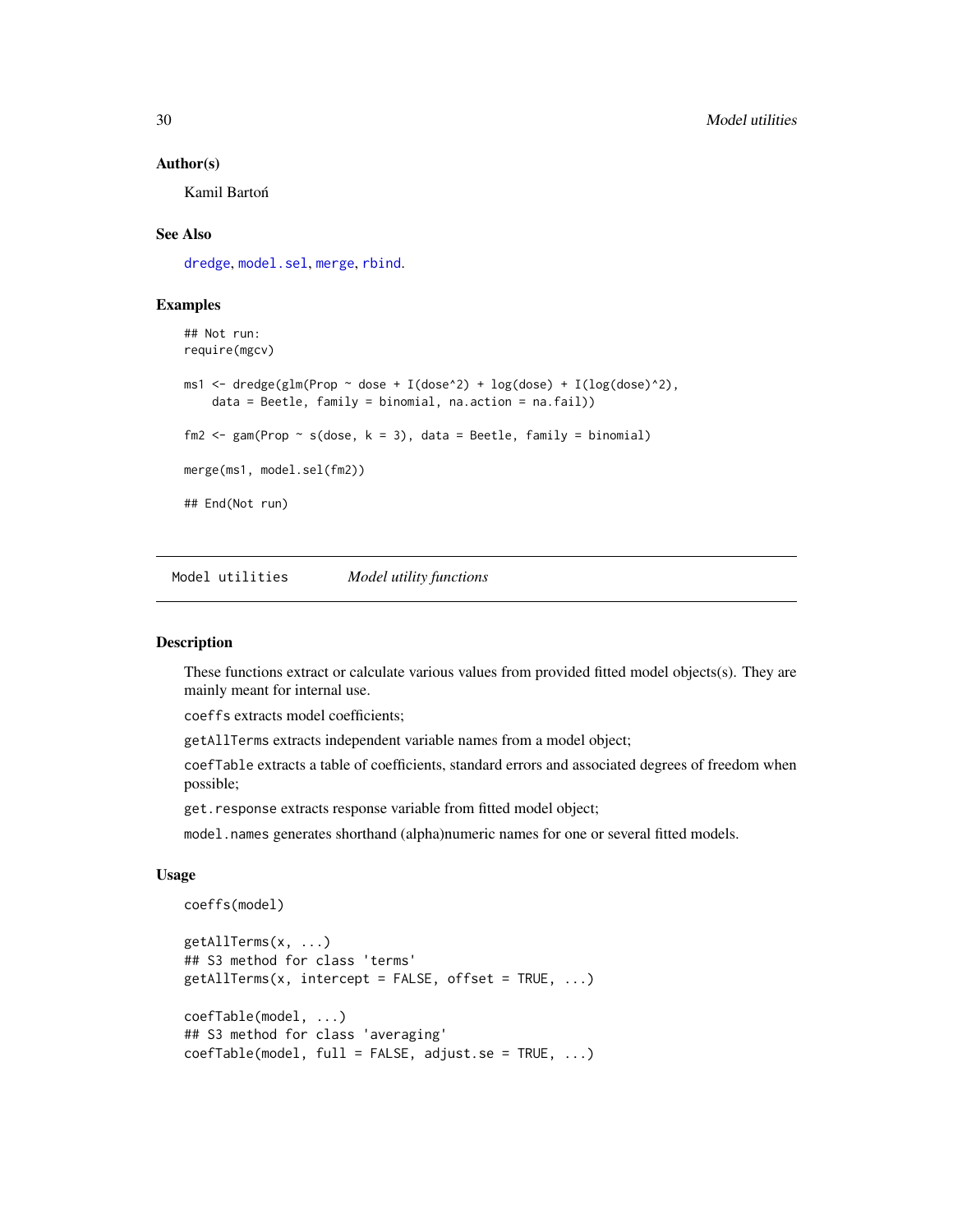# Model utilities 31

```
## S3 method for class 'lme'
coefTable(model, adjustSigma, ...)
## S3 method for class 'gee'
coefTable(model, ..., type = c("naive", "robust"))
get.response(x, data = NULL, ...)model.names(object, ..., labels = NULL, use.letters = FALSE)
```
# Arguments

| model           | a fitted model object.                                                                                                                                                                                                                                                                                         |
|-----------------|----------------------------------------------------------------------------------------------------------------------------------------------------------------------------------------------------------------------------------------------------------------------------------------------------------------|
| object          | a fitted model object or a list of such objects.                                                                                                                                                                                                                                                               |
| X               | a fitted model object or a formula.                                                                                                                                                                                                                                                                            |
| offset          | should 'offset' terms be included?                                                                                                                                                                                                                                                                             |
| intercept       | should terms names include the intercept?                                                                                                                                                                                                                                                                      |
| full, adjust.se |                                                                                                                                                                                                                                                                                                                |
|                 | logical, apply to "averaging" objects. If full is TRUE, the full model-averaged<br>coefficients are returned, and subset-averaged ones otherwise. If adjust.se is<br>TRUE, inflated standard errors are returned. See 'Details' in par. avg.                                                                   |
| adjustSigma     | See summary. lme.                                                                                                                                                                                                                                                                                              |
| type            | for GEE models, the type of covariance estimator to calculate returned standard<br>errors on. Either "naive" or "robust" ('sandwich').                                                                                                                                                                         |
| labels          | optionally, a character vector with names of all the terms, e.g. from a global<br>model. model. names enumerates the model terms in order of their appearance<br>in the list and in the models. Therefore changing the order of the models leads<br>to different names. Providing labels prevents that.        |
|                 | in model.names, more fitted model objects. In coefTable arguments that are<br>passed to appropriate vcov or summary method (e.g. dispersion parameter for<br>glm may be used here). In get. response, if data is given, arguments to be<br>passed to model. frame. In other functions may be silently ignored. |
| data            | a data. frame, list or environment (or object coercible to a data. frame),<br>containing the variables in x. Required only if x is a formula, otherwise it can<br>be used to get the response variable for a different data set.                                                                               |
| use.letters     | logical, whether letters should be used instead of numeric codes.                                                                                                                                                                                                                                              |

# Details

The functions coeffs, getAllTerms and coefTable provide interface between the model object and model.avg (and dredge). Custom methods can be written to provide support for additional classes of models.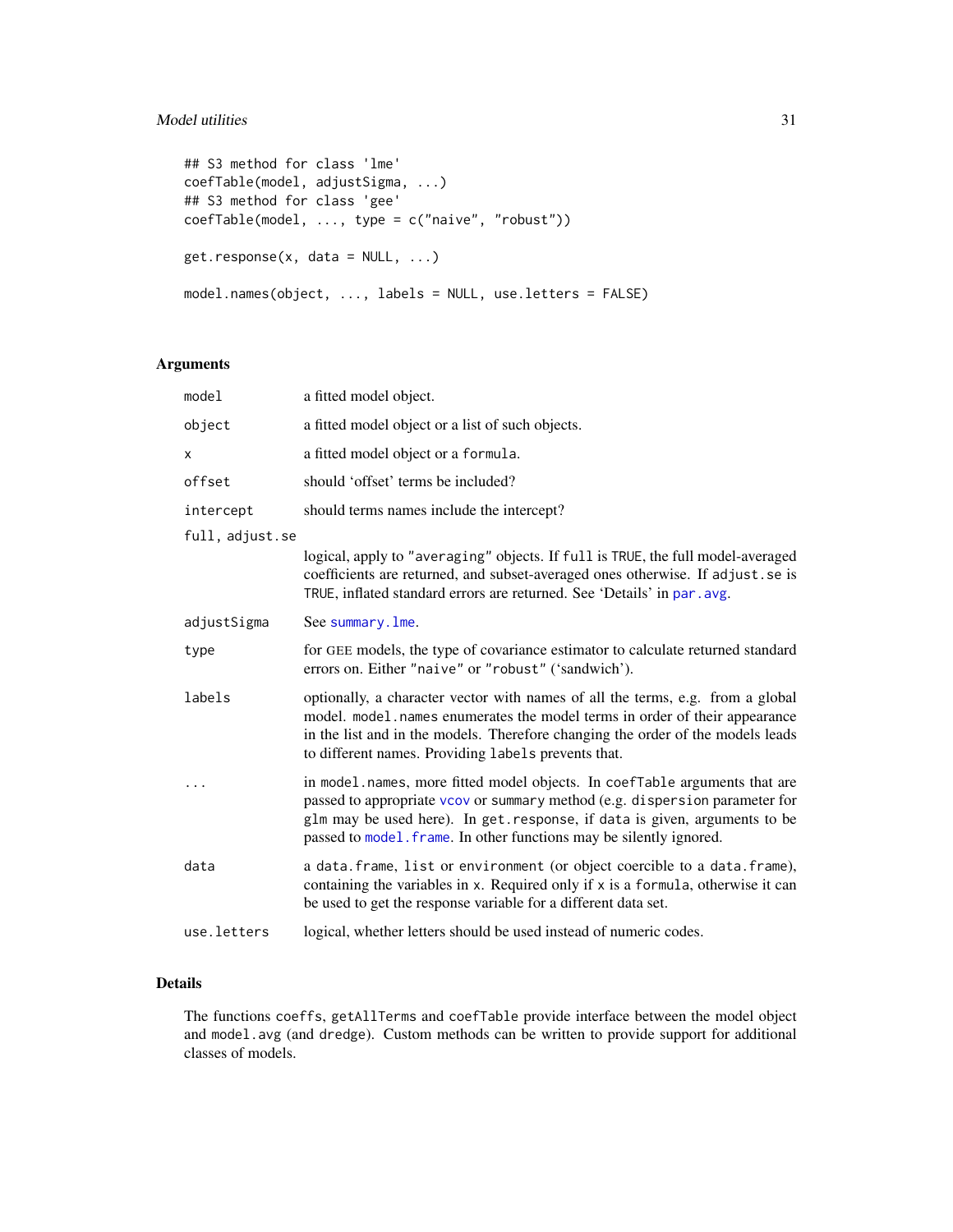<span id="page-31-0"></span>coeffs's value is in most cases identical to that returned by [coef](#page-0-0), the only difference being it returns fixed effects' coefficients for mixed models, and the value is always a named numeric vector.

Use of tTable is deprecated in favour of coefTable.

# Author(s)

Kamil Bartoń

<span id="page-31-1"></span>

model.avg *Model averaging*

# Description

Model averaging based on an information criterion.

# Usage

```
model.avg(object, ..., revised.var = TRUE)
## Default S3 method:
model.avg(object, ..., beta = c("none", "sd", "partial.sd"),
    rank = NULL, rank.args = NULL, revised.var = TRUE,
    dispersion = NULL, ct.args = NULL)
## S3 method for class 'model.selection'
model.avg(object, subset, fit = FALSE, ..., revised.var = TRUE)
```
#### Arguments

| object    | a fitted model object or a list of such objects, or a "model selection" object.<br>See 'Details'.                                                                                                                                |
|-----------|----------------------------------------------------------------------------------------------------------------------------------------------------------------------------------------------------------------------------------|
| $\ddotsc$ | for default method, more fitted model objects. Otherwise, arguments that are<br>passed to the default method.                                                                                                                    |
| beta      | indicates whether and how the component models' coefficients should be stan-<br>dardized. See the argument's description in dredge.                                                                                              |
| rank      | optionally, a rank function (returning an information criterion) to use instead of<br>AICc, e.g. BIC or QAIC, may be omitted if object is a model list returned by<br>get. models or a "model. selection" object. See 'Details'. |
| rank.args | optional list of arguments for the rank function. If one is an expression, an x<br>within it is substituted with a current model.                                                                                                |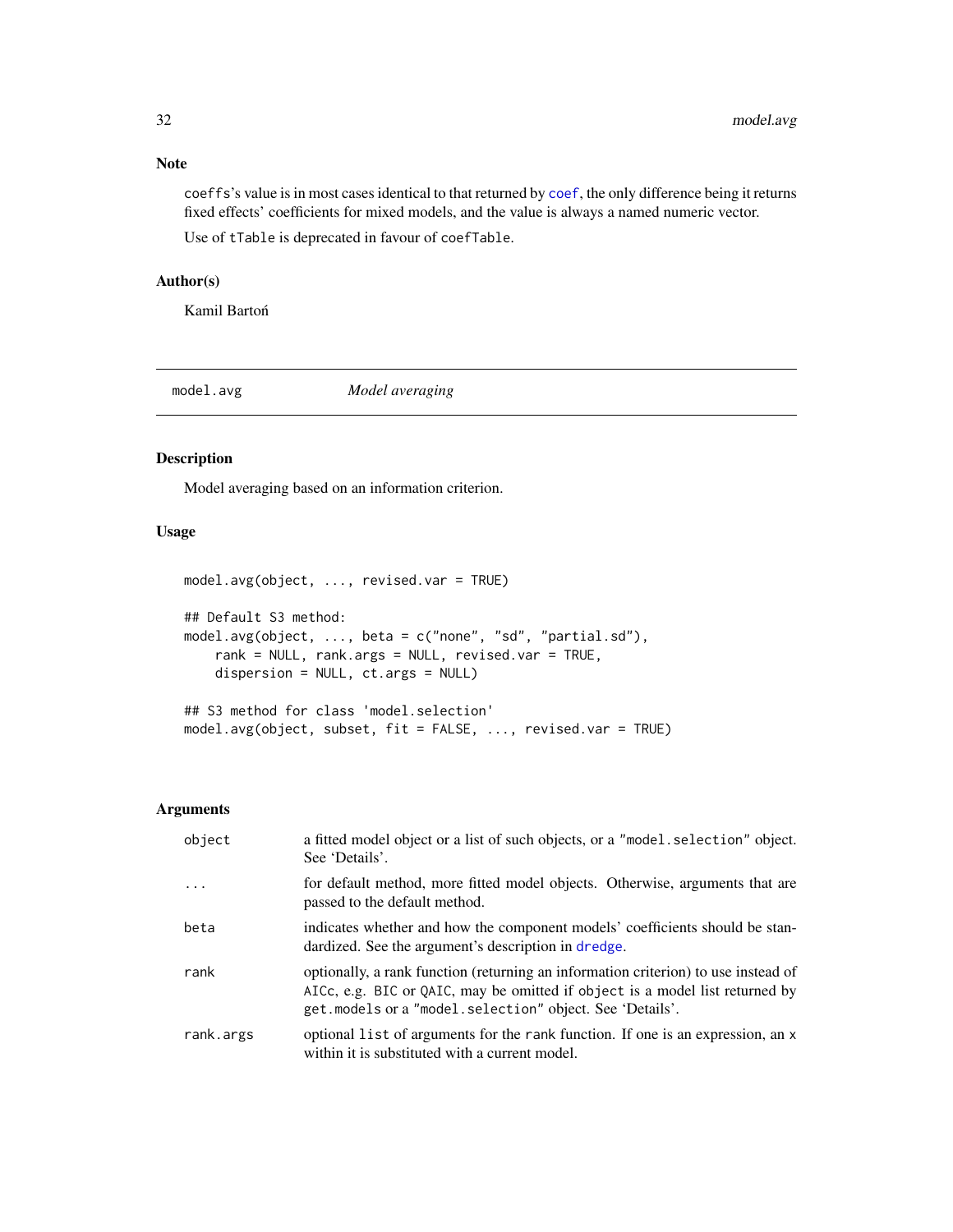#### model.avg 33

| revised.var | logical, indicating whether to use the revised formula for standard errors. See<br>par.avg.                                            |
|-------------|----------------------------------------------------------------------------------------------------------------------------------------|
| dispersion  | the dispersion parameter for the family used. See summary glm. This is used<br>currently only with glm, is silently ignored otherwise. |
| ct.args     | optional list of arguments to be passed to coef Table (besides dispersion).                                                            |
| subset      | see subset method for "model.selection" object.                                                                                        |
| fit         | if TRUE, the component models are fitted using get. models. See 'Details'.                                                             |

# Details

model.avg may be used either with a list of models or directly with a model. selection object (e.g. returned by dredge). In the latter case, the models from the model selection table are not evaluated unless the argument fit is set to TRUE or some additional arguments are present (such as rank or dispersion). This results in a much faster calculation, but has certain drawbacks, because the fitted component model objects are not stored, and some methods (e.g. predict, fitted, model.matrix or vcov) would not be available with the returned object. Otherwise, get.models is called prior to averaging, and . . . are passed to it.

For a list of model types that are accepted see [list of supported models.](#page-37-1)

rank is found by a call to [match.fun](#page-0-0) and typically is specified as a function or a symbol or a character string specifying a function to be searched for from the environment of the call to lapply. rank must be a function able to accept model as a first argument and must always return a numeric scalar.

Several standard methods for fitted model objects exist for class averaging, including summary, [predict](#page-45-1), coef, confint, [formula](#page-0-0), and [vcov](#page-0-0).

coef, vcov, confint and coefTable accept argument full that if set to TRUE, the full modelaveraged coefficients are returned, rather than subset-averaged ones (when full = FALSE, being the default).

[logLik](#page-0-0) returns a list of logLik objects for the component models.

# Value

An object of class "averaging" is a list with components:

| msTable      | a data. frame with log-likelihood, IC, $\Delta_{IC}$ and 'Akaike weights' for the com-<br>ponent models. Its attribute "term.codes" is a named vector with numerical<br>representation of the terms in the row names of msTable. |
|--------------|----------------------------------------------------------------------------------------------------------------------------------------------------------------------------------------------------------------------------------|
| coefficients | a matrix of model-averaged coefficients. "full" coefficients in the first row,<br>"subset" coefficients in the second row. See 'Note'                                                                                            |
| coefArray    | a 3-dimensional array of component models' coefficients, their standard errors<br>and degrees of freedom.                                                                                                                        |
| SW           | object of class sw containing per-model term sum of model weights over all of<br>the models in which the term appears.                                                                                                           |
| formula      | a formula corresponding to the one that would be used in a single model. The<br>formula contains only the averaged (fixed) coefficients.                                                                                         |
| call         | the matched call.                                                                                                                                                                                                                |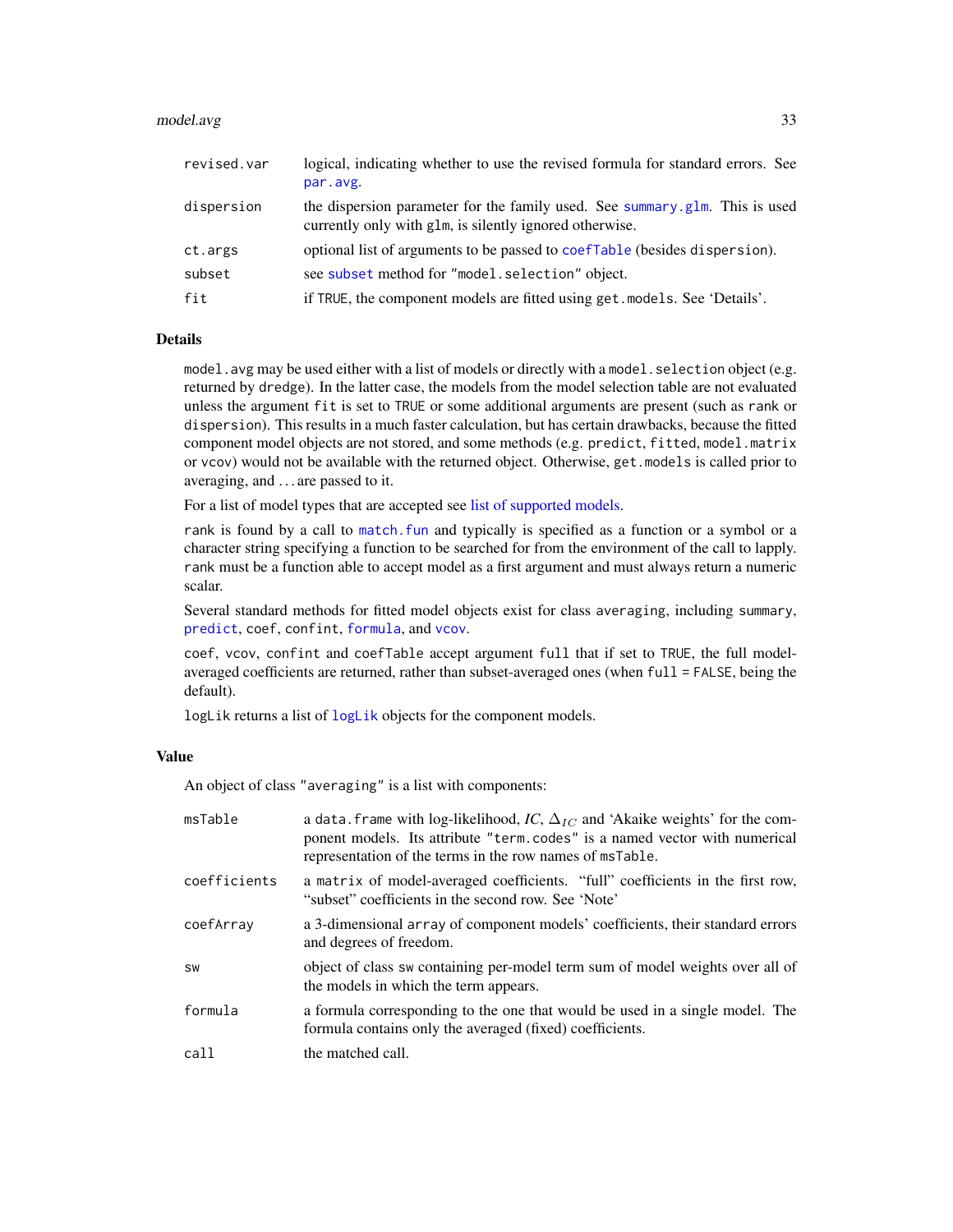The object has the following attributes:

| rank        | the rank function used.                                                                                                                  |
|-------------|------------------------------------------------------------------------------------------------------------------------------------------|
| modelList   | optionally, a list of all component model objects. Only if the object was created<br>with model objects (and not model selection table). |
| beta        | Corresponds to the function argument.                                                                                                    |
| nobs        | number of observations.                                                                                                                  |
| revised.var | Corresponds to the function argument.                                                                                                    |

#### Note

The 'subset' (or 'conditional') average only averages over the models where the parameter appears. An alternative, the 'full' average assumes that a variable is included in every model, but in some models the corresponding coefficient (and its respective variance) is set to zero. Unlike the 'subset average', it does not have a tendency of biasing the value away from zero. The 'full' average is a type of shrinkage estimator, and for variables with a weak relationship to the response it is smaller than 'subset' estimators.

Averaging models with different contrasts for the same factor would yield nonsense results. Currently, no checking for contrast consistency is done.

print method provides a concise output (similarly as for lm). To print more details use summary function, and [confint](#page-0-0) to get confidence intervals.

# Author(s)

Kamil Bartoń

#### References

Burnham, K. P. and Anderson, D. R. (2002) *Model selection and multimodel inference: a practical information-theoretic approach*. 2nd ed. New York, Springer-Verlag.

Lukacs, P. M., Burnham K. P. and Anderson, D. R. (2009) *Model selection bias and Freedman's paradox*. Annals of the Institute of Statistical Mathematics 62(1): 117–125.

# See Also

See par. avg for more details of model-averaged parameter calculation.

[dredge](#page-13-1), [get.models](#page-22-1)

[AICc](#page-3-1) has examples of averaging models fitted by REML.

[modavg](#page-0-0) in package AICcmodavg, and [coef.glmulti](#page-0-0) in package glmulti also perform model averaging.

# Examples

```
# Example from Burnham and Anderson (2002), page 100:
fm1 \leftarrow lm(y \sim ., data = Cement, na.action = na.fail)
(ms1 <- dredge(fm1))
```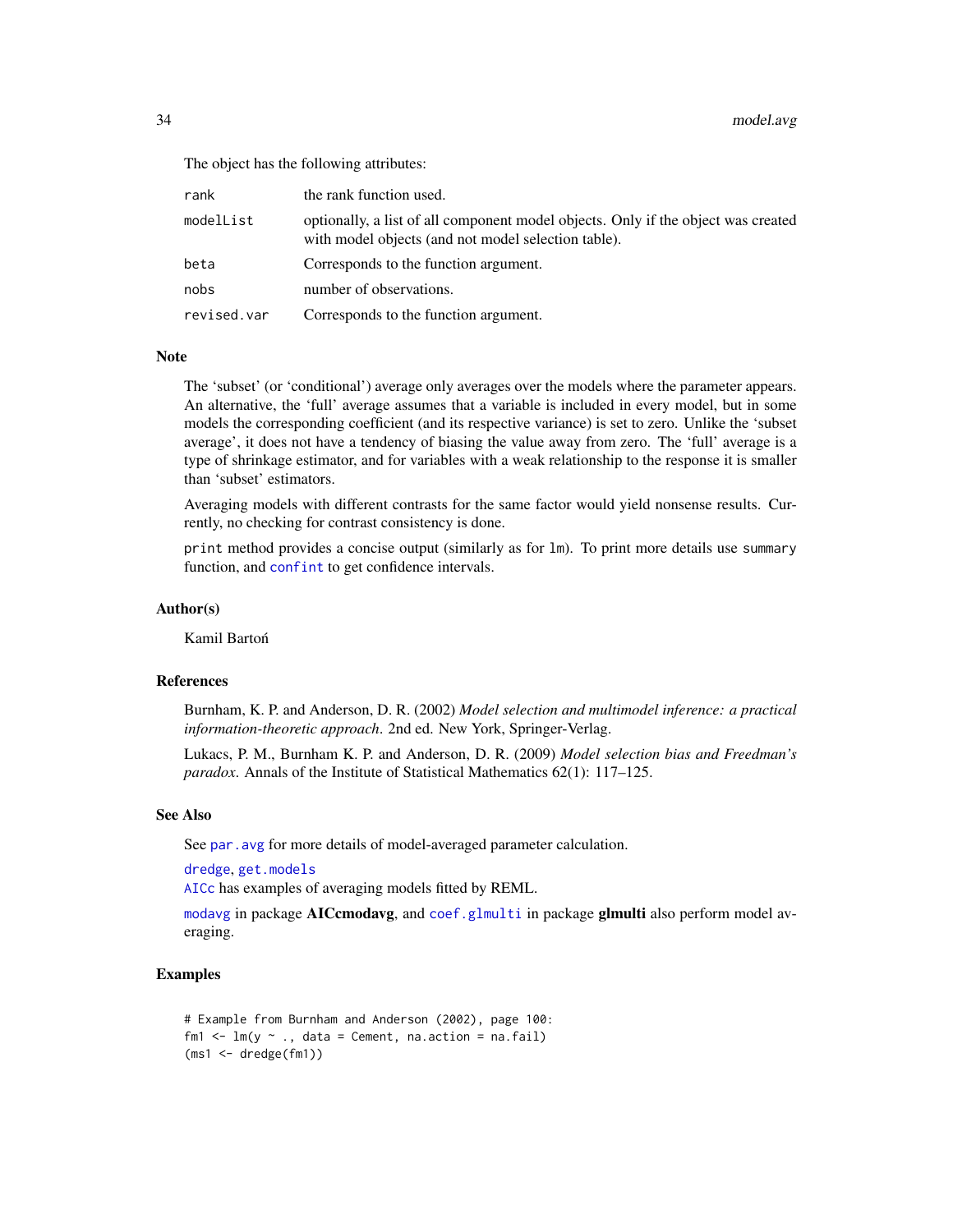#### <span id="page-34-0"></span>model.sel 35

```
#models with delta.aicc < 4
summary(model.avg(ms1, subset = delta < 4))
#or as a 95% confidence set:
avgmod.95p <- model.avg(ms1, cumsum(weight) <= .95)
confint(avgmod.95p)
## Not run:
# The same result, but re-fitting the models via 'get.models'
confset.95p <- get.models(ms1, cumsum(weight) <= .95)
model.avg(confset.95p)
# Force re-fitting the component models
model.avg(ms1, cumsum(weight) <= .95, fit = TRUE)
# Models are also fitted if additional arguments are given
model.avg(ms1, cumsum(weight) <= .95, rank = "AIC")
## End(Not run)
## Not run:
# using BIC (Schwarz's Bayesian criterion) to rank the models
BIC \leftarrow function(x) AIC(x, k = log(length(residuals(x))))model.avg(confset.95p, rank = BIC)
# the same result, using AIC directly, with argument k
# 'x' in a quoted 'rank' argument is substituted with a model object
# (in this case it does not make much sense as the number of observations is
# common to all models)
model.argv(constset.95p, rank = AIC, rank.args = alist(k = log(lensth(residuals(x))))
```
## End(Not run)

<span id="page-34-1"></span>model.sel *model selection table*

#### **Description**

Build a model selection table.

#### Usage

```
model.sel(object, ...)
## Default S3 method:
model.sel(object, ..., rank = NULL, rank.args = NULL,
    beta = c("none", "sd", "partial.sd"), extra)
## S3 method for class 'model.selection'
model.sel(object, rank = NULL, rank.args = NULL, fit = NA,
    \ldots, beta = c("none", "sd", "partial.sd"), extra)
```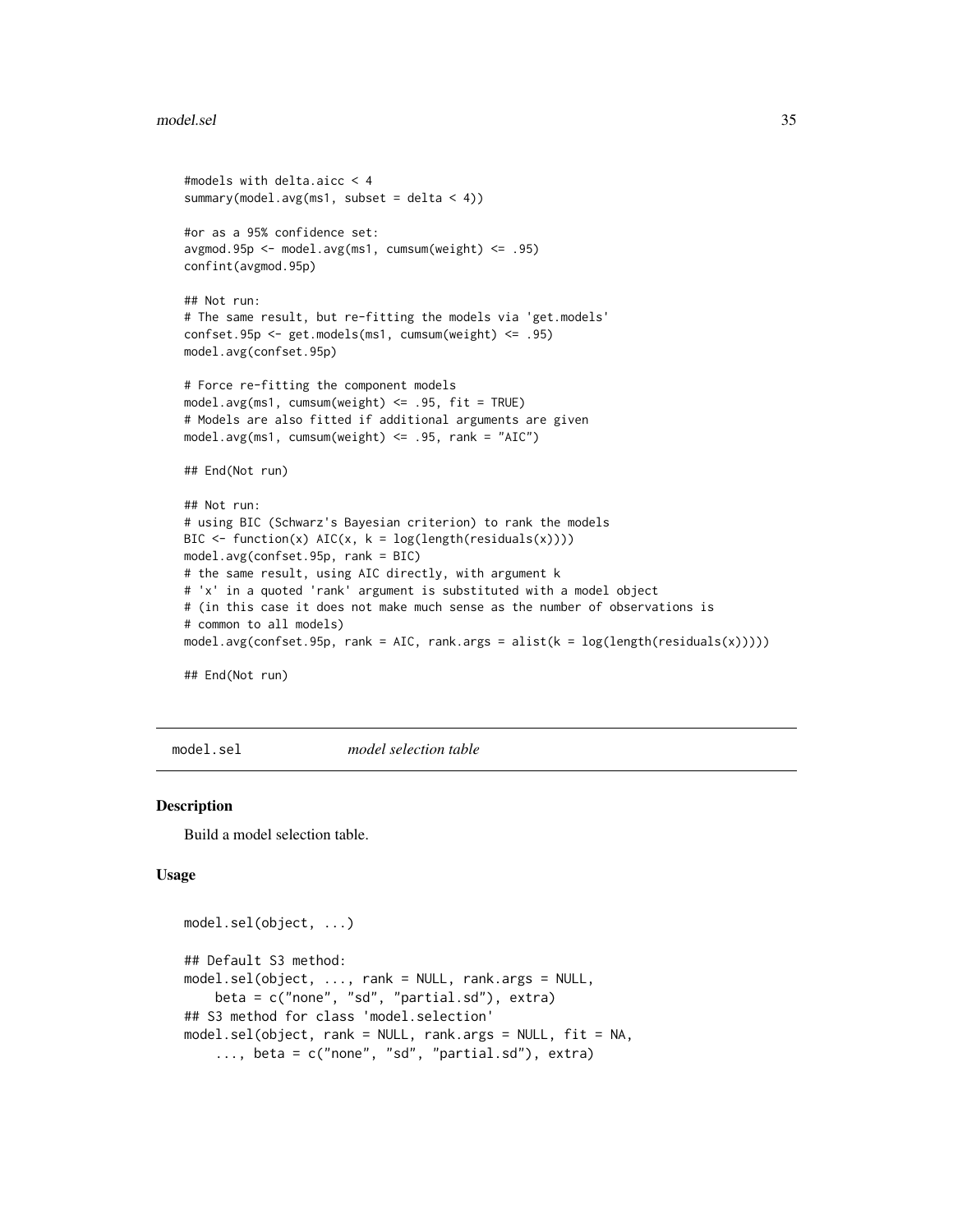# Arguments

| object     | a fitted model object, a list of such objects, or a "model. selection" object.                                                                                                                     |
|------------|----------------------------------------------------------------------------------------------------------------------------------------------------------------------------------------------------|
| $\ddots$ . | more fitted model objects.                                                                                                                                                                         |
| rank       | optional, custom rank function (returning an information criterion) to use instead<br>of the default AICc, e.g. QAIC or BIC, may be omitted if object is a model list<br>returned by get. models.  |
| rank.args  | optional list of arguments for the rank function. If one is an expression, an x<br>within it is substituted with a current model.                                                                  |
| fit        | logical, stating whether the model objects should be re-fitted if they are not<br>stored in the "model selection" object. Set to NA to re-fit the models only if<br>this is needed. See 'Details'. |
| beta       | indicates whether and how the component models' coefficients should be stan-<br>dardized. See the argument's description in dredge.                                                                |
| extra      | optional additional statistics to include in the result, provided as functions, func-<br>tion names or a list of such (best if named or quoted). See dredge for details.                           |

### Details

model.sel used with "model.selection" object will re-fit model objects, unless they are stored in object (in attribute "modelList"), if argument extra is provided, or the requested beta is different than object's "beta" attribute, or the new rank function cannot be applied directly to logLik objects, or new rank.args are given (unless argument fit = FALSE).

# Value

An object of class c("model.selection", "data.frame"), being a data.frame, where each row represents one model and columns contain useful information about each model: the coefficients, *df*, log-likelihood, the value of the information criterion used,  $\Delta_{IC}$  and 'Akaike weight'. If any arguments differ between the modelling function calls, the result will include additional columns showing them (except for formulas and some other arguments).

See [model.selection.object](#page-36-1) for its structure.

#### Author(s)

Kamil Bartoń

#### See Also

[dredge](#page-13-1), [AICc](#page-3-1), [list of supported models.](#page-37-1)

Possible alternatives: [ICtab](#page-0-0) (in package bbmle), or [aictab](#page-0-0) (AICcmodavg).

# Examples

```
Cement$X1 <- cut(Cement$X1, 3)
Cement$X2 <- cut(Cement$X2, 2)
```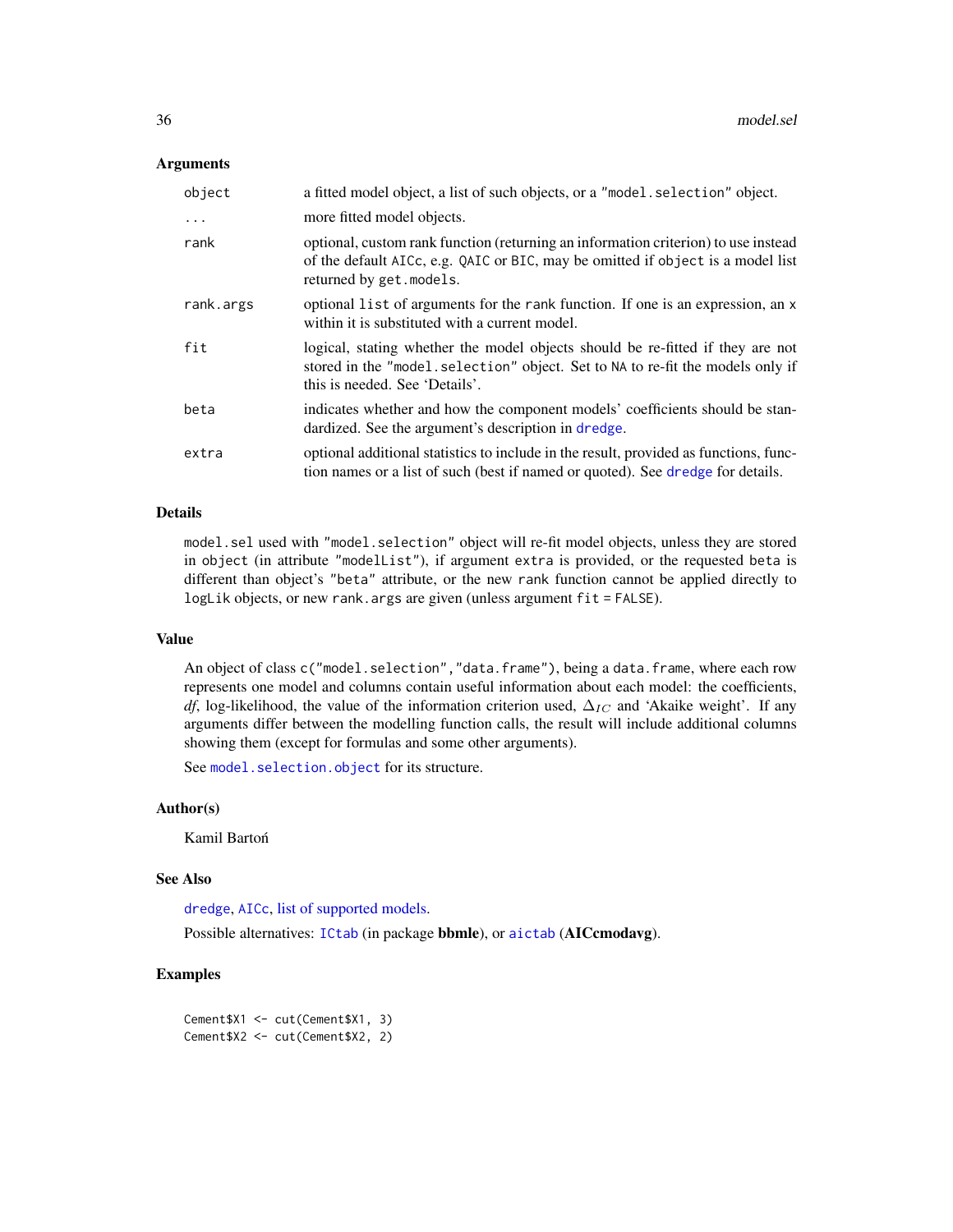```
fm1 <- glm(formula = y \sim X1 + X2 \star X3, data = Cement)
fm2 <- update(fm1, . ~ . - X1 - X2)
fm3 <- update(fm1, . ~ . - X2 - X3)
## ranked with AICc by default
(msAICc <- model.sel(fm1, fm2, fm3))
## ranked with BIC
model.sel(fm1, fm2, fm3, rank = AIC, rank.args = alist(k = log(nobs(x)))))
# or
# model.sel(msAICc, rank = AIC, rank.args = alist(k = log(nobs(x))))
# or
# update(msAICc, rank = AIC, rank.args = alist(k = log(nobs(x)))))
```

```
model.selection.object
```
*Description of Model Selection Objects*

# Description

An object of class "model.selection" holds a table of model coefficients and ranking statistics. It is produced by [dredge](#page-13-0) or [model.sel](#page-34-0).

# Value

The object is a data. frame with additional attributes. Each row represents one model. The models are ordered by the information criterion value specified by rank (lowest on top).

Data frame columns:

| model terms         | For numeric covariates these columns hold coefficent value, for factors their                                                                                                                                   |
|---------------------|-----------------------------------------------------------------------------------------------------------------------------------------------------------------------------------------------------------------|
|                     | presence in the model. If the term is not present in a model, value is NA.                                                                                                                                      |
| 'varying' arguments |                                                                                                                                                                                                                 |
|                     | optional. If any arguments differ between the modelling function calls (ex-<br>cept for formulas and some other arguments), these will be held in additional<br>columns (of class "factor").                    |
| "df"                | Number of model parameters                                                                                                                                                                                      |
| "logLik"            | Log-likelihood (or quasi-likelihood for GEE)                                                                                                                                                                    |
| rank                | Information criterion value                                                                                                                                                                                     |
| "delta"             | $\Delta_{IC}$                                                                                                                                                                                                   |
| "weight"            | 'Akaike weights'.                                                                                                                                                                                               |
| Attributes:         |                                                                                                                                                                                                                 |
| model.calls         | A list containing model calls (arranged in the same order as in the table). A<br>model call can be retrieved with $getCall(*, i)$ where i is a vector of model<br>index or name (if given as character string). |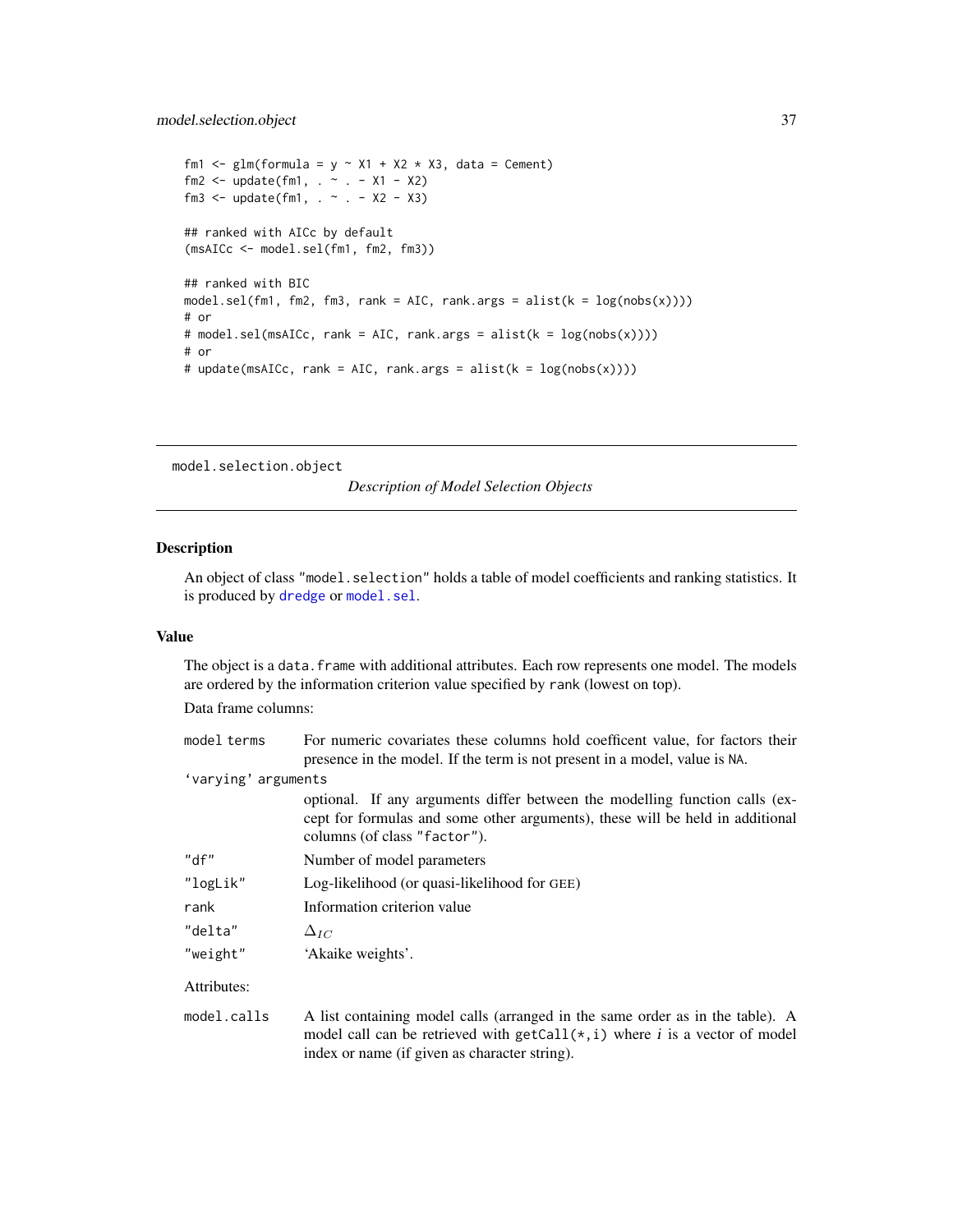<span id="page-37-0"></span>

| global      | The global.model object                                                                                                                              |
|-------------|------------------------------------------------------------------------------------------------------------------------------------------------------|
| global.call | Call to the global. model                                                                                                                            |
| terms       | A character string holding all term names. Attribute "intercept Label" gives<br>the name of the intercept term.                                      |
| rank        | The rank function used                                                                                                                               |
| beta        | A character string, representing the coefficient standardizing method used. Ei-<br>ther "none", "sd" or "partial.sd"                                 |
| coefTables  | List of matrices of class "coef Table" containing each model's coefficients with<br>std. errors and associated dfs                                   |
| nobs        | Number of observations                                                                                                                               |
| warnings    | optional (pdredge only). A list of errors and warnings issued by the modelling<br>function during the fitting, with a model number appended to each. |

Most attributes does not need (and should not) be accessed directly, use of extractor functions is preferred. These functions include getCall for retrieving model calls, coefTable and coef for coefficients, and nobs. logLik extracts list of model log-likelihoods (as "logLik" objects), and Weights extracts 'Akaike weights'.

The object has class c("model.selection","data.frame").

# See Also

[dredge](#page-13-0), [model.sel](#page-34-0).

MuMIn-models *List of supported models*

# Description

List of model classes accepted by model.avg, model.sel, and dredge.

# Details

Fitted model objects that can be used with model selection and model averaging functions include those produced by:

- [lm](#page-0-0), [glm](#page-0-0) (package stats);
- [rlm](#page-0-0), [glm.nb](#page-0-0) and [polr](#page-0-0) ([MASS](https://cran.r-project.org/package=MASS));
- [multinom](#page-0-0) ([nnet](https://cran.r-project.org/package=nnet));
- [lme](#page-0-0), [gls](#page-0-0) ([nlme](https://cran.r-project.org/package=nlme));
- [lmer](#page-0-0), [glmer](#page-0-0) ([lme4](https://cran.r-project.org/package=lme4));
- [cpglm](#page-0-0), [cpglmm](#page-0-0) ([cplm](https://cran.r-project.org/package=cplm));
- [gam](#page-0-0), [gamm](#page-0-0)<sup>\*</sup> ([mgcv](https://cran.r-project.org/package=mgcv));
- $gamma*(gamma)$ ;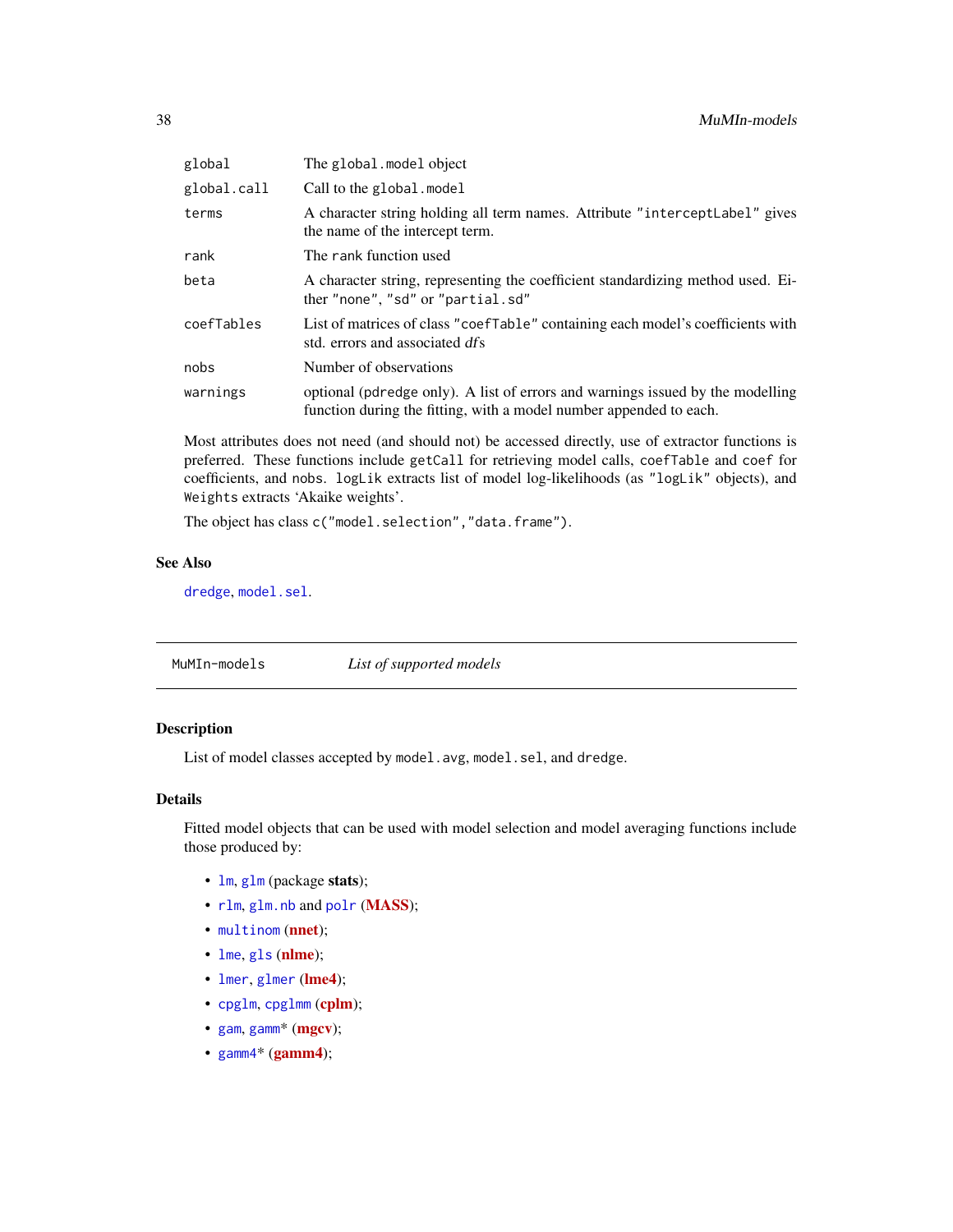# <span id="page-38-0"></span>MuMIn-models 39

- [gamlss](https://cran.r-project.org/package=gamlss) (gamlss);
- [glmmML](https://cran.r-project.org/package=glmmML) (glmmML);
- glmmadmb ([glmmADMB](http://glmmadmb.r-forge.r-project.org/) from R-Forge);
- [glmmTMB](https://cran.r-project.org/package=glmmTMB) (glmmTMB);
- [MCMCglmm](https://cran.r-project.org/package=MCMCglmm)\* (MCMCglmm);
- asreml (non-free commercial package **asreml**; allows only for REML comparisons);
- [hurdle](#page-0-0), [zeroinfl](#page-0-0) ([pscl](https://cran.r-project.org/package=pscl));
- [negbin](#page-0-0), [betabin](#page-0-0) (class "glimML"), package **[aod](https://cran.r-project.org/package=aod)**);
- [aodml](#page-0-0), [aodql](#page-0-0) ([aods3](https://cran.r-project.org/package=aods3));
- [betareg](https://cran.r-project.org/package=betareg) (betareg);
- [brglm](https://cran.r-project.org/package=brglm) (brglm);
- \*sarlm models, [spautolm](#page-0-0) ([spatialreg](https://cran.r-project.org/package=spatialreg));
- [spml](#page-0-0)<sup>\*</sup> (if fitted by ML, [splm](https://cran.r-project.org/package=splm));
- [coxph](#page-0-0), [survreg](#page-0-0) ([survival](https://cran.r-project.org/package=survival));
- [coxme](#page-0-0), [lmekin](#page-0-0) ([coxme](https://cran.r-project.org/package=coxme));
- [rq](#page-0-0) ([quantreg](https://cran.r-project.org/package=quantreg));
- [clm](#page-0-0) and [clmm](#page-0-0) ([ordinal](https://cran.r-project.org/package=ordinal));
- [logistf](https://cran.r-project.org/package=logistf) (logistf);
- [crunch](#page-0-0)\*, [pgls](#page-0-0) ([caper](https://cran.r-project.org/package=caper));
- [maxlike](https://cran.r-project.org/package=maxlike) (maxlike);
- functions from package **[unmarked](https://cran.r-project.org/package=unmarked)** (within the class "unmarkedFit");
- [mark](#page-0-0) and related functions (class mark from package **[RMark](https://cran.r-project.org/package=RMark)**). Currently dredge can only manipulate formula element of the argument model.parameters, keeping its other elements intact.

Generalized Estimation Equation model implementations: [geeglm](#page-0-0) from package [geepack](https://cran.r-project.org/package=geepack), [gee](#page-0-0) from [gee](https://cran.r-project.org/package=gee), [geem](#page-0-0) from [geeM](https://cran.r-project.org/package=geeM), [wgee](#page-0-0) from [wgeesel](https://cran.r-project.org/package=wgeesel), and [yags](http://yags.r-forge.r-project.org/) from yags (on R-Forge) can be used with [QIC](#page-49-0) as the selection criterion.

Other classes are also likely to be supported, in particular if they inherit from one of the above classes. In general, the models averaged with model, avg may belong to different types (e.g.  $g/m$ and gam), provided they use the same data and response, and if it is valid to do so. This applies also to constructing model selection tables with model.sel.

#### Note

\* In order to use gamm, gamm4, spml (> 1.0.0), crunch or MCMCglmm with dredge, an [updateable](#page-65-0) wrapper for these functions should be created.

# See Also

[model.avg](#page-31-0), [model.sel](#page-34-0) and [dredge](#page-13-0).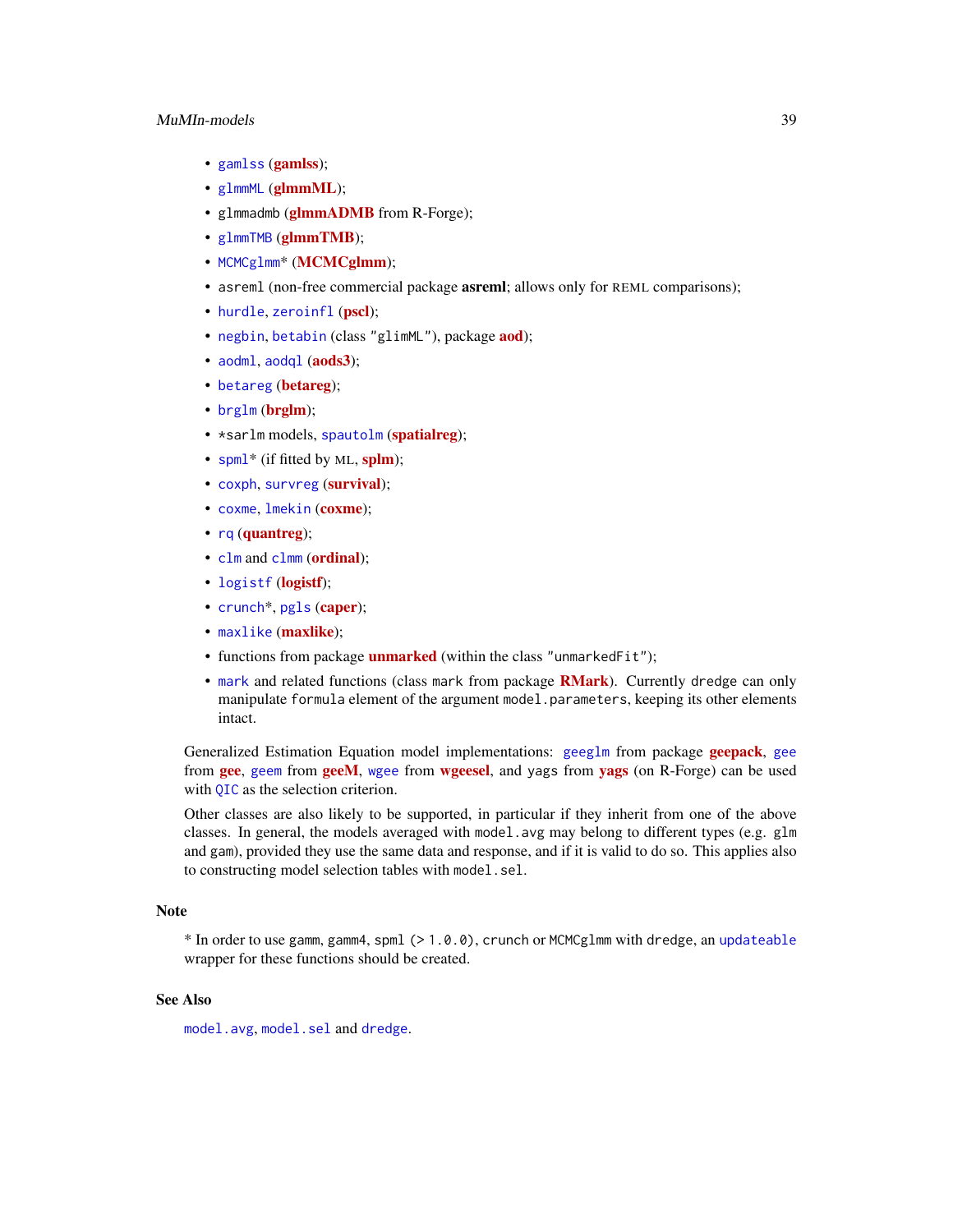<span id="page-39-0"></span>

### Description

Find models that are 'nested' within each model in the model selection table.

#### Usage

```
nested(x, indices = c("none", "numeric", "rownames"), rank = NULL)
```
#### Arguments

| $\times$ | a "model.selection" object (result of dredge or model.sel).                                                                                                                                                               |
|----------|---------------------------------------------------------------------------------------------------------------------------------------------------------------------------------------------------------------------------|
| indices  | if omitted or "none" then the function checks if, for each model, there are any<br>higher ranked models nested within it. If "numeric" or "rownames", indices or<br>names of all nested models are returned. See "Value". |
| rank     | the name of the column with the ranking values (defaults to the one before<br>"delta"). Only used if indices is "none".                                                                                                   |

# Details

In model comparison, a model is said to be "nested" within another model if it contains a subset of parameters of the latter model, but does not include other parameters (e.g. model 'A+B' is nested within 'A+B+C' but not 'A+C+D').

This function can be useful in a model selection approach suggested by Richards (2008), in which more complex variants of any model with a lower IC value are excluded from the candidate set.

# Value

A vector of length equal to the number of models (table rows).

If indices = "none" (the default), it is a vector of logical values where *i*-th element is TRUE if any model(s) higher up in the table are nested within it (i.e. if simpler models have lower IC pointed by rank).

For indices other than "none", the function returns a list of vectors of numeric indices or names of models nested within each *i*-th model.

# Note

This function determines nesting based only on fixed model terms, within groups of models sharing the same 'varying' parameters (see dredge and example in Beetle).

# Author(s)

Kamil Bartoń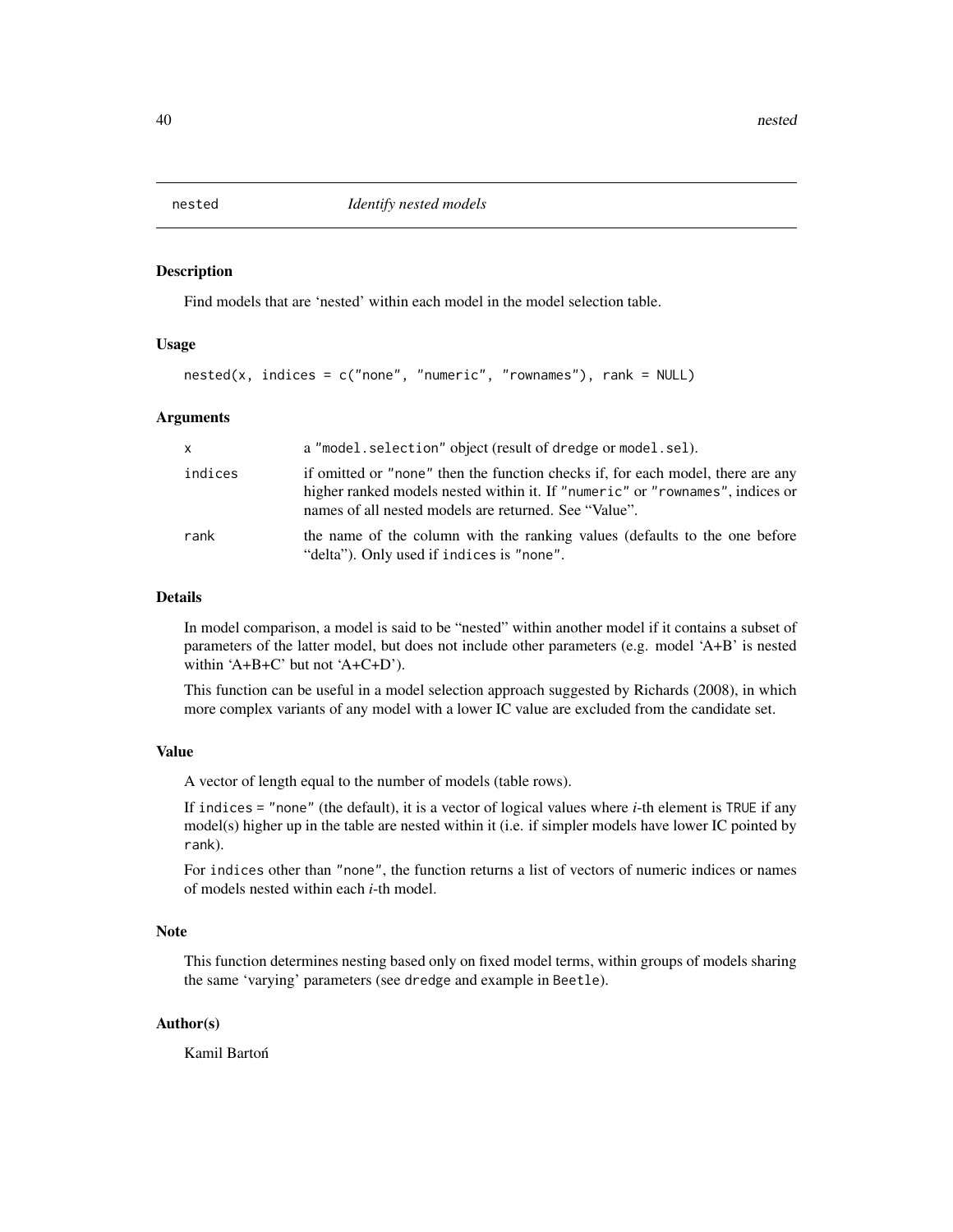#### <span id="page-40-1"></span> $paravg$  and  $41$

# References

Richards, S. A., Whittingham, M. J., Stephens, P. A (2011). Model selection and model averaging in behavioural ecology: the utility of the IT-AIC framework. *Behavioral Ecology and Sociobiology*, 65: 77-89

Richards, S. A (2008) Dealing with overdispersed count data in applied ecology. *Journal of Applied Ecology* 45: 218–227

# See Also

[dredge](#page-13-0), [model.sel](#page-34-0)

# Examples

```
fm \leq Im(y \sim X1 + X2 + X3 + X4, data = Cement, na. action = na. fail)ms <- dredge(fm)
# filter out overly complex models according to the
# "nesting selection rule":
subset(ms, !nested(.)) # dot represents the ms table object
# print model "4" and all models nested within it
nst <- nested(ms, indices = "row")
ms[c("4", nst[["4"]])]
ms$nested \leq sapply(nst, paste, collapse = ",")
ms
```
#### <span id="page-40-0"></span>par.avg *Parameter averaging*

# Description

Average a coefficient with standard errors based on provided weights. This function is intended chiefly for internal use.

#### Usage

```
par.avg(x, se, weight, df = NULL, level = 1 - alpha, alpha = 0.05,
    revised.var = TRUE, adjusted = TRUE)
```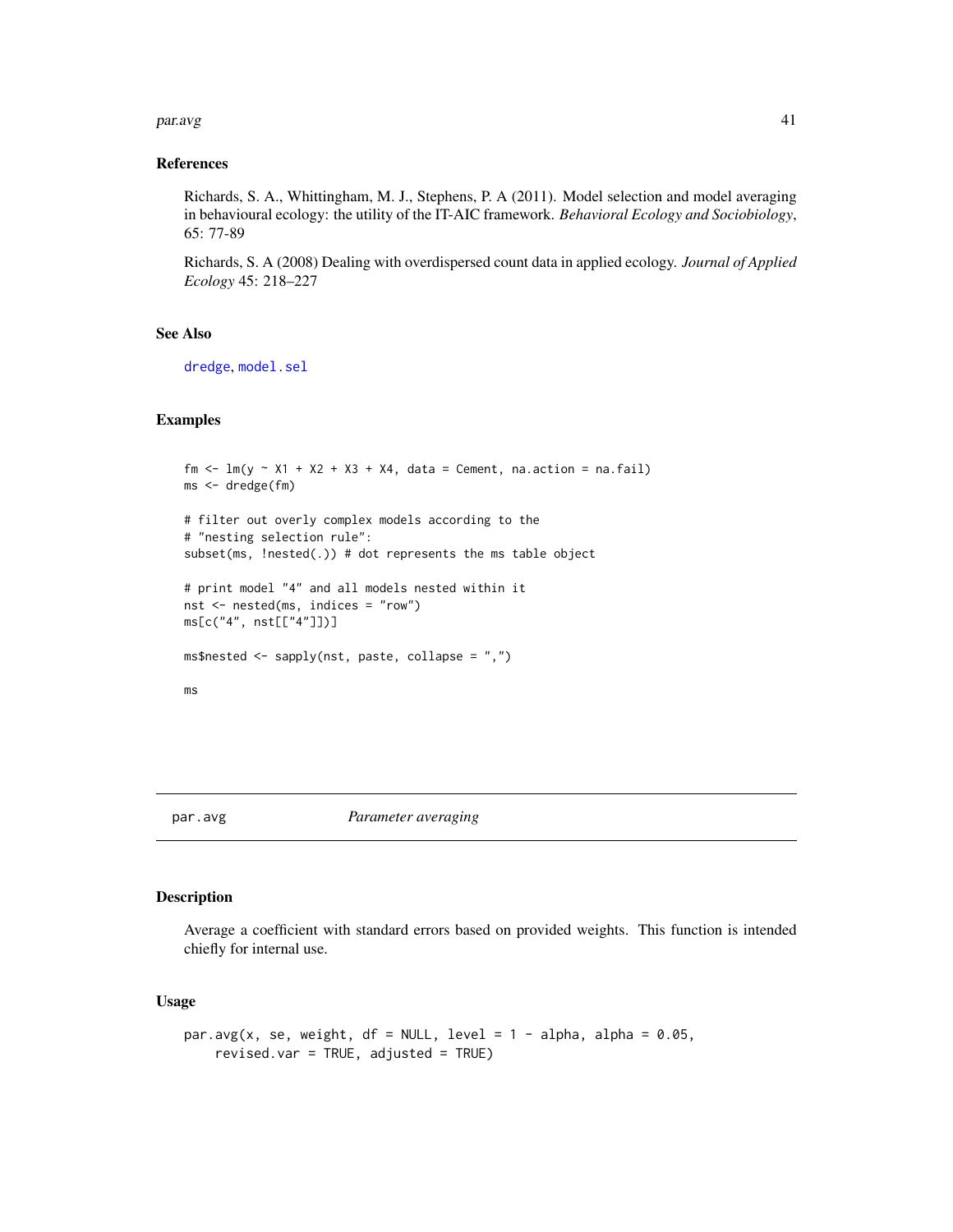42 **par.avg** par.avg par.avg par.avg par.avg par.avg par.avg par.avg par.avg par.avg par.avg par.avg par.avg par.avg par.avg par.avg par.avg par.avg par.avg par.avg par.avg par.avg par.avg par.avg par.avg par.avg par.avg p

#### Arguments

| X            | vector of parameters.                                                           |
|--------------|---------------------------------------------------------------------------------|
| se           | vector of standard errors.                                                      |
| weight       | vector of weights.                                                              |
| df           | optional vector of degrees of freedom.                                          |
| alpha, level | significance level for calculating confidence intervals.                        |
| revised.var  | logical, should the revised formula for standard errors be used? See 'Details'. |
| adjusted     | logical, should the inflated standard errors be calculated? See 'Details'.      |

#### Details

Unconditional standard errors are square root of the variance estimator, calculated either according to the original equation in Burnham and Anderson (2002, equation 4.7), or a newer, revised formula from Burnham and Anderson (2004, equation 4) (if revised.var = TRUE, this is the default). If adjusted = TRUE (the default) and degrees of freedom are given, the adjusted standard error estimator and confidence intervals with improved coverage are returned (see Burnham and Anderson 2002, section 4.3.3).

# Value

par.avg returns a vector with named elements:

| Coefficient        | model coefficients                  |  |
|--------------------|-------------------------------------|--|
| -SE                | unconditional standard error        |  |
| Adjusted SE        | adjusted standard error             |  |
| Lower CI, Upper CI |                                     |  |
|                    | unconditional confidence intervals. |  |

# Author(s)

Kamil Bartoń

# References

Burnham, K. P. and Anderson, D. R. (2002) *Model selection and multimodel inference: a practical information-theoretic approach*. 2nd ed.

Burnham, K. P. and Anderson, D. R. (2004) *Multimodel inference - understanding AIC and BIC in model selection*. Sociological Methods & Research 33(2): 261-304.

# See Also

[model.avg](#page-31-0) for model averaging.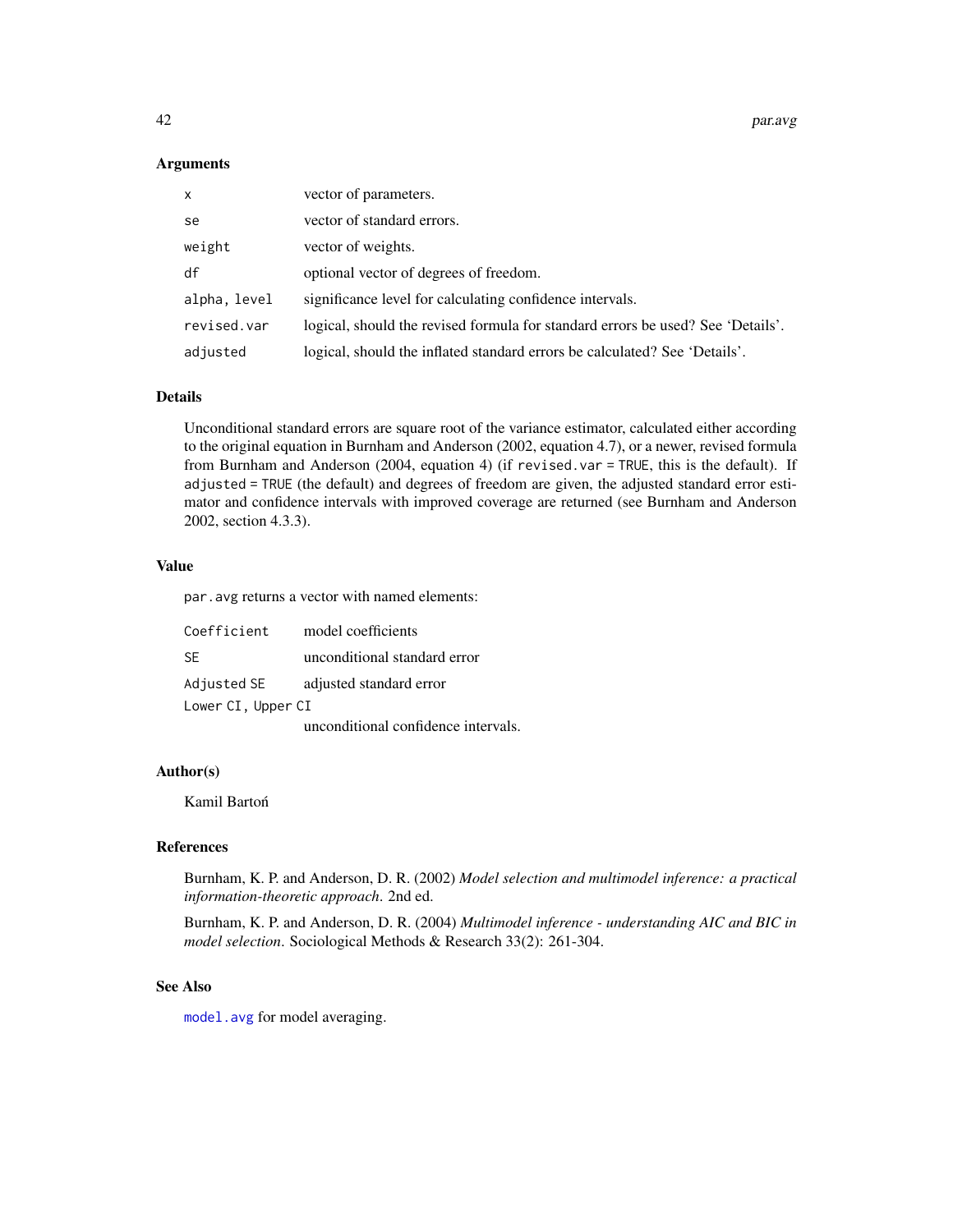<span id="page-42-0"></span>

# Description

Parallelized version of dredge.

# Usage

```
pdredge(global.model, cluster = NA,
   beta = c("none", "sd", "partial.sd"), evaluate = TRUE, rank = "AICc",
   fixed = NULL, m.lim = NULL, m.min, m.max, subset, trace = FALSE,
   varying, extra, ct.args = NULL, check = FALSE, ...)
```
# Arguments

|         | global.model, beta, evaluate, rank                                                                                                                          |
|---------|-------------------------------------------------------------------------------------------------------------------------------------------------------------|
|         | see dredge.                                                                                                                                                 |
|         | fixed, m.lim, m.max, m.min, subset, varying, extra, ct.args,                                                                                                |
|         | see dredge.                                                                                                                                                 |
| trace   | displays the generated calls, but may not work as expected since the models are<br>evaluated in batches rather than one by one.                             |
| cluster | either a valid "cluster" object, or NA for a single threaded execution.                                                                                     |
| check   | either integer or logical value controlling how much checking for existence and<br>correctness of dependencies is done on the cluster nodes. See 'Details'. |

#### Details

All the dependencies for fitting the global.model, including the data and any objects the modelling function will use must be exported into the cluster worker nodes (e.g. *via* clusterExport). The required packages must be also loaded thereinto (e.g. *via* clusterEvalQ(...,library(package)), before the cluster is used by pdredge.

If check is TRUE or positive, pdredge tries to check whether all the variables and functions used in the call to global.model are present in the cluster nodes' .GlobalEnv before proceeding further. This causes false errors if some arguments of the model call (other than subset) would be evaluated in data environment. In that case using check = FALSE (the default) is desirable.

If check is TRUE or greater than one, pdredge will compare the global.model updated at the cluster nodes with the one given as argument.

# Value

See [dredge](#page-13-0).

# Author(s)

Kamil Bartoń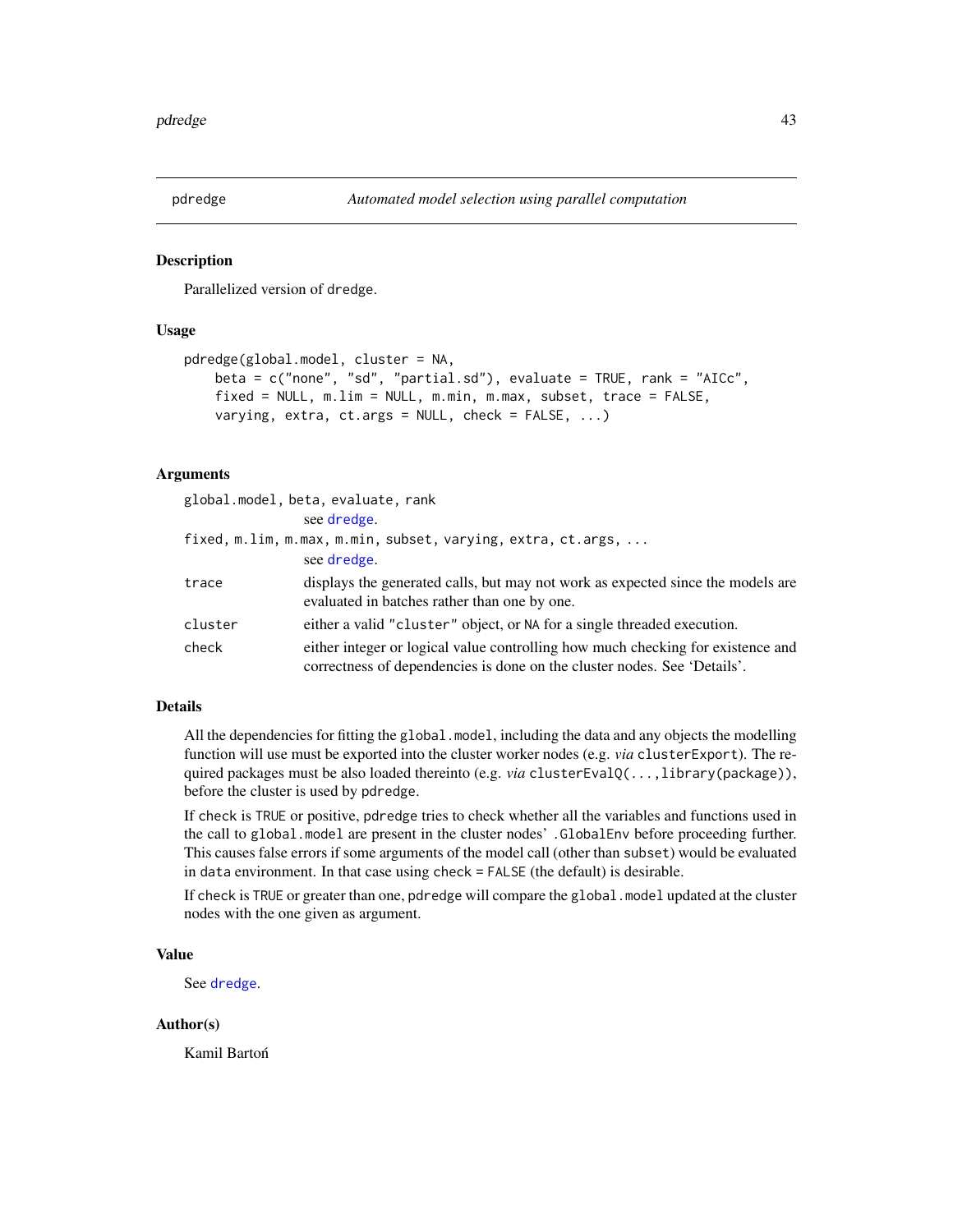#### See Also

makeCluster and other cluster related functions in packages parallel or snow.

# Examples

```
# One of these packages is required:
## Not run: require(parallel) || require(snow)
# From example(Beetle)
Beetle100 <- Beetle[sample(nrow(Beetle), 100, replace = TRUE),]
fm1 <- glm(Prop ~ dose + I(dose^2) + log(dose) + I(log(dose)^2),
    data = Beetle100, family = binomial, na.action = na.fail)
msubset <- expression(xor(dose, `log(dose)`) & (dose | !`I(dose^2)`)
    & (`log(dose)` | !`I(log(dose)^2)`))
varying.link <- list(family = alist(logit = binomial("logit"),
    probit = binomial("probit"), cloglog = binomial("cloglog") ))
# Set up the cluster
clusterType <- if(length(find.package("snow", quiet = TRUE))) "SOCK" else "PSOCK"
clust <- try(makeCluster(getOption("cl.cores", 2), type = clusterType))
clusterExport(clust, "Beetle100")
# noticeable gain only when data has about 3000 rows (Windows 2-core machine)
print(system.time(dredge(fm1, subset = msubset, varying = varying.link)))
print(system.time(pdredge(fm1, cluster = FALSE, subset = msubset,
    varying = varying.link)))
print(system.time(pdd <- pdredge(fm1, cluster = clust, subset = msubset,
    varying = varying.link)))
print(pdd)
## Not run:
# Time consuming example with 'unmarked' model, based on example(pcount).
# Having enough patience you can run this with 'demo(pdredge.pcount)'.
library(unmarked)
data(mallard)
mallardUMF <- unmarkedFramePCount(mallard.y, siteCovs = mallard.site,
    obsCovs = mallard.obs)
(ufm.mallard <- pcount(\sim ivel + date + I(date\textdegree2) \sim length + elev + forest,
    mallardUMF, K = 30))
clusterEvalQ(clust, library(unmarked))
clusterExport(clust, "mallardUMF")
# 'stats4' is needed for AIC to work with unmarkedFit objects but is not
# loaded automatically with 'unmarked'.
```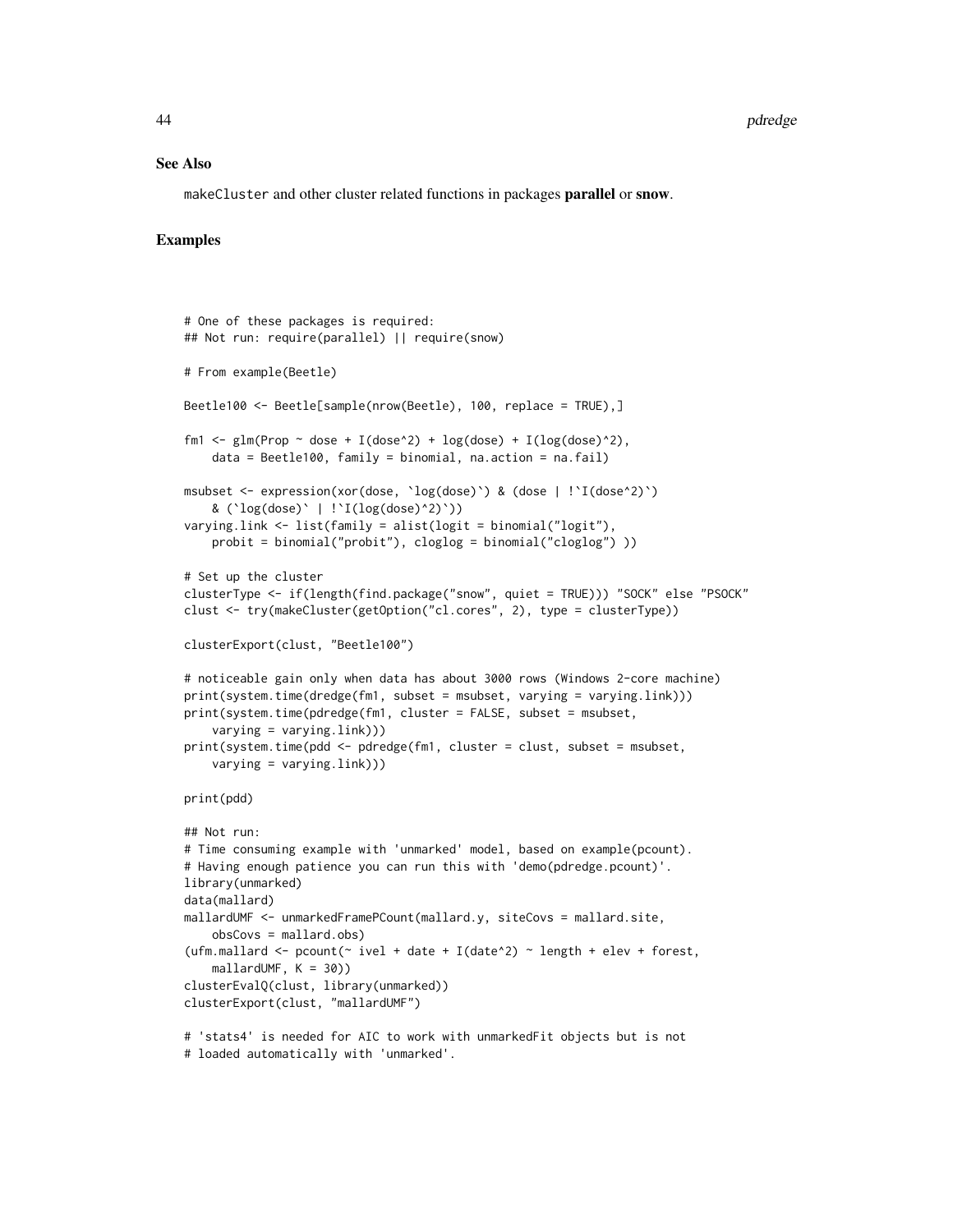```
require(stats4)
invisible(clusterCall(clust, "library", "stats4", character.only = TRUE))
#system.time(print(pdd1 <- pdredge(ufm.mallard,
# subset = \pi(\text{date}) \mid \text{!`p(I(date'2))`}, \text{rank} = \text{AIC})).system.time(print(pdd2 <- pdredge(ufm.mallard, clust,
    subset = \pi(\text{date}) \mid \text{!`p(I(date^2))`}, \text{rank} = \text{AIC}, \text{extra} = \text{"adjR^2"))}# best models and null model
subset(pdd2, delta < 2 \mid df == min(df))
# Compare with the model selection table from unmarked
# the statistics should be identical:
models \le get.models(pdd2, delta \le 2 | df == min(df), cluster = clust)
modSel(fitList(fits = structure(models, names = model.names(models,
    labels = getAllTerms(ufm.mallard)))), nullmod = "(Null)")
## End(Not run)
stopCluster(clust)
```
plot.model.selection *Visualize model selection table*

# **Description**

Produces a graphical representation of model weights per model term.

#### Usage

```
## S3 method for class 'model.selection'
plot(x, ylab = NULL, xlab = NULL,labels = attr(x, "terms"), labASExpr = FALSE,col = c("SlateGray", "SlateGray2"), col2 = "white", border = par("col"),par.lab = NULL, par.vlab = NULL,
   axes = TRUE, ann = TRUE, ...)
```
#### Arguments

|            | a "model.selection" object.                                                                                                                                                                                         |
|------------|---------------------------------------------------------------------------------------------------------------------------------------------------------------------------------------------------------------------|
| xlab, ylab | labels for the x and y axis.                                                                                                                                                                                        |
| labels     | optional, a character vector or an expression containing model term labels (to<br>appear on top side of the plot). Its length must be equal to number of model<br>terms in the table. Defaults to model term names. |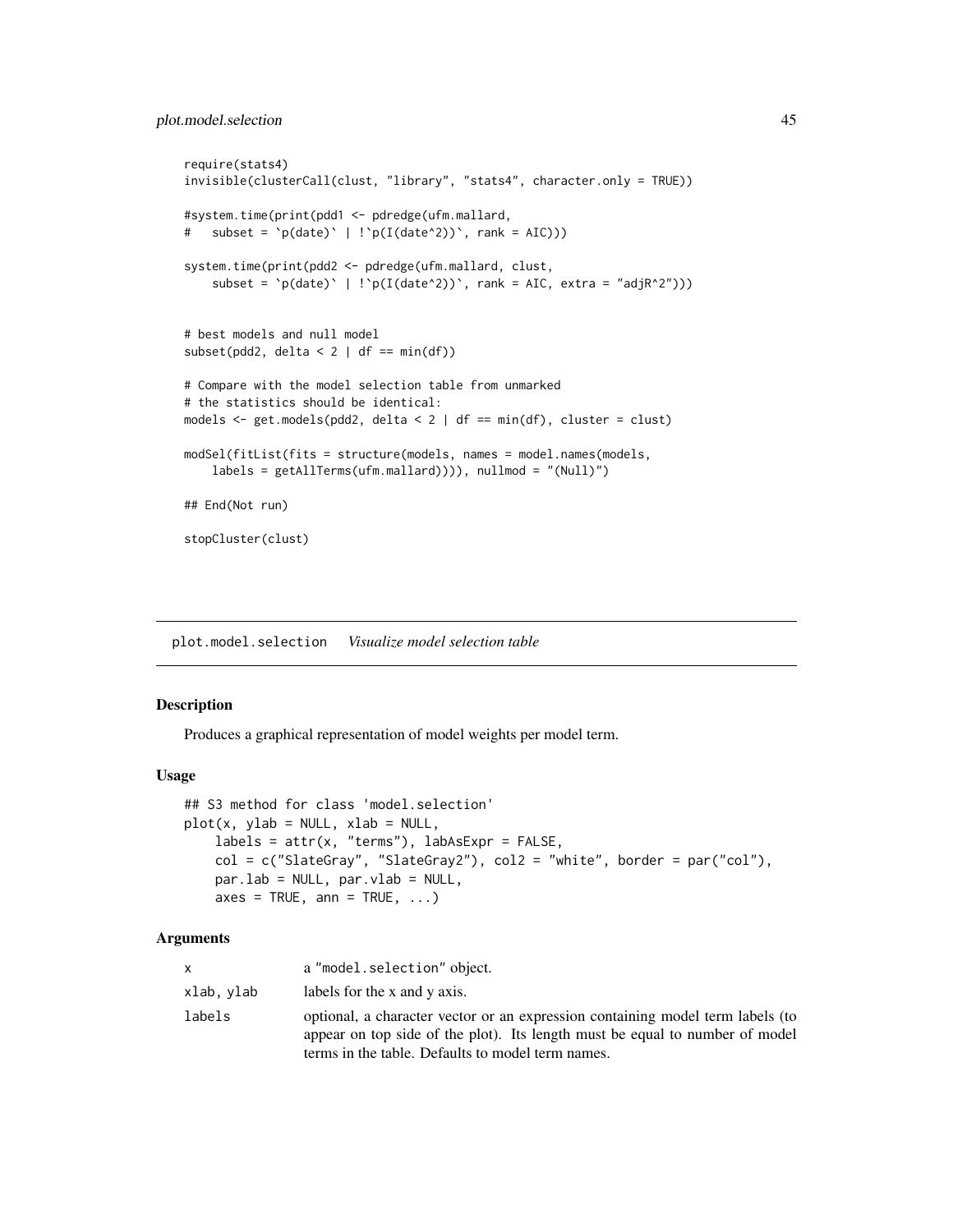<span id="page-45-0"></span>

| labAsExpr                                                       | a logical indicating whether the character labels should be interpreted (parsed)<br>as R expressions.                                                                                                                              |
|-----------------------------------------------------------------|------------------------------------------------------------------------------------------------------------------------------------------------------------------------------------------------------------------------------------|
| col, col2                                                       | vector of colors for columns (if more than one col is given, columns will be<br>filled with alternating colors). If collect is specified cells will be filled with gradi-<br>ent from col to col2. Set col2 to NA for no gradient. |
| border<br>border color for cells and axes.<br>par.lab, par.vlab |                                                                                                                                                                                                                                    |
|                                                                 | optional lists or parameters for term labels (top axis) and model names (right<br>axis), respectively.                                                                                                                             |
| axes, ann                                                       | logical values indicating whether the axis and annotation should appear on the<br>plot.                                                                                                                                            |
| .                                                               | further graphical parameters to be set for the plot (see par).                                                                                                                                                                     |

# Author(s)

Kamil Bartoń

# See Also

[plot.default,par](#page-0-0)

For examples, see ['MuMIn-package'](#page-2-0)

predict.averaging *Predict method for averaged models*

# Description

Model-averaged predictions, optionally with standard errors.

# Usage

```
## S3 method for class 'averaging'
predict(object, newdata = NULL, se.fit = FALSE,
    interval = NULL, type = NA, backtransform = FALSE, full = TRUE, ...)
```
# Arguments

| object   | an object returned by model. avg.                                                                                                                         |
|----------|-----------------------------------------------------------------------------------------------------------------------------------------------------------|
| newdata  | optional data. Frame in which to look for variables with which to predict. If<br>omitted, the fitted values are used.                                     |
| se.fit   | logical, indicates if standard errors should be returned. This has any effect only<br>if the predict methods for each of the component models support it. |
| interval | currently not used.                                                                                                                                       |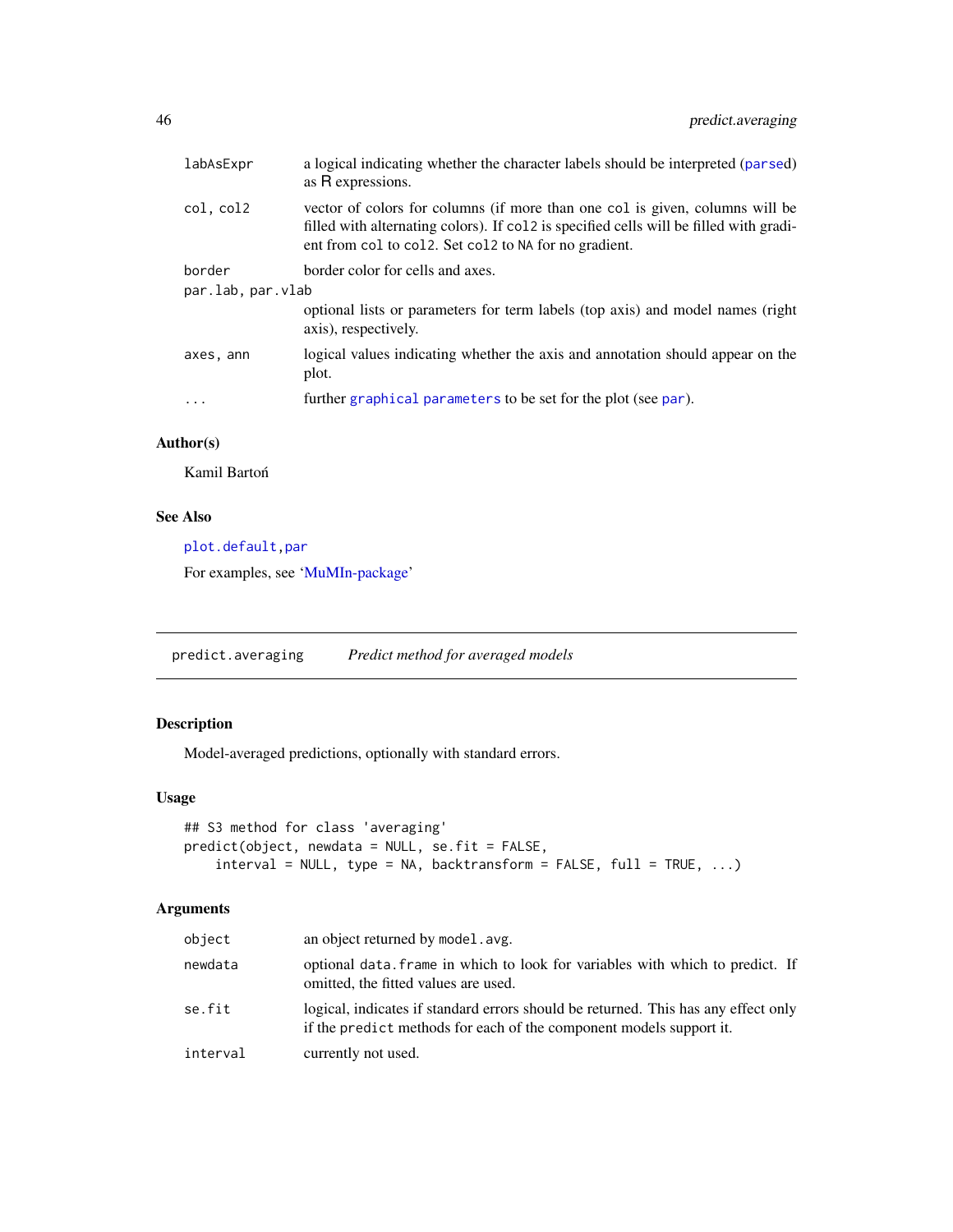| type          | the type of predictions to return (see documentation for predict appropriate for<br>the class of used component models). If omitted, the default type is used. See<br>'Details'.                                                                                                                                                           |
|---------------|--------------------------------------------------------------------------------------------------------------------------------------------------------------------------------------------------------------------------------------------------------------------------------------------------------------------------------------------|
| backtransform | if TRUE, the averaged predictions are back-transformed from link scale to re-<br>sponse scale. This makes sense provided that all component models use the<br>same family, and the prediction from each of the component models is calcu-<br>lated on the link scale (as specified by type. For glm, use type = "link"). See<br>'Details'. |
| full          | if TRUE, the full model-averaged coefficients are used (only if $se$ . $fit = FALSE$<br>and the component objects are a result of 1m).                                                                                                                                                                                                     |
| .             | arguments to be passed to respective predict method (e.g. level for lme<br>model).                                                                                                                                                                                                                                                         |

#### Details

predicting is possible only with averaging objects with "modelList" attribute, i.e. those created *via* model.avg from a model list, or from model.selection object with argument fit = TRUE (which will recreate the model objects, see [model.avg](#page-31-0)).

If all the component models are ordinary linear models, the prediction can be made either with the full averaged coefficients (the argument full = TRUE this is the default) or subset-averaged coefficients. Otherwise the prediction is obtained by calling predict on each component model and weighted averaging the results, which corresponds to the assumption that all predictors are present in all models, but those not estimated are equal zero (see 'Note' in [model.avg](#page-31-0)). Predictions from component models with standard errors are passed to par.avg and averaged in the same way as the coefficients are.

Predictions on the response scale from generalized models can be calculated by averaging predictions of each model on the link scale, followed by inverse transformation (this is achieved with type = "link" and backtransform = TRUE). This is only possible if all component models use the same family and link function. Alternatively, predictions from each model on response scale may be averaged (with type = "response" and backtransform = FALSE). Note that this leads to results differing from those calculated with the former method. See also [predict.glm](#page-0-0).

#### Value

If se.fit = FALSE, a vector of predictions, otherwise a list with components: fit containing the predictions, and se.fit with the estimated standard errors.

#### **Note**

This method relies on availability of the predict methods for the component model classes (except when all component models are of class lm).

The package MuMIn includes predict methods for lme, and gls that calculate standard errors of the predictions (with se.  $fit = TRUE$ ). They enhance the original predict methods from package nlme, and with se.  $fit = FALEE$  they return identical result. MuMIn's versions are always used in averaged model predictions (so it is possible to predict with standard errors), but from within global environment they will be found only if **MuMIn** is before nlme on the [search list](#page-0-0) (or directly extracted from namespace as MuMIn:::predict.lme).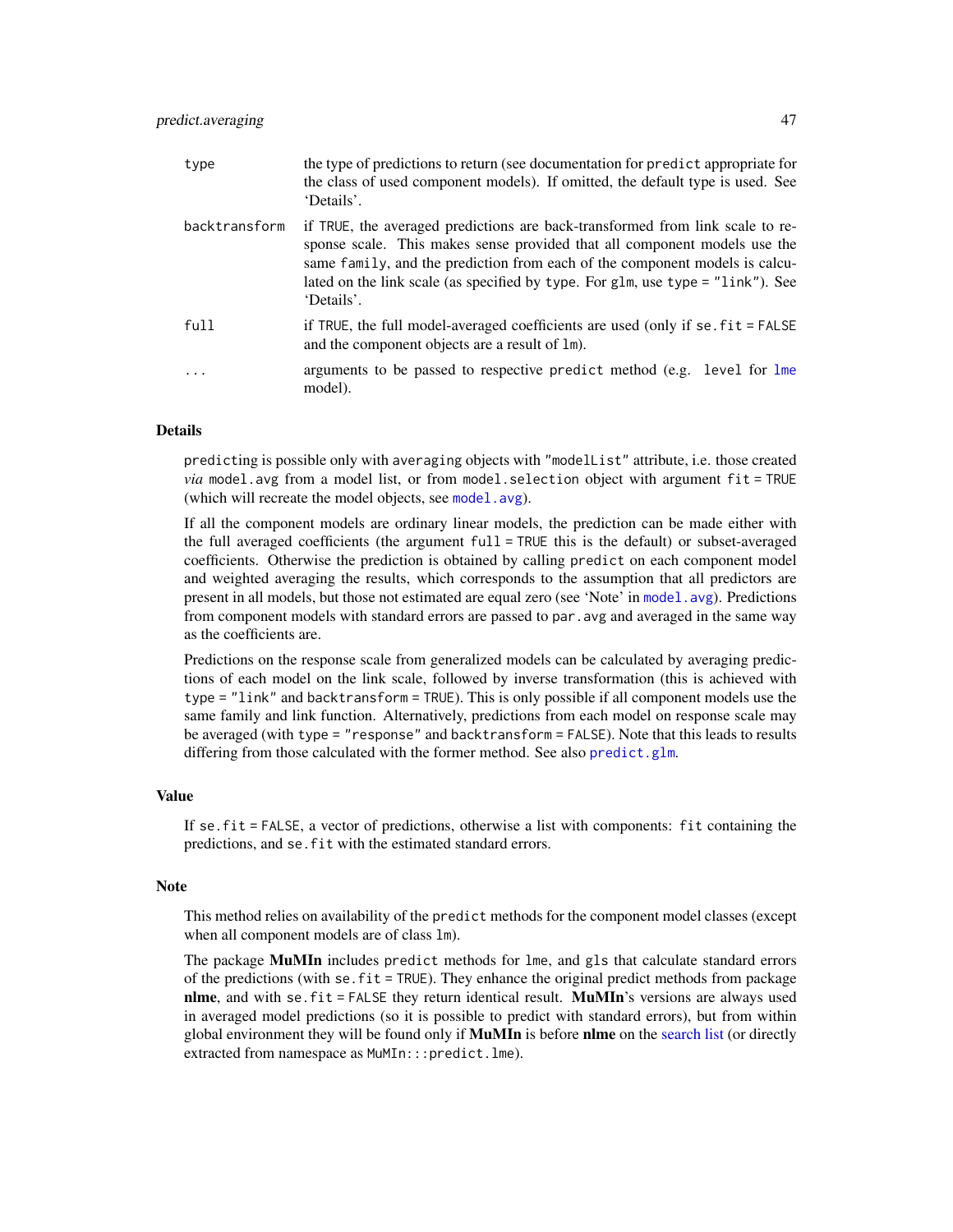#### Author(s)

Kamil Bartoń

#### See Also

[model.avg](#page-31-0), and [par.avg](#page-40-0) for details of model-averaged parameter calculation. [predict.lme](#page-0-0), [predict.gls](#page-0-0)

# Examples

```
# Example from Burnham and Anderson (2002), page 100:
fm1 <- lm(y \sim X1 + X2 + X3 + X4, data = Cement)
ms1 <- dredge(fm1)
confset.95p \leftarrow get.models(ms1, subset = cumsum(weight) \leftarrow .95)avgm <- model.avg(confset.95p)
nseq \leq function(x, len = length(x)) seq(min(x, na.rm = TRUE),
    max(x, na.rm=TRUE), length = len)
# New predictors: X1 along the range of original data, other
# variables held constant at their means
newdata <- as.data.frame(lapply(lapply(Cement[, -1], mean), rep, 25))
newdata$X1 <- nseq(Cement$X1, nrow(newdata))
n <- length(confset.95p)
# Predictions from each of the models in a set, and with averaged coefficients
pred <- data.frame(
model = sapply(confset.95p, predict, newdata = newdata),
averaged.subset = predict(avgm, newdata, full = FALSE),averaged.full = predict(avgm, newdata, full = TRUE))
opal <- palette(c(topo.colors(n), "black", "red", "orange"))
matplot(newdata$X1, pred, type = "l",
lwd = c(rep(2, n), 3, 3), lty = 1,xlab = "X1", ylab = "y", col=1:7)# For comparison, prediction obtained by averaging predictions of the component
# models
pred.se <- predict(avgm, newdata, se.fit = TRUE)
y <- pred.se$fit
ci \leq pred.se$se.fit \neq 2
mathlot(new data $X1, chind(y, y - ci, y + ci), add = TRUE, type="1",lty = 2, col = n + 3, lwd = 3)
legend("topleft",
    legend=c(lapply(confset.95p, formula),
```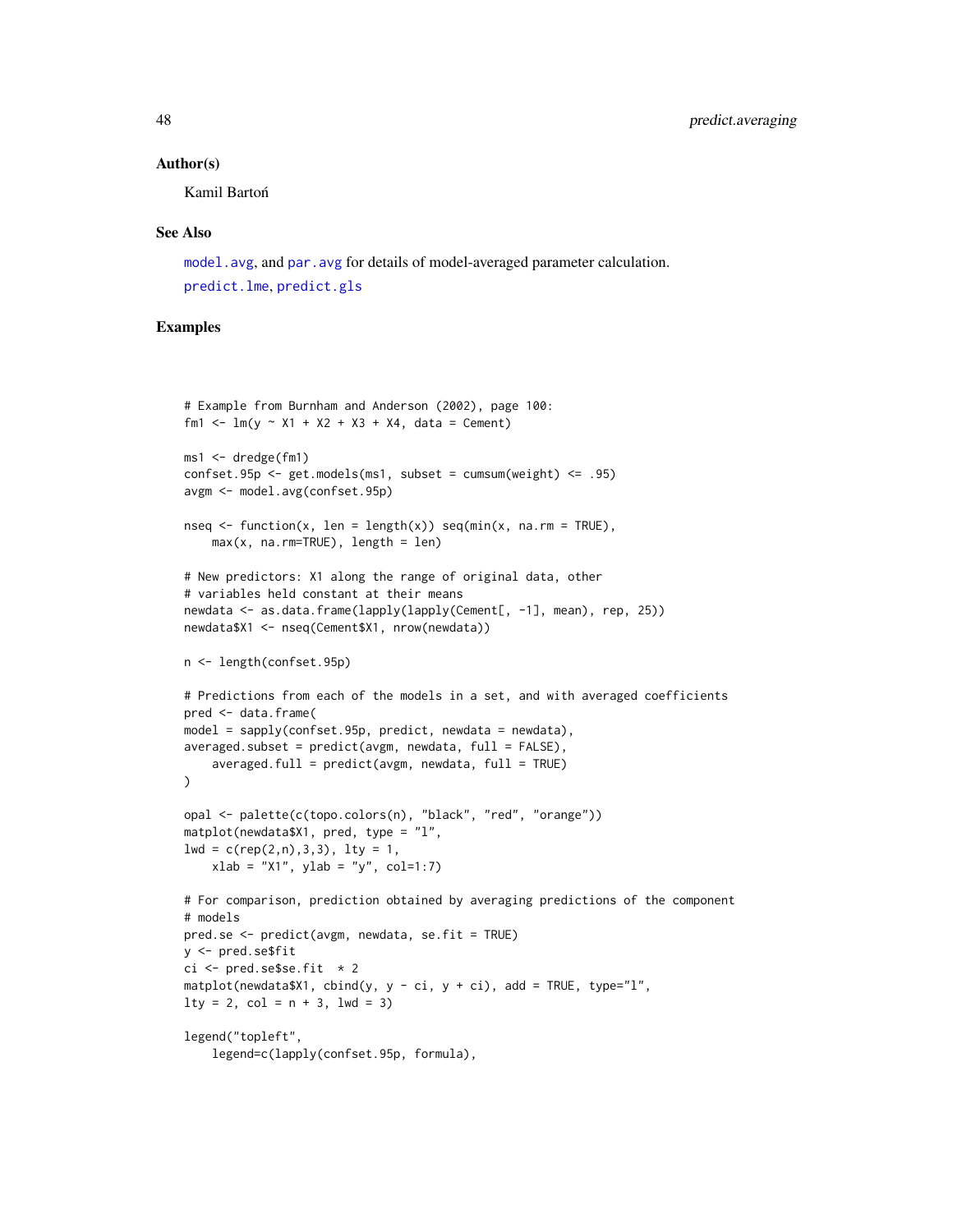#### <span id="page-48-0"></span> $QAIC$  49

```
paste(c("subset", "full"), "averaged"), "averaged predictions + CI"),
lty = 1, lwd = c(rep(2,n),3,3,3), cex = .75, col=1:8)
```
palette(opal)

QAIC *Quasi AIC or AICc*

# Description

Calculate a modification of Akaike's Information Criterion for overdispersed count data (or its version corrected for small sample, "quasi- $AIC<sub>c</sub>$ "), for one or several fitted model objects.

# Usage

 $QAIC(object, ..., char, k = 2, REML = NULL)$  $QAICc(object, ..., chat, k = 2, REML = NULL)$ 

# Arguments

| object  | a fitted model object.                                                                                                                                                                                     |
|---------|------------------------------------------------------------------------------------------------------------------------------------------------------------------------------------------------------------|
| $\cdot$ | optionally, more fitted model objects.                                                                                                                                                                     |
| chat    | $\hat{c}$ , the variance inflation factor.                                                                                                                                                                 |
| k       | the 'penalty' per parameter.                                                                                                                                                                               |
| REML    | optional logical value, passed to the logLik method indicating whether the re-<br>stricted log-likelihood or log-likelihood should be used. The default is to use the<br>method used for model estimation. |

# Value

If only one object is provided, returns a numeric value with the corresponding  $QAIC$  or  $QAIC<sub>c</sub>$ ; otherwise returns a data.frame with rows corresponding to the objects.

# Note

 $\hat{c}$  is the dispersion parameter estimated from the global model, and can be calculated by dividing model's deviance by the number of residual degrees of freedom.

In calculation of QAIC, the number of model parameters is increased by 1 to account for estimating the overdispersion parameter. Without overdispersion,  $\hat{c} = 1$  and QAIC is equal to AIC.

Note that glm does not compute maximum-likelihood estimates in models within the *quasi-* family. In case it is justified, it can be worked around by 'borrowing' the aic element from the corresponding 'non-quasi' family (see 'Example').

Consider using negative.binomial family models for overdispersed count data.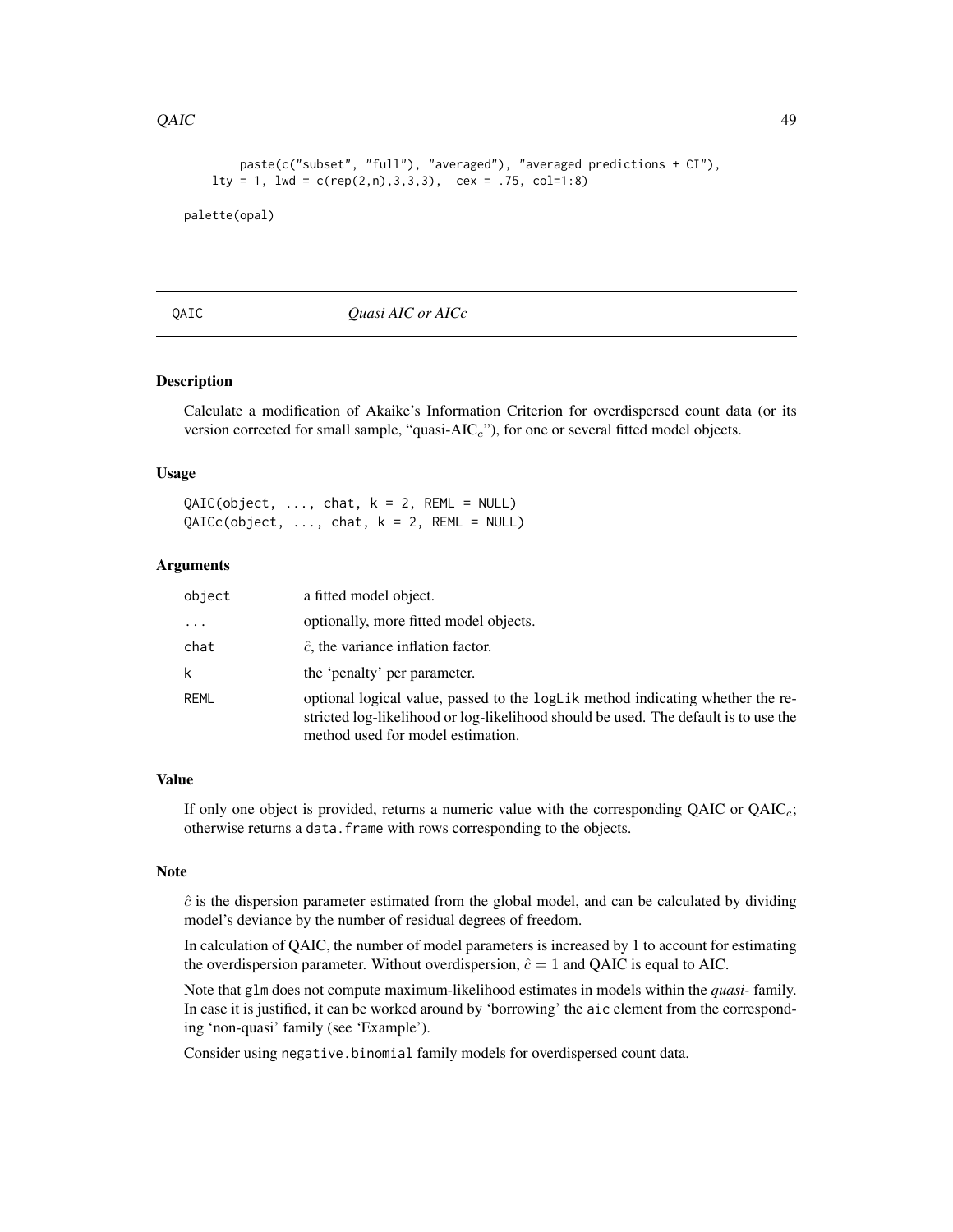#### <span id="page-49-1"></span>Author(s)

Kamil Bartoń

# See Also

[AICc](#page-3-0), [quasi](#page-0-0) family used for models with over-dispersion

# Examples

```
options(na.action = "na.fail")
# Based on "example(predict.glm)", with one number changed to create
# overdispersion
budworm <- data.frame(
   ldose = rep(0:5, 2), sex = factor(rep(c("M", "F"), c(6, 6))),numdead = c(10, 4, 9, 12, 18, 20, 0, 2, 6, 10, 12, 16))
budworm$SF = cbind(numdead = budworm$numdead,
   numalive = 20 - budworm$numdead)
budworm.lg \leq glm(SF \sim sex*ldose, data = budworm, family = binomial)
(chat <- deviance(budworm.lg) / df.residual(budworm.lg))
dredge(budworm.lg, rank = "QAIC", chat = chat)
dredge(budworm.lg, rank = "AIC")
## Not run:
# A 'hacked' constructor for quasibinomial family object that allows for
# ML estimation
hacked.quasibinomial <- function(...) {
   res <- quasibinomial(...)
   res$aic <- binomial(...)$aic
   res
}
QAIC(update(budworm.lg, family = hacked.quasibinomial), chat = chat)
## End(Not run)
```
<span id="page-49-0"></span>QIC *QIC and quasi-Likelihood for GEE*

# Description

Calculate quasi-likelihood under the independence model criterion (QIC) for Generalized Estimating Equations.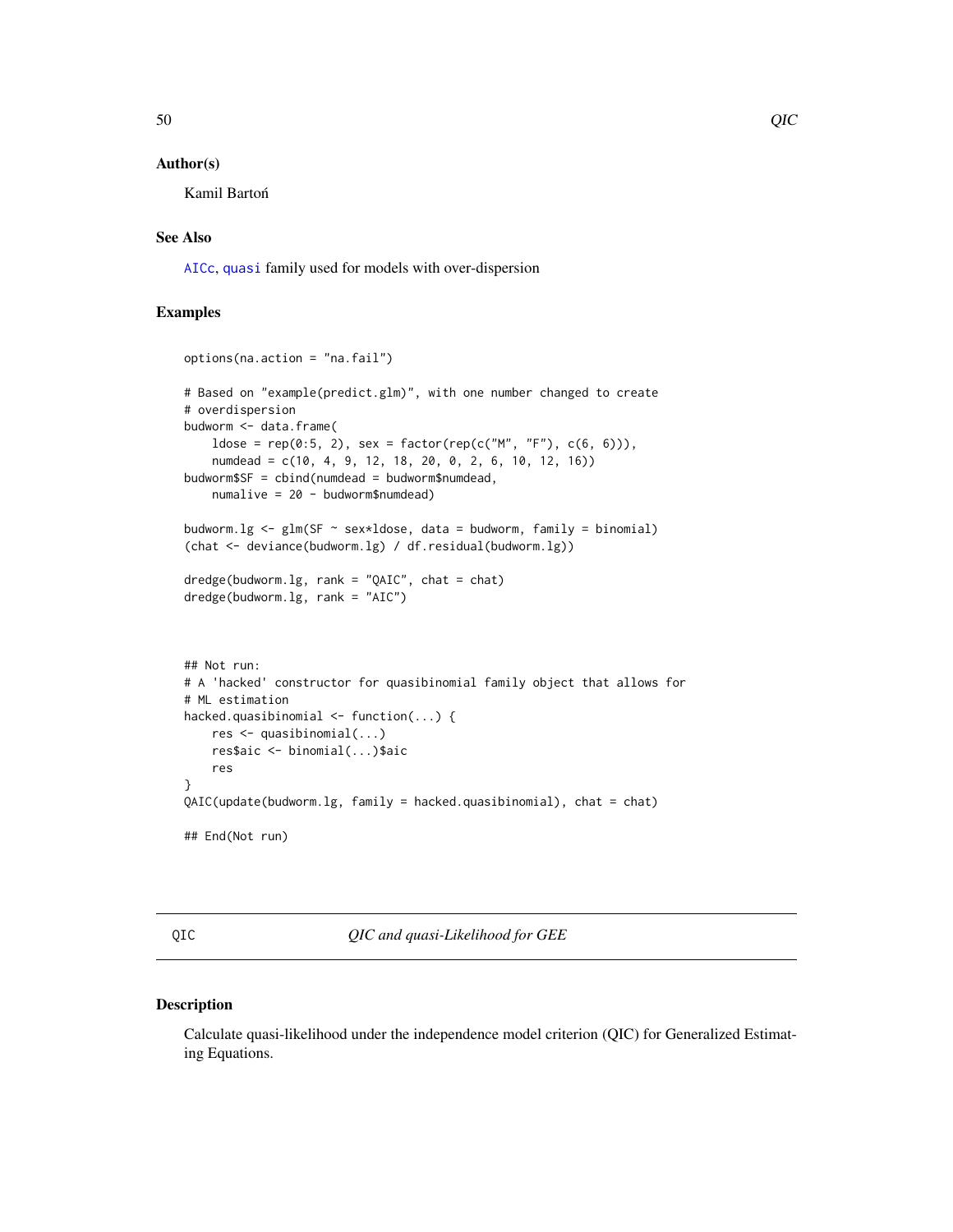# $QIC$  51

# Usage

```
QIC(object, ..., typeR = FALSE)
QICu(object, ..., typeR = FALSE)
quasiLik(object, ...)
```
# Arguments

| object                  | a fitted model object of class "gee", "geepack", "geem", "wgee", or "yags".                                                                                                                     |
|-------------------------|-------------------------------------------------------------------------------------------------------------------------------------------------------------------------------------------------|
| $\cdot$ $\cdot$ $\cdot$ | for QIC and $QIC_u$ , optionally more fitted model objects.                                                                                                                                     |
| typeR                   | logical, whether to calculate $QIC(R)$ . $QIC(R)$ is based on quasi-likelihood of a<br>working correlation R model. Defaults to FALSE, and OIC(I) based on indepen-<br>dence model is returned. |

# Value

If just one object is provided, returns a numeric value with the corresponding QIC; if more than one object are provided, returns a data.frame with rows corresponding to the objects and one column representing QIC or  $QIC_u$ .

# Note

This implementation is based partly on (revised) code from packages yags (R-Forge) and ape.

# Author(s)

Kamil Bartoń

#### References

Pan W. (2001) Akaike's Information Criterion in Generalized Estimating Equations. *Biometrics* 57: 120-125

Hardin J. W., Hilbe, J. M. (2003) *Generalized Estimating Equations*. Chapman & Hall/CRC

# See Also

Methods exist for [gee](#page-0-0) (package gee), [geeglm](#page-0-0) (geepack), [geem](#page-0-0) (geeM), [wgee](#page-0-0) (wgeesel, the package's QIC.gee function is used), and yags (yags on R-Forge). There is also a QIC function in packages MESS and geepack, returning some extra information (such as CIC and QICc). yags and [compar.gee](#page-0-0) from package ape both provide QIC values.

# Examples

data(ohio)

```
fm1 <- geeglm(resp \sim age * smoke, id = id, data = ohio,
   family = binomial, corstr = "exchangeable", scale.fix = TRUE)
fm2 \leq update(fm1, corstr = "ar1")
```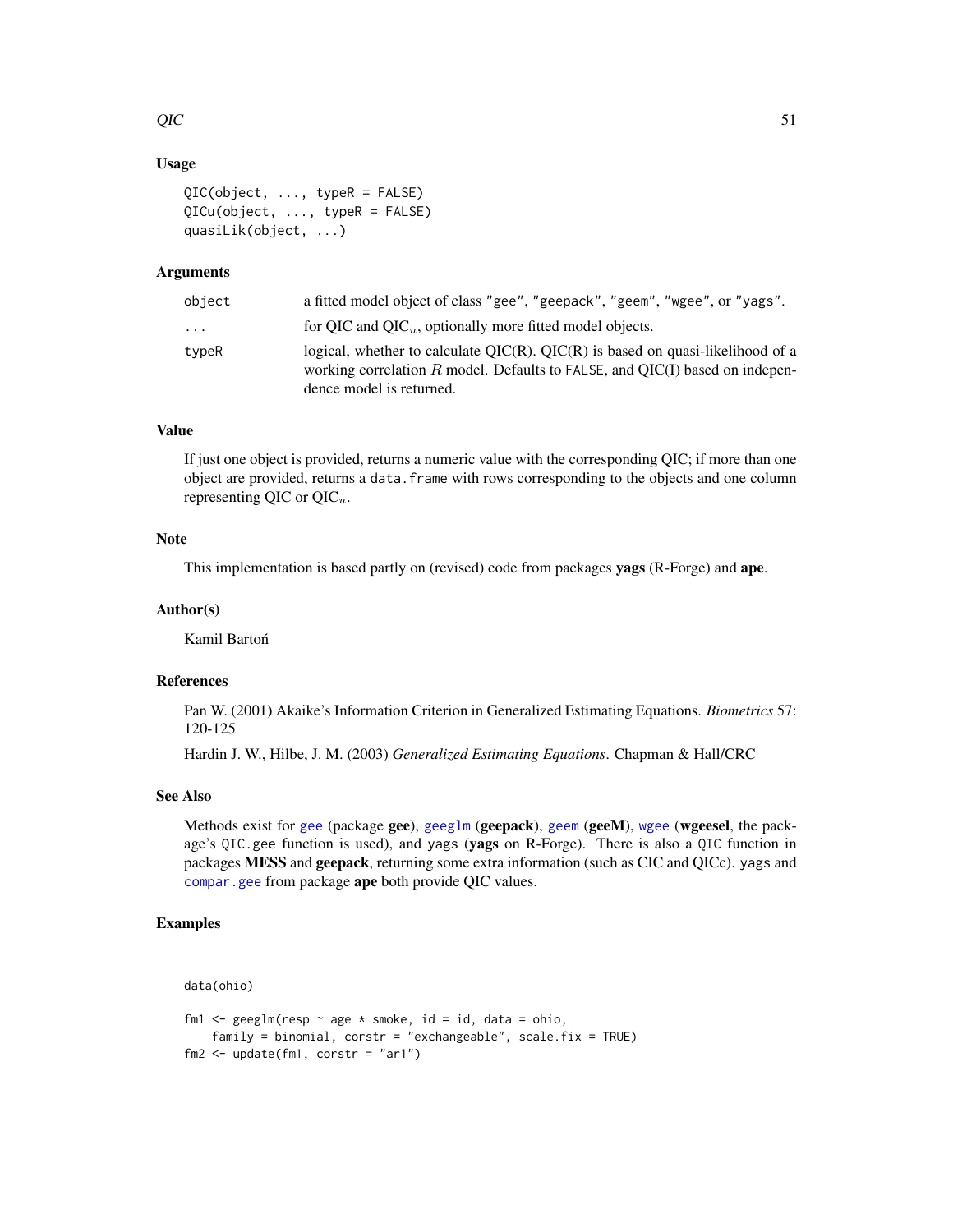```
fm3 <- update(fm1, corstr = "unstructured")
# QIC function is also defined in 'geepack' but is returns a vector[6], so
# cannot be used as 'rank'. Either use `MuMIn::QIC` syntax or make a wrapper
# around `geepack::QIC`
QIC <- MuMIn::QIC
## Not run:
QIC <- function(x) geepack::QIC(x)[1]
## End(Not run)
model.sel(fm1, fm2, fm3, rank = QIC)
## Not run:
# same result:
   dredge(fm1, m.lim = c(3, NA), rank = QIC, varying = list(
    corstr = list("exchangeable", "unstructured", "ar1")
   ))
## End(Not run)
```
<span id="page-51-0"></span>r.squaredGLMM *Pseudo-R-squared for Generalized Mixed-Effect models*

# Description

Calculate conditional and marginal coefficient of determination for Generalized mixed-effect models  $(R_{GLMM}^2)$ .

# Usage

```
r.squaredGLMM(object, null, ...)
## S3 method for class 'merMod'
r.squaredGLMM(object, null, envir = parent.frame(), pj2014 = FALSE, ...)
```
# Arguments

| object | a fitted linear model object.                                                                                                                                                                                               |
|--------|-----------------------------------------------------------------------------------------------------------------------------------------------------------------------------------------------------------------------------|
| null   | optionally, a null model, including only random effects. See 'Details'.                                                                                                                                                     |
| envir  | optionally, the environment in which the null model is to be evaluated. Defaults<br>to the current frame. See eval.                                                                                                         |
| pi2014 | logical, if TRUE and object is of poisson family, the result will include $R_{GLMM}^2$<br>using original formulation of Johnson (2014). This requires fitting object with<br>an observation-level random effect term added. |
| .      | additional arguments, ignored.                                                                                                                                                                                              |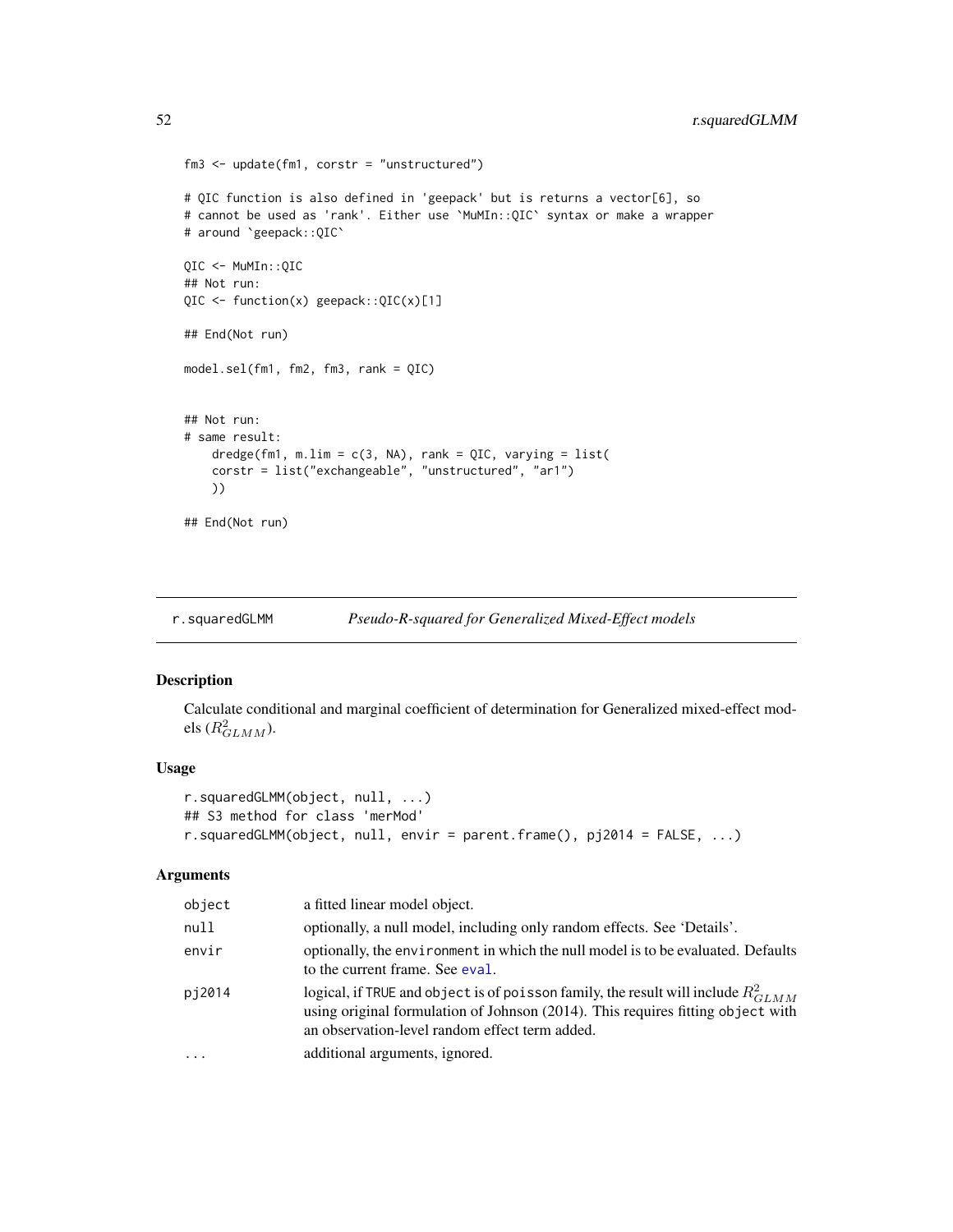#### Details

For mixed-effects models,  $R_{GLMM}^2$  comes in two types: marginal and conditional.

*Marginal*  $R_{GLMM}^2$  represents the variance explained by the fixed effects, and is defined as:

$$
R_{GLMM(m)}^2 = \frac{\sigma_f^2}{\sigma_f^2 + \sigma_\alpha^2 + \sigma_\varepsilon^2}
$$

*Conditional*  $R_{GLMM}^2$  is interpreted as a variance explained by the entire model, including both fixed and random effects, and is calculated according to the equation:

$$
R_{GLMM(c)}^2 = \frac{\sigma_f^2 + \sigma_\alpha^2}{\sigma_f^2 + \sigma_\alpha^2 + \sigma_\varepsilon^2}
$$

where  $\sigma_f^2$  is the variance of the fixed effect components,  $\sigma_\alpha$  is the variance of the random effects, and  $\sigma_{\epsilon}^2$  is the "observation-level" variance.

Three different methods are available for deriving the observation-level variance  $\sigma_{\varepsilon}$ : the delta method, lognormal approximation and using the trigamma function.

The delta method can be used with for all distributions and link functions, while lognormal approximation and trigamma function are limited to distributions with logarithmic link. Trigamma-estimate is recommended whenever available. Additionally, for binomial distributions, theoretical variances exist specific for each link function distribution.

*Null model*. Calculation of the observation-level variance involves in some cases fitting a *null* model containing no fixed effects other than intercept, otherwise identical to the original model (including all the random effects). When using r.squaredGLMM for several models differing only in their fixed effects, in order to avoid redundant calculations, the null model object can be passed as the argument null. Otherwise, a null model will be fitted *via* updating the original model. This assumes that all the variables used in the original model call have the same values as when the model was fitted. The function warns about this when fitting the null model is required. This warnings can be disabled by setting options(MuMIn.noUpdateWarning = TRUE).

# Value

r.squaredGLMM returns a two-column numeric matrix, each (possibly named) row holding values for marginal and conditional  $R_{GLMM}^2$  calculated with different methods, such as "delta", "lognormal", "trigamma", or "theoretical" for models of binomial family.

#### **Note**

**Important:** as of **MuMIn** version 1.41.0, r. squaredGLMM returns a revised statistics based on Nakagawa et al. (2017) paper. The returned value's format also has changed (it is a matrix rather than a numeric vector as before). Pre-1.41.0 version of the function calculated the "theoretical"  $R_{GLMM}^2$  for binomial models.

 $R_{GLMM}^2$  can be calculated also for fixed-effect models. In the simpliest case of OLS it reduces to var(fitted) / (var(fitted) + deviance / 2). Unlike likelihood-ratio based  $R^2$  for OLS, value of this statistic differs from that of the classical  $R^2$ .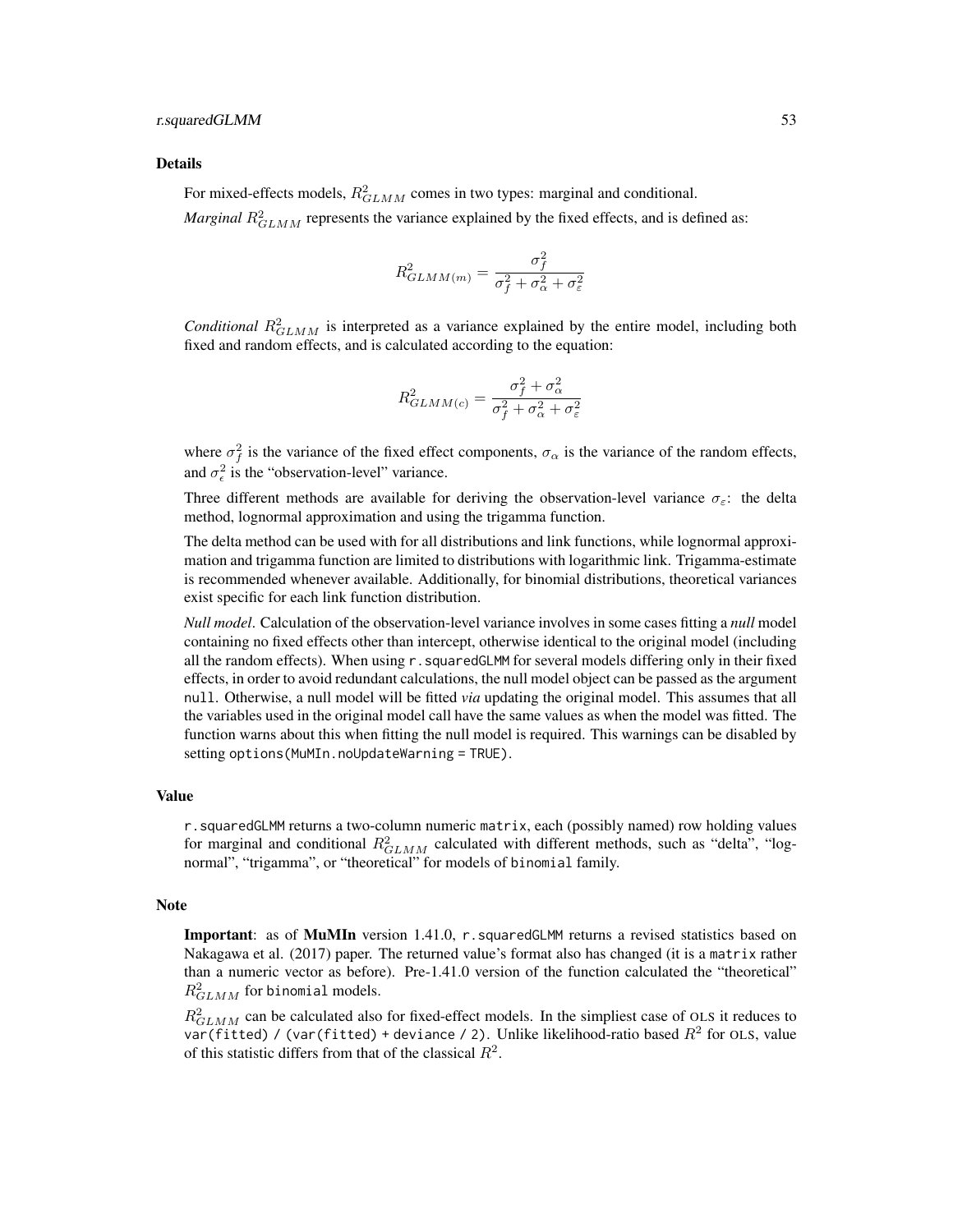Currently methods exist for classes: merMod, lme, glmmTMB, glmmADMB, glmmPQL, cpglm(m) and  $(g)$ lm.

See note in r. squaredLR help page for comment on using  $R^2$  in model selection.

# Author(s)

Kamil Barton. This implementation is based on  $R$  code from 'Supporting Information' for Nakagawa et al. (2014), (the extension for random-slopes) Johnson (2014), and includes developments from Nakagawa et al. (2017).

#### References

Nakagawa, S., Schielzeth, H. (2013) A general and simple method for obtaining  $R^2$  from Generalized Linear Mixed-effects Models. *Methods in Ecology and Evolution* 4: 133–142

Johnson, P.C.D. (2014) Extension of Nakagawa & Schielzeth's  $R_{GLMM}^2$  to random slopes models. *Methods in Ecology and Evolution* 5: 44-946

Nakagawa, S., Johnson, P.C.D., Schielzeth, H. (2017) The coefficient of determination  $R^2$  and intraclass correlation coefficient from generalized linear mixed-effects models revisited and expanded. *J. R. Soc. Interface* 14: 20170213.

# See Also

[summary.lm](#page-0-0), [r.squaredLR](#page-54-0)

# Examples

```
data(Orthodont, package = "nlme")
fm1 <- lme(distance \sim Sex \star age, \sim 1 | Subject, data = Orthodont)
fmnull <- lme(distance \sim 1, \sim 1 | Subject, data = Orthodont)
r.squaredGLMM(fm1)
r.squaredGLMM(fm1, fmnull)
r.squaredGLMM(update(fm1, . ~ Sex), fmnull)
r.squaredLR(fm1)
r.squaredLR(fm1, null.RE = TRUE)
r.squaredLR(fm1, fmnull) # same result
## Not run:
if(require(MASS)) {
    fm <- glmmPQL(y \sim trt + I(week > 2), random = \sim 1 | ID,
        family = binomial, data = bacteria, verbose = FALSE)
    fmnull \leq update(fm, \leq 1)
    r.squaredGLMM(fm)
    # Include R2GLMM (delta method estimates) in a model selection table:
```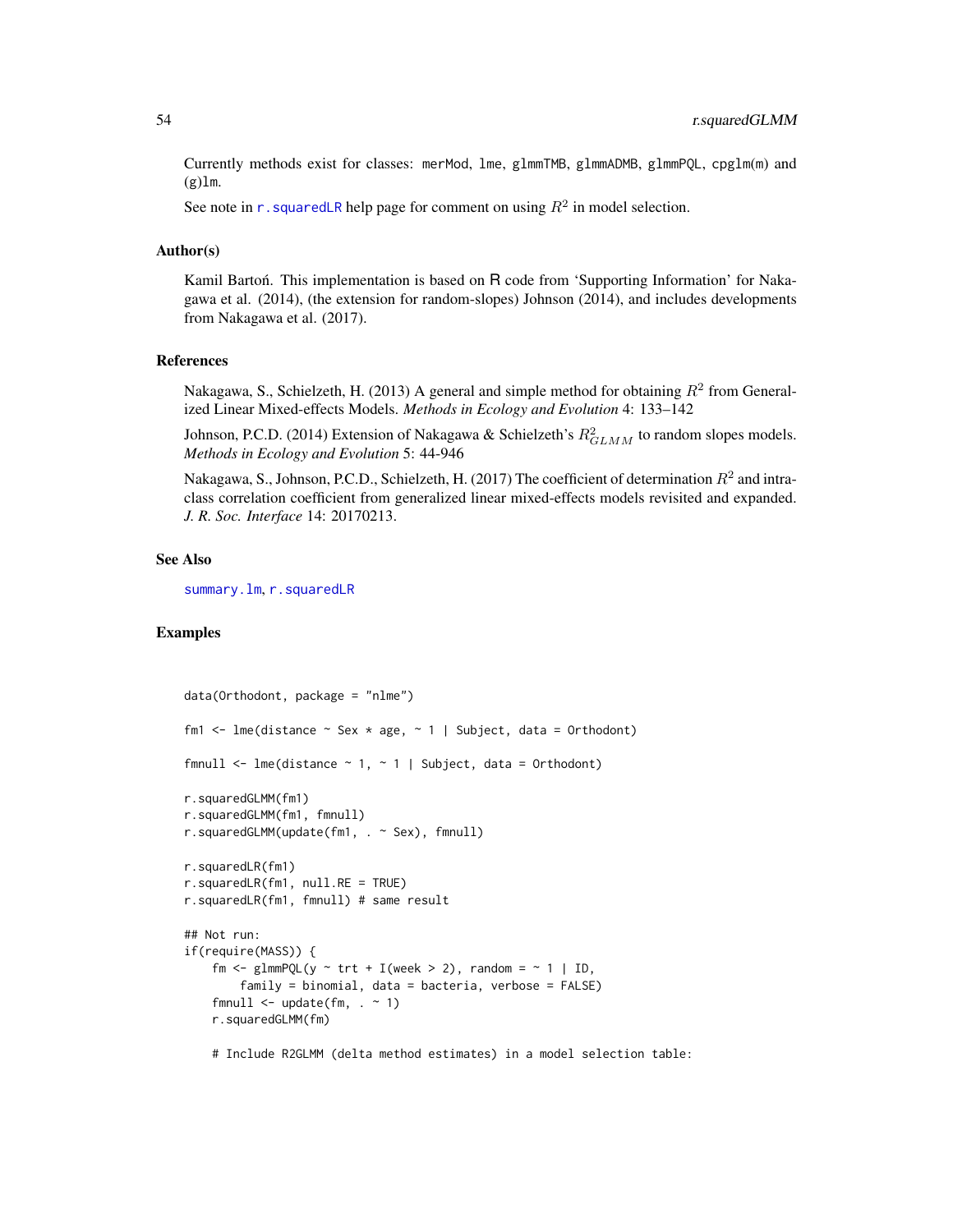# <span id="page-54-1"></span>r.squaredLR 55

}

```
# Note the use of a common null model
   dredge(fm, extra = list(R2 = function(x) r.squaredGLMM(x, fmnull)["delta", ]))
## End(Not run)
```
#### <span id="page-54-0"></span>r.squaredLR *Likelihood-ratio based pseudo-R-squared*

# Description

Calculate a coefficient of determination based on the likelihood-ratio test  $(R_{LR}^2)$ .

# Usage

```
r.squaredLR(object, null = NULL, null. RE = FALSE, ...)
```

```
null.fit(object, evaluate = FALSE, RE.keep = FALSE, envir = NULL, ...)
```
#### Arguments

| object   | a fitted model object.                                                                                                                                                                                                    |
|----------|---------------------------------------------------------------------------------------------------------------------------------------------------------------------------------------------------------------------------|
| null     | a fitted <i>null</i> model. If not provided, null fit will be used to construct it.<br>null fit's capabilities are limited to only a few model classes, for others the<br><i>null</i> model has to be specified manually. |
| null.RE  | logical, should the null model contain random factors? Only used if no <i>null</i><br>model is given, otherwise omitted, with a warning.                                                                                  |
| evaluate | if TRUE evaluate the fitted model object else return the call.                                                                                                                                                            |
| RE.keep  | if TRUE, the random effects of the original model are included.                                                                                                                                                           |
| envir    | the environment in which the <i>null</i> model is to be evaluated, defaults to the envi-<br>ronment of the original model's formula.                                                                                      |
| $\cdot$  | further arguments, of which only x would be used, to maintain compatibility<br>with older versions (x has been replaced with object).                                                                                     |

# Details

This statistic is is one of the several proposed pseudo- $R^2$ 's for nonlinear regression models. It is based on an improvement from *null* (intercept only) model to the fitted model, and calculated as

$$
R_{LR}^2 = 1 - \exp(-\frac{2}{n} (\log \mathcal{L}(x) - \log \mathcal{L}(0)))
$$

where  $\log \mathcal{L}(x)$  and  $\log \mathcal{L}(0)$  are the log-likelihoods of the fitted and the *null* model respectively. ML estimates are used if models have been fitted by REstricted ML (by calling logLik with argument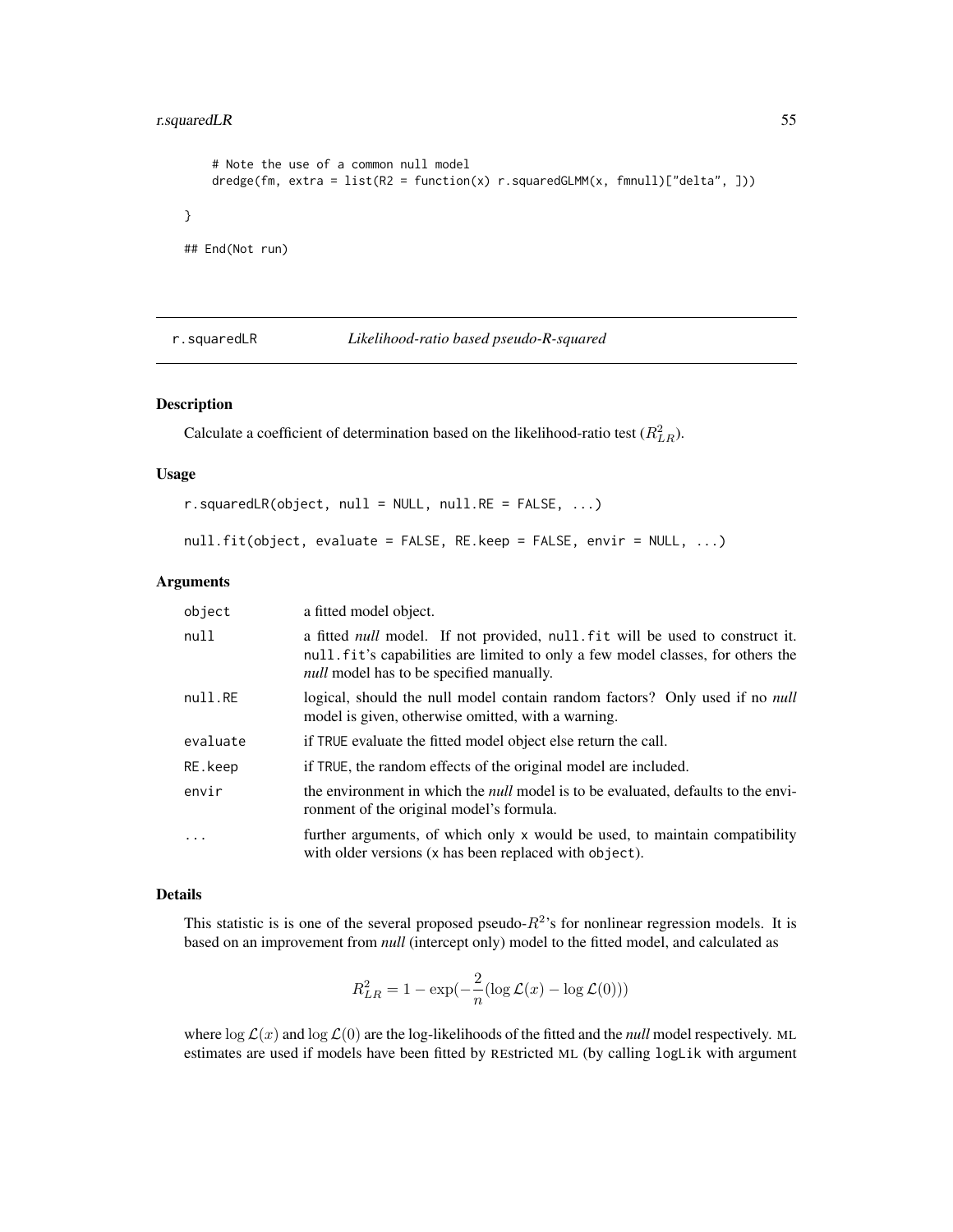<span id="page-55-1"></span>REML = FALSE). Note that the *null* model can include the random factors of the original model, in which case the statistic represents the 'variance explained' by fixed effects.

For OLS models the value is consistent with classical  $R^2$ . In some cases (e.g. in logistic regression), the maximum  $R_{LR}^2$  is less than one. The modification proposed by Nagelkerke (1991) adjusts the  $R_{LR}^2$  to achieve 1 at its maximum:  $\bar{R}^2 = R_{LR}^2 / \max(R_{LR}^2)$  where  $\max(R_{LR}^2) =$  $1 - \exp(\frac{2}{n} \log \mathcal{L}(0)).$ 

null.fit tries to guess the *null* model call, given the provided fitted model object. This would be usually a glm. The function will give an error for an unrecognised class.

# Value

r.squaredLR returns a value of  $R_{LR}^2$ , and the attribute "adj.r.squared" gives the Nagelkerke's modified statistic. Note that this is not the same as nor equivalent to the classical 'adjusted R squared'.

null.fit returns the fitted *null* model object (if evaluate = TRUE) or an unevaluated call to fit a *null* model.

# Note

 $R<sup>2</sup>$  is a useful goodness-of-fit measure as it has the interpretation of the proportion of the variance 'explained', but it performs poorly in model selection, and is not suitable for use in the same way as the information criteria.

# References

Cox, D. R. and Snell, E. J. (1989) *The analysis of binary data*, 2nd ed. London, Chapman and Hall Magee, L. (1990)  $R^2$  measures based on Wald and likelihood ratio joint significance tests. Amer. *Stat.* 44: 250-253

Nagelkerke, N. J. D. (1991) A note on a general definition of the coefficient of determination. *Biometrika* 78: 691-692

#### See Also

[summary.lm](#page-0-0), [r.squaredGLMM](#page-51-0)

<span id="page-55-0"></span>stackingWeights *Stacking model weights*

# Description

Computes model weights based on a cross-validation-like procedure.

# Usage

```
stackingWeights(object, ..., data, R, p = 0.5)
```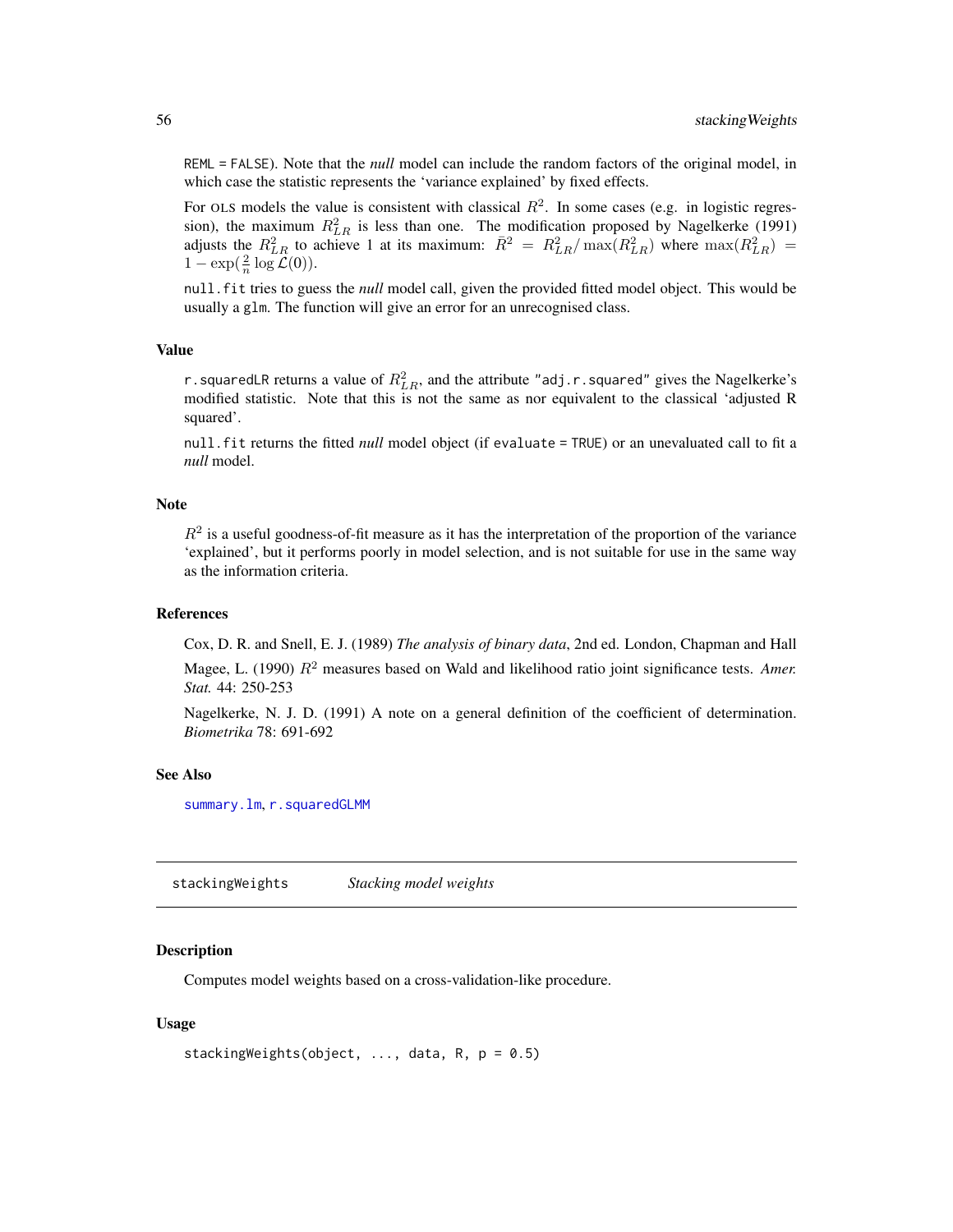# stacking Weights 57

## **Arguments**

| $object, \ldots$ | two or more fitted glm objects, or a list of such, or an "averaging" object.              |
|------------------|-------------------------------------------------------------------------------------------|
| data             | a data frame containing the variables in the model, used for fitting and predic-<br>tion. |
| R                | the number of replicates.                                                                 |
| р                | the proportion of the data to be used as training set. Defaults to 0.5.                   |

#### Details

Each model in a set is fitted to the training data: a subset of  $p \star N$  observations in data. From these models a prediction is produced on the remaining part of data (the test or hold-out data). These hold-out predictions are fitted to the hold-out observations, by optimising the weights by which the models are combined. This process is repeated R times, yielding a distribution of weights for each model (which Smyth & Wolpert (1998) referred to as an 'empirical Bayesian estimate of posterior model probability'). A mean or median of model weights for each model is taken and re-scaled to sum to one.

#### Value

stackingWeights returns a matrix with two rows, holding model weights calculated using mean and median.

# Note

This approach requires a sample size of at least  $2\times$  the number of models.

#### Author(s)

Carsten Dormann, Kamil Bartoń

# References

Wolpert, D. H. (1992) Stacked generalization. *Neural Networks*, 5: 241-259.

Smyth, P. & Wolpert, D. (1998) *An Evaluation of Linearly Combining Density Estimators via Stacking. Technical Report No. 98-25.* Information and Computer Science Department, University of California, Irvine, CA.

#### See Also

#### [Weights](#page-68-0), [model.avg](#page-31-0)

Other model.weights: [BGWeights](#page-9-0), [bootWeights](#page-10-0), [cos2Weights](#page-12-0), [jackknifeWeights](#page-25-0)

# Examples

```
# global model fitted to training data:
fm \leq glm(y \approx X1 + X2 + X3 + X4, data = Cement, na.action = na. fail)# generate a list of *some* subsets of the global model
models <- lapply(dredge(fm, evaluate = FALSE, fixed = "X1", m.lim = c(1, 3)), eval)
```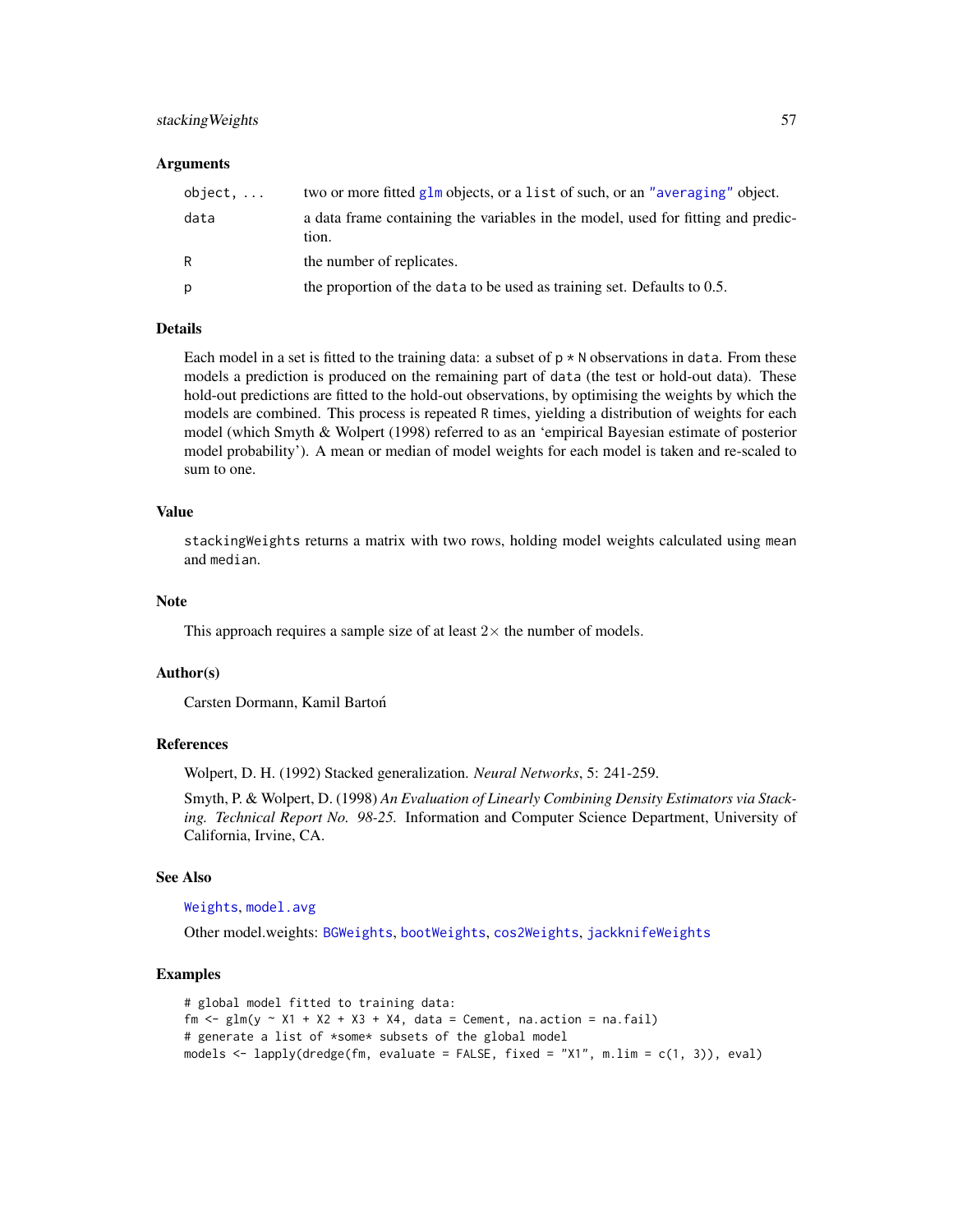#### 58 std.coef **blue that the contract of the contract of the contract of the contract of the contract of the contract of the contract of the contract of the contract of the contract of the contract of the contract of the con**

```
wts \le stackingWeights(models, data = Cement, R = 10)
ma <- model.avg(models)
Weights(ma) <- wts["mean", ]
predict(ma)
```
<span id="page-57-0"></span>std.coef *Standardized model coefficients*

# Description

Standardize model coefficients by Standard Deviation or Partial Standard Deviation.

#### Usage

```
std.coef(x, partial.sd, ...)
```
partial.sd(x)

# Deprecated: beta.weights(model)

#### **Arguments**

| x.model    | a fitted model object.                                                                                                                                                                                    |
|------------|-----------------------------------------------------------------------------------------------------------------------------------------------------------------------------------------------------------|
| partial.sd | logical, if set to TRUE, model coefficients are multiplied by partial SD, otherwise<br>they are multiplied by the ratio of the standard deviations of the independent<br>variable and dependent variable. |
| $\ddotsc$  | additional arguments passed to coefTable, e.g. dispersion.                                                                                                                                                |

# Details

Standardizing model coefficients has the same effect as centring and scaling the input variables. "Classical" standardized coefficients are calculated as  $\beta_i^* = \beta_i \frac{s_{x_i}}{s_y}$ , where  $\beta$  is the unstandardized coefficient,  $s_{X_i}$  is the standard deviation of associated dependent variable  $X_i$  and  $s_y$  is SD of the response variable.

If variables are intercorrelated, the standard deviation of  $X_i$  used in computing the standardized coefficients  $\beta_i^*$  should be replaced by the partial standard deviation of  $X_i$  which is adjusted for the multiple correlation of  $X_i$  with the other  $X$  variables included in the regression equation. The partial standard deviation is calculated as  $s_{X_i}^* = s_{X_i} VIF(X_i)^{-0.5}(\frac{n-1}{n-p})^{0.5}$ , where VIF is the variance inflation factor,  $n$  is the number of observations and  $p$ , the number of predictors in the model. The coefficient is then transformed as  $\beta_i^* = \beta_i s_{X_i}^*$ .

<span id="page-57-1"></span>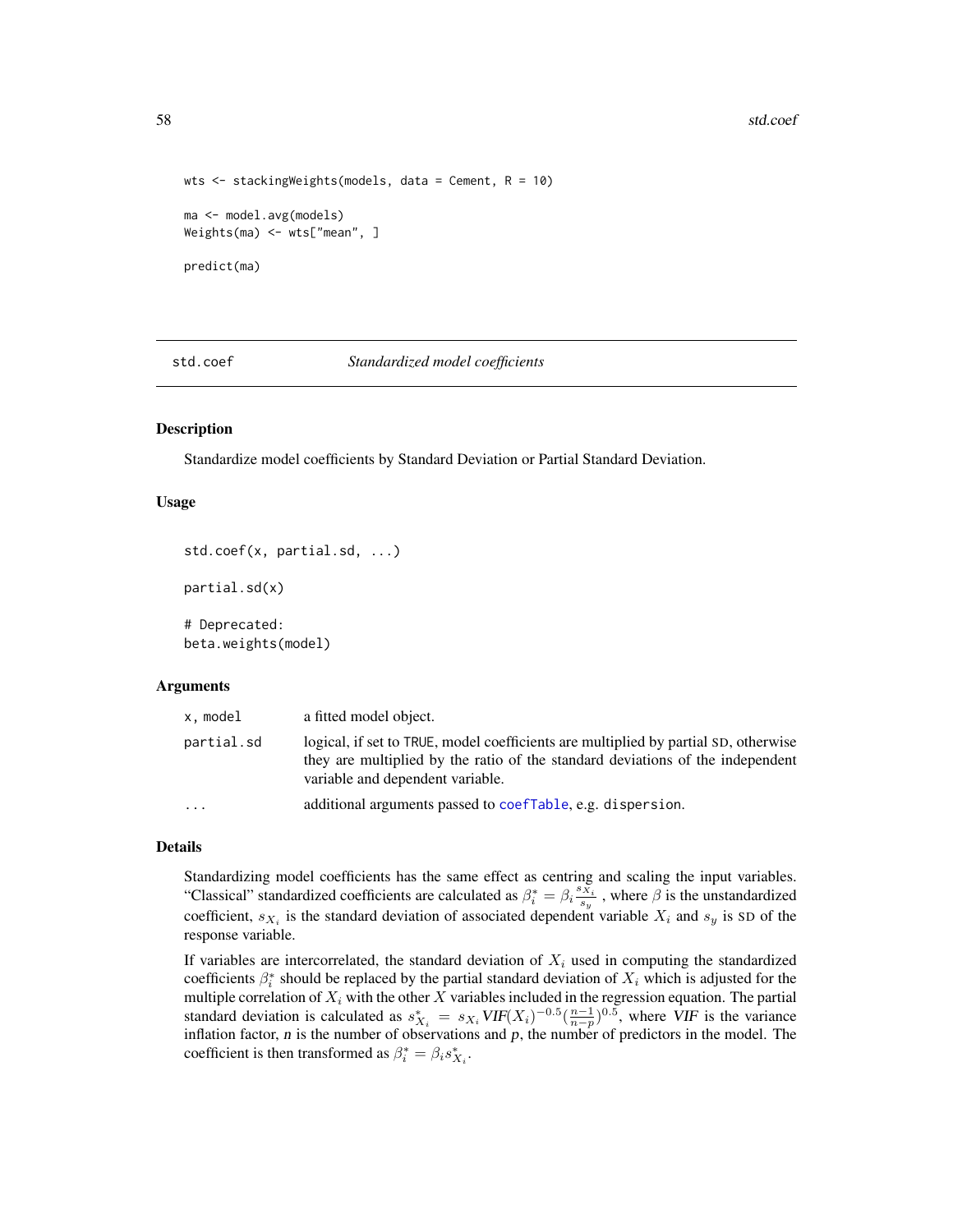#### std.coef 59

#### Value

A matrix with at least two columns for the standardized coefficient estimate and its standard error. Optionally, the third column holds degrees of freedom associated with the coefficients.

# Author(s)

Kamil Barton. Variance inflation factors calculation is based on function vif from package car written by Henric Nilsson and John Fox.

# References

Cade, B.S. (2015) Model averaging and muddled multimodel inferences. *Ecology* 96, 2370-2382.

Afifi A., May S., Clark V.A. (2011) *Practical Multivariate Analysis*, Fifth Edition. CRC Press. Bring, J. (1994). How to standardize regression coefficients. *The American Statistician* 48, 209-

```
213.
```
# See Also

partial.sd can be used with [stdize](#page-59-0).

[coef](#page-0-0) or [coeffs](#page-29-0) and [coefTable](#page-29-0) for unstandardized coefficients.

#### Examples

```
# Fit model to original data:
fm \leq - \ln(y \sim x_1 + x_2 + x_3 + x_4, \text{ data} = \text{GPA}# Partial SD for the default formula: y \sim x1 + x2 + x3 + x4psd <- partial.sd(lm(data = GPA))[-1] # remove first element for intercept
# Standardize data:
ZGPA \leq stdize(GPA, scale = c(NA, psd), center = TRUE)
# Note: first element of 'scale' is set to NA to ignore the first column 'y'
# Coefficients of a model fitted to standardized data:
zapsmall(coefTable(stdizeFit(fm, data = zGPA)))
# Standardized coefficients of a model fitted to original data:
zapsmall(<math>std.coef(fm, partial = TRUE</math>))# Standardizing nonlinear models:
fam <- Gamma("inverse")
fmg \le glm(log(y) \sim x1 + x2 + x3 + x4, data = GPA, family = fam)
psdg <- partial.sd(fmg)
zGPA <- stdize(GPA, scale = c(NA, psdg[-1]), center = FALSE)
fmgz \leq glm(log(y) \sim z.x1 + z.x2 + z.x3 + z.x4, zGPA, family = fam)
# Coefficients using standardized data:
coef(fmgz) # (intercept is unchanged because the variables haven't been
```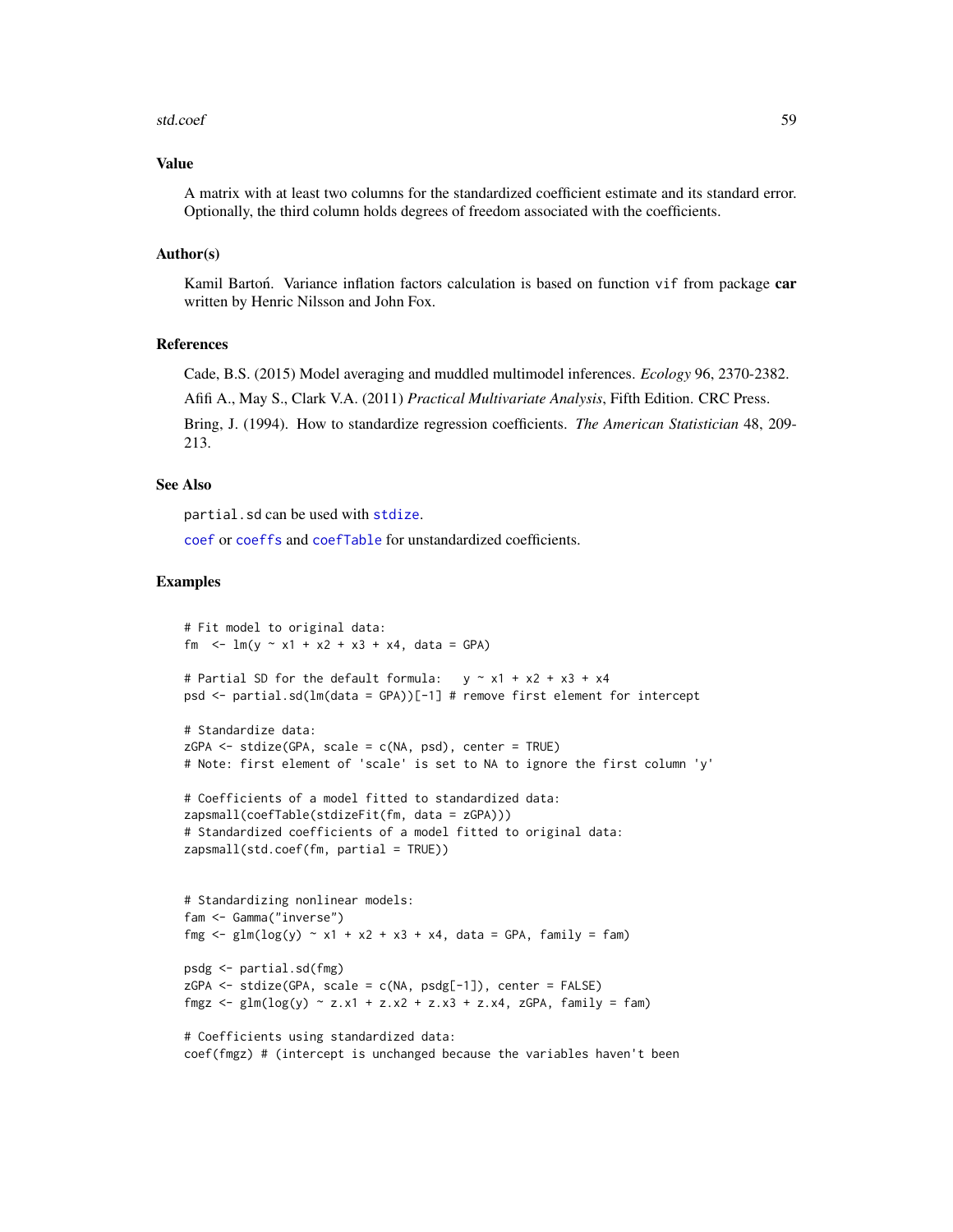<span id="page-59-1"></span>60 stdize and the state of the state of the state of the state of the state of the state of the state of the state of the state of the state of the state of the state of the state of the state of the state of the state of

```
# centred)
# Standardized coefficients:
coef(fmg) * psdg
```
<span id="page-59-0"></span>stdize *Standardize data*

#### **Description**

stdize standardizes variables by centring and scaling.

stdizeFit modifies a model call or existing model to use standardized variables.

# Usage

```
## Default S3 method:
stdize(x, center = TRUE, scale = TRUE, ...)## S3 method for class 'logical'
stdize(x, binary = c("center", "scale", "binary", "half", "omit"),
    center = TRUE, scale = FALSE, ...)## also for two-level factors
## S3 method for class 'data.frame'
stdize(x, binary = c("center", "scale", "binary", "half", "omit"),
    center = TRUE, scale = TRUE, omit.cols = NULL, source = NULL,
    prefix = TRUE, append = FALSE, ...)## S3 method for class 'formula'
stdize(x, data = NULL, response = FALSE,binary = c("center", "scale", "binary", "half", "omit"),
    center = TRUE, scale = TRUE, omit.cols = NULL, prefix = TRUE,
    append = FALSE, \ldots)stdizeFit(object, data, which = c("formula", "subset", "offset", "weights"),
    evaluate = TRUE, quote = NA)
```
#### **Arguments**

| X             | a numeric or logical vector, factor, numeric matrix, data. frame or a formula.                                                                                                                                                                                                                                                                                                                                                                                                             |
|---------------|--------------------------------------------------------------------------------------------------------------------------------------------------------------------------------------------------------------------------------------------------------------------------------------------------------------------------------------------------------------------------------------------------------------------------------------------------------------------------------------------|
| center, scale | either a logical value or a logical or numeric vector of length equal to the number<br>of columns of x (see 'Details'). scale can be also a function to use for scaling.                                                                                                                                                                                                                                                                                                                   |
| binary        | specifies how binary variables (logical or two-level factors) are scaled. Default<br>is to "center" by subtracting the mean assuming levels are equal to $0$ and 1;<br>use "scale" to both centre and scale by SD, "binary" to centre to $0/1$ , "half"<br>to centre to -0.5 / 0.5, and "omit" to leave binary variables unmodified. This<br>argument has precedence over center and scale, unless it is set to NA (in which<br>case binary variables are treated like numeric variables). |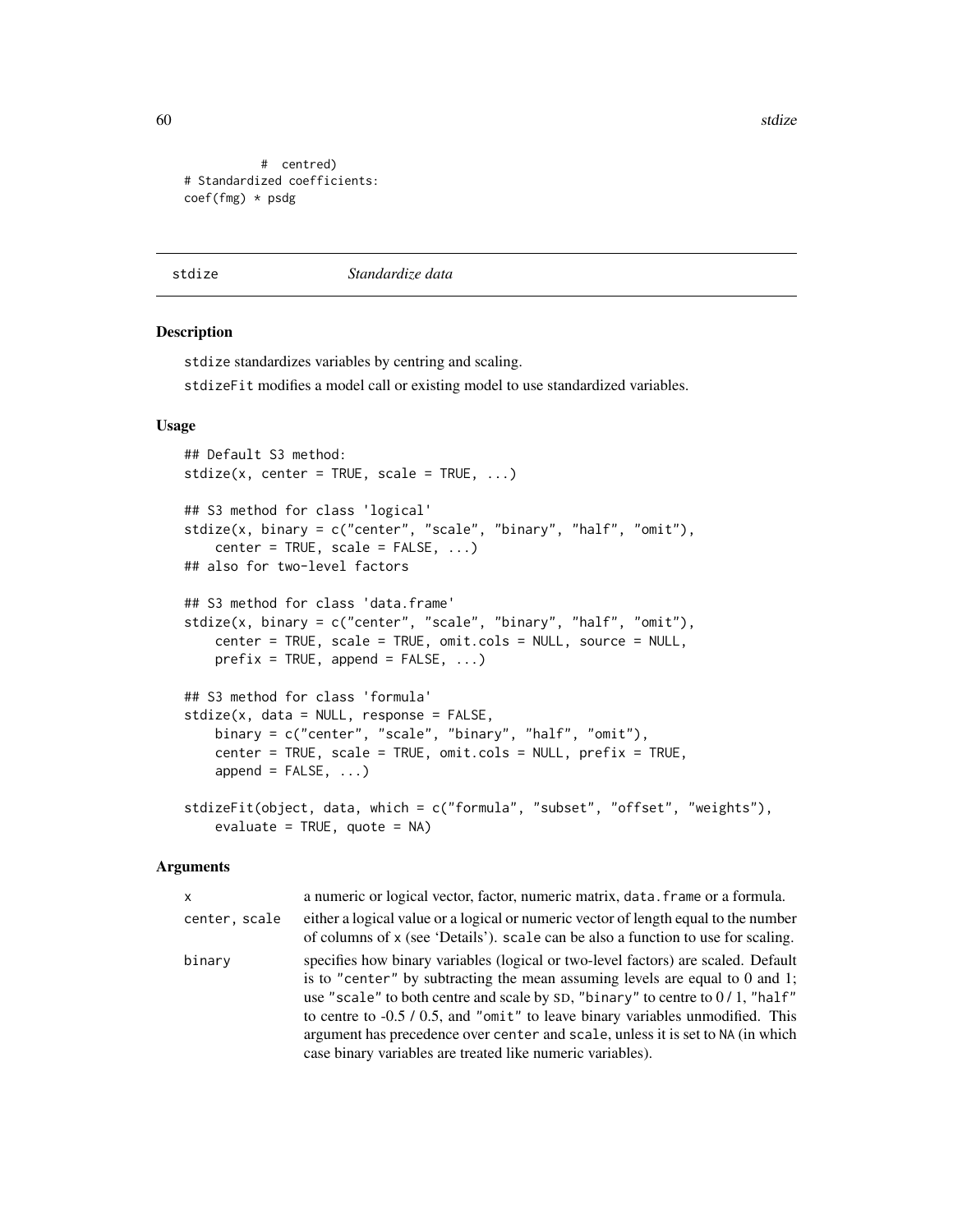stdize 61

| source    | a reference data. frame, being a result of previous stdize, from which scale<br>and center values are taken. Column names are matched. This can be used for<br>scaling new data using statistics of another data.                                                                |
|-----------|----------------------------------------------------------------------------------------------------------------------------------------------------------------------------------------------------------------------------------------------------------------------------------|
| omit.cols | column names or numeric indices of columns that should be left unaltered.                                                                                                                                                                                                        |
| prefix    | either a logical value specifying whether the names of transformed columns<br>should be prefixed, or a two-element character vector giving the prefixes. The<br>prefixes default to "z." for scaled and "c." for centred variables.                                              |
| append    | logical, if TRUE, modified columns are appended to the original data frame.                                                                                                                                                                                                      |
| response  | logical, stating whether the response should be standardized. By default, only<br>variables on the right-hand side of the formula are standardized.                                                                                                                              |
| data      | an object coercible to data. frame, containing the variables in formula. Passed<br>to, and used by model. frame.                                                                                                                                                                 |
|           | For stdizeFit, a stdized data. frame to use.                                                                                                                                                                                                                                     |
|           | for the formula method, additional arguments passed to model. frame. For<br>other methods, it is silently ignored.                                                                                                                                                               |
| object    | a fitted model object or an expression being a call to the modelling function.                                                                                                                                                                                                   |
| which     | a character string naming arguments which should be modified. This should be<br>all arguments which are evaluated in the data environment. Can be also TRUE to<br>modify the expression as a whole. The data argument is additionally replaced<br>with that passed to stdizeFit. |
| evaluate  | if TRUE, the modified call is evaluated and the fitted model object is returned.                                                                                                                                                                                                 |
| quote     | if TRUE, avoids evaluating object. Equivalent to stdizeFit(quote(expr),  ).<br>Defaults to NA in which case object being a call to non-primitive function is<br>quoted.                                                                                                          |

# Details

stdize resembles [scale](#page-0-0), but uses special rules for factors, similarly to [standardize](#page-0-0) in package arm.

stdize differs from [standardize](#page-0-0) in that it is used on data rather than on the fitted model object. The scaled data should afterwards be passed to the modelling function, instead of the original data.

Unlike standardize, it applies special 'binary' scaling only to two-level factors and logical variables, rather than to any variable with two unique values.

Variables of only one unique value are unchanged.

By default, stdize scales by dividing by standard deviation rather than twice the SD as standardize does. Scaling by SD is used also on uncentred values, which is different from [scale](#page-0-0) where rootmean-square is used.

If center or scale are logical scalars or vectors of length equal to the number of columns of x, the centring is done by subtracting the mean (if center corresponding to the column is TRUE), and scaling is done by dividing the (centred) value by standard deviation (if corresponding scale is TRUE). If center or scale are numeric vectors with length equal to the number of columns of x (or numeric scalars for vector methods), then these are used instead. Any NAs in the numeric vector result in no centring or scaling on the corresponding column.

Note that scale =  $\theta$  is equivalent to no scaling (i.e. scale = 1).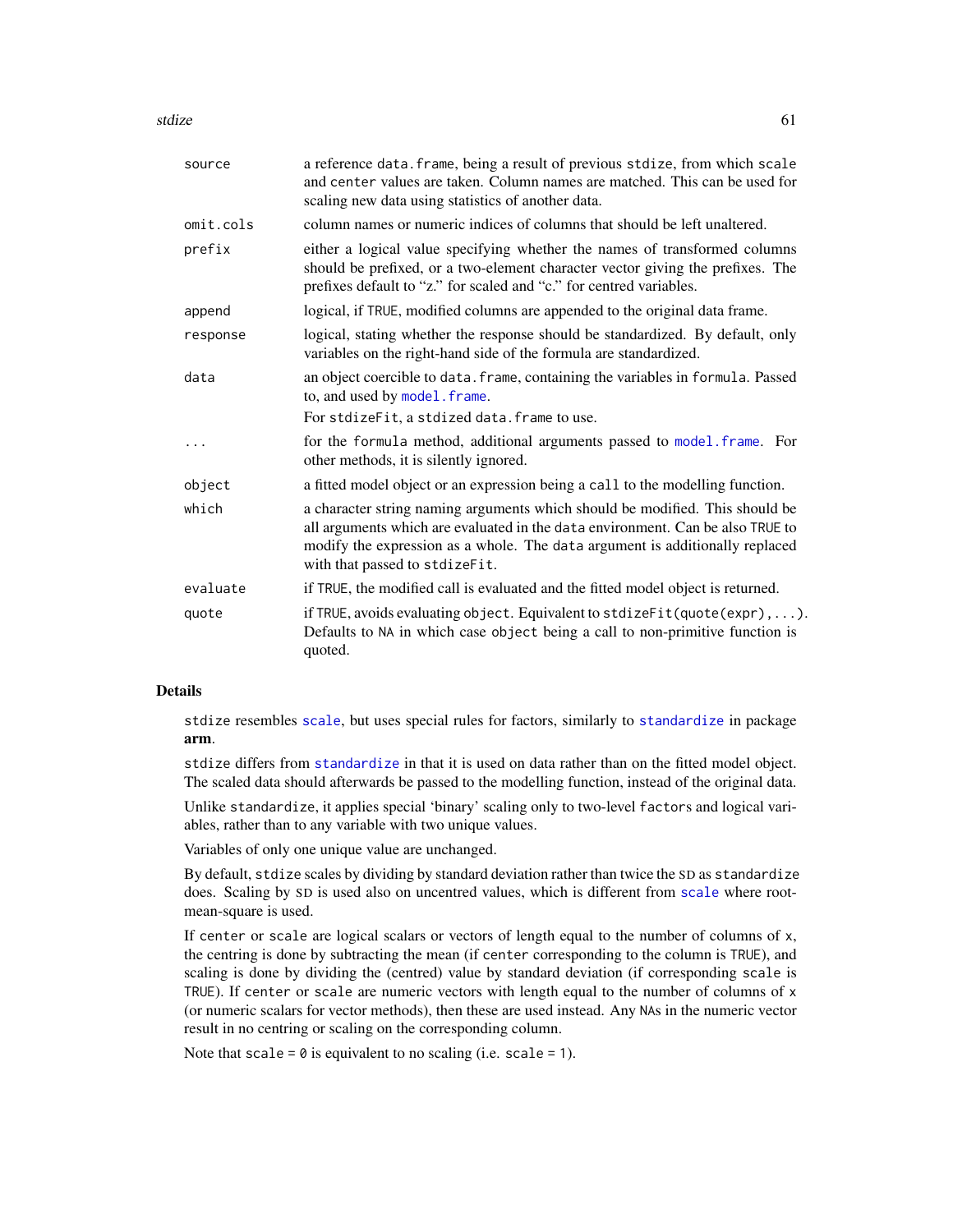<span id="page-61-0"></span>Binary variables, logical or factors with two levels, are converted to numeric variables and transformed according to the argument binary, unless center or scale are explicitly given.

#### Value

stdize returns a vector or object of the same dimensions as x, where the values are centred and/or scaled. Transformation is carried out column-wise in data.frames and matrices.

The returned value is compatible with that of [scale](#page-0-0) in that the numeric centring and scalings used are stored in attributes "scaled:center" and "scaled:scale" (these can be NA if no centring or scaling has been done).

stdizeFit returns a modified, unevaluated call where the variable names are replaced to point the transformed variables, or if evaluate is TRUE, a fitted model object.

# Author(s)

Kamil Bartoń

# References

Gelman, A. (2008) Scaling regression inputs by dividing by two standard deviations. *Statistics in medicine* 27, 2865-2873.

# See Also

Compare with [scale](#page-0-0) and [standardize](#page-0-0) or [rescale](#page-0-0) (the latter two in package arm).

For typical standardizing, model coefficients transformation may be easier, see [std.coef](#page-57-0).

[apply](#page-0-0) and [sweep](#page-0-0) for arbitrary transformations of columns in a data. frame.

#### Examples

```
# compare "stdize" and "scale"
nmat \leq matrix(runif(15, 0, 10), ncol = 3)
stdize(nmat)
scale(nmat)
rootmeansq \leq function(v) {
   v \leftarrow v[!is.na(v)]
    sqrt(sum(v^2) / max(1, length(v) - 1L))}
scale(nmat, center = FALSE)
stdize(nmat, center = FALSE, scale = rootmeansq)
if(require(lme4)) {
# define scale function as twice the SD to reproduce "arm::standardize"
twosd \leq function(v) 2 * sd(v, na.rm = TRUE)# standardize data (scaled variables are prefixed with "z.")
```
z.CO2  $\le$  stdize(uptake  $\sim$  conc + Plant, data = CO2, omit = "Plant", scale = twosd)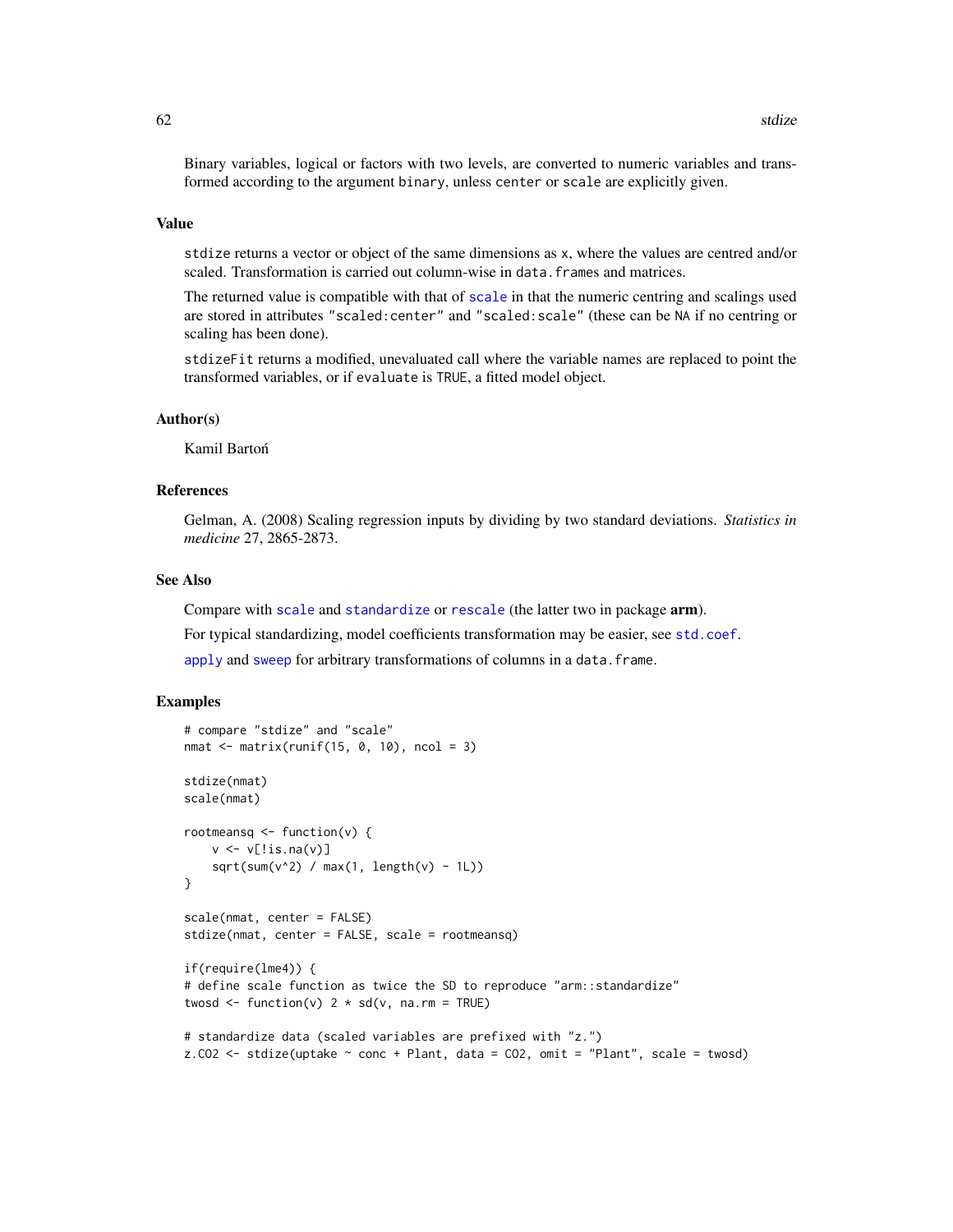<span id="page-62-0"></span>summary(z.CO2)

```
fmz <- stdizeFit(lmer(uptake ~ conc + I(conc^2) + (1 | Plant)), data = z.CO2)
# produces:
# lmer(uptake ~ z.conc + I(z.conc^2) + (1 | Plant), data = z.C02)## standardize using scale and center from "z.CO2", keeping the original data:
z.CO2a <- stdize(CO2, source = z.CO2, append = TRUE)
# Here, the "subset" expression uses untransformed variable, so we modify only
# "formula" argument, keeping "subset" as-is. For that reason we needed the
# untransformed variables in "data".
stdizeFit(lmer(uptake \sim conc + I(conc^2) + (1 | Plant),
    subset = cone > 100,
    ), data = z.CO2a, which = "formula", evaluate = FALSE)
# create new data as a sequence along "conc"
newdata <- data.frame(conc = seq(min(CO2$conc), max(CO2$conc), length = 10))
# scale new data using scale and center of the original scaled data:
z.newdata <- stdize(newdata, source = z.CO2)
# plot predictions against "conc" on real scale:
plot(newdata$conc, predict(fmz, z.newdata, re.form = NA))
# compare with "arm::standardize"
## Not run:
library(arm)
fms \le standardize(lmer(uptake \sim conc + I(conc^2) + (1 | Plant), data = CO2))
plot(newdata$conc, predict(fms, z.newdata, re.form = NA))
## End(Not run)
}
```
subset.model.selection

*Subsetting model selection table*

# Description

Extract a subset of a model selection table.

#### Usage

## S3 method for class 'model.selection'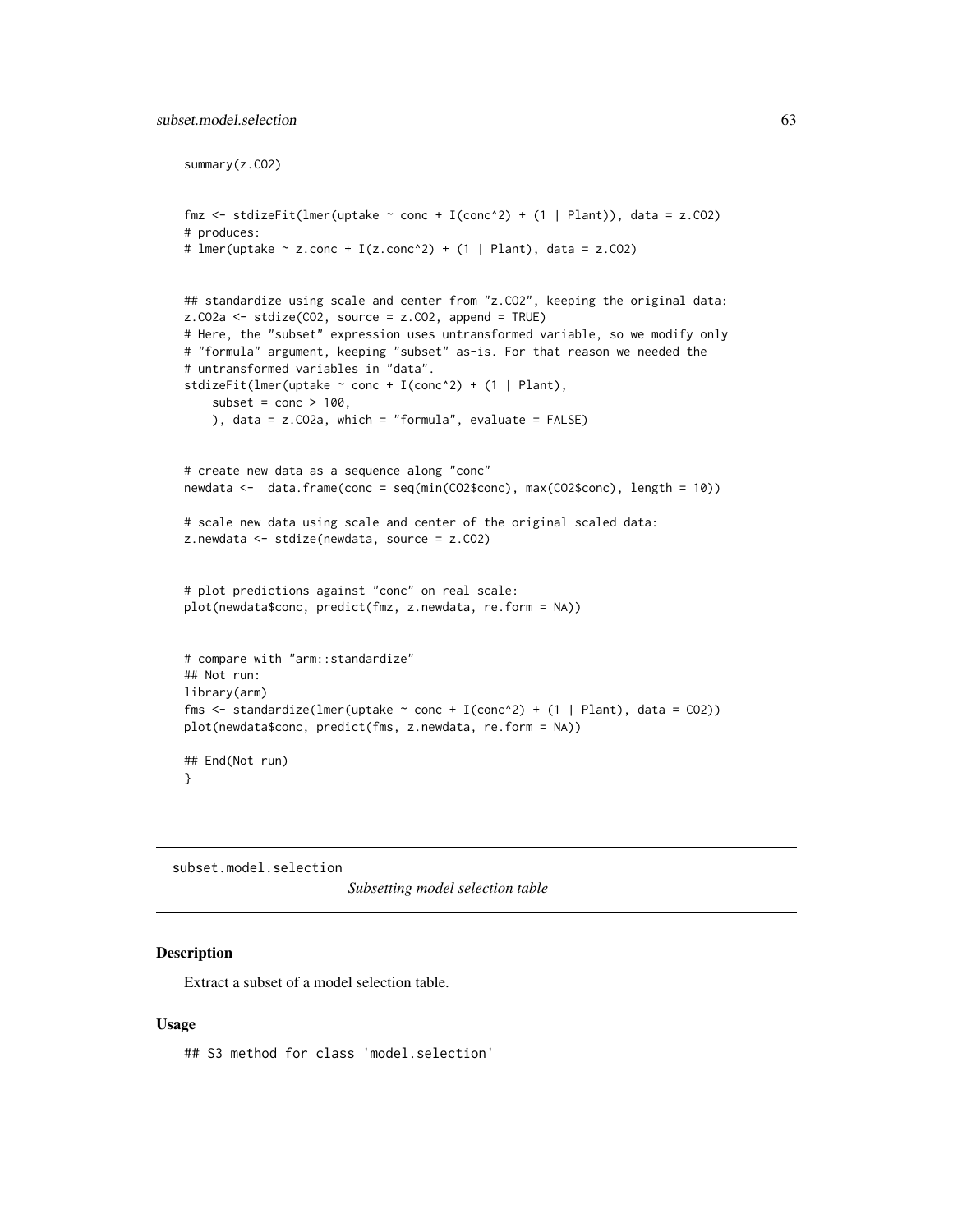```
subset(x, subset, select, recalc.weights = TRUE, recalc.delta = FALSE, ...)
## S3 method for class 'model.selection'
x[i, j, recallc.weights = TRUE, recalc.delta = FALSE, ...]## S3 method for class 'model.selection'
x[[..., exact = TRUE]]
```
#### Arguments

| x             | a model. selection object to be subsetted.                                                                                         |
|---------------|------------------------------------------------------------------------------------------------------------------------------------|
| subset.select | logical expressions indicating columns and rows to keep. See subset.                                                               |
| i,j           | indices specifying elements to extract.                                                                                            |
|               | recalc.weights logical value specyfying whether Akaike weights should be normalized across<br>the new set of models to sum to one. |
| recalc.delta  | logical value specyfying whether $\Delta_{IC}$ should be calculated for the new set of<br>models (not done by default).            |
| exact         | logical, see $\mathbf{L}$ .                                                                                                        |
| $\cdot$       | further arguments passed to $[$ . data. frame (drop).                                                                              |
|               |                                                                                                                                    |

#### Details

Unlike the method for data. frame, single bracket extraction with only one index  $x[i]$  selects rows (models) rather than columns.

To select rows according to presence or absence of the variables (rather than their value), a pseudofunction has may be used with subset, e.g. subset $(x, \text{has}(a, !b))$  will select rows with *a* and without *b* (this is equivalent to !is.na(a) & is.na(b)). has can take any number of arguments.

Complex model terms need to be enclosed within curly brackets (e.g  $\{s(a,k=2)\}\)$ , except for within has. Backticks-quoting is also possible, but then the name must match exactly (including whitespace) the term name as returned by getAllTerms.

Enclosing in I prevents the name from being interpreted as a column name.

To select rows where one variable can be present conditional on the presence of other variables, the function dc (dependency chain) can be used. dc takes any number of variables as arguments, and allows a variable to be included only if all the preceding arguments are also included (e.g. subset  $=$  dc(a,b,c) allows for models of form a, a+b and a+b+c but not b, c, b+c or a+c).

#### Value

A model.selection object containing only the selected models (rows). If columns are selected (*via* argument select or the second index  $x$ [, j]) and not all essential columns (i.e. all except "varying" and "extra") are present in the result, a plain data.frame is returned. Similarly, modifying values in the essential columns with  $\ll$  =  $\ll$  =  $\ll$  =  $\ll$  =  $\ll$  produces a regular data frame.

# Author(s)

Kamil Bartoń

<span id="page-63-0"></span>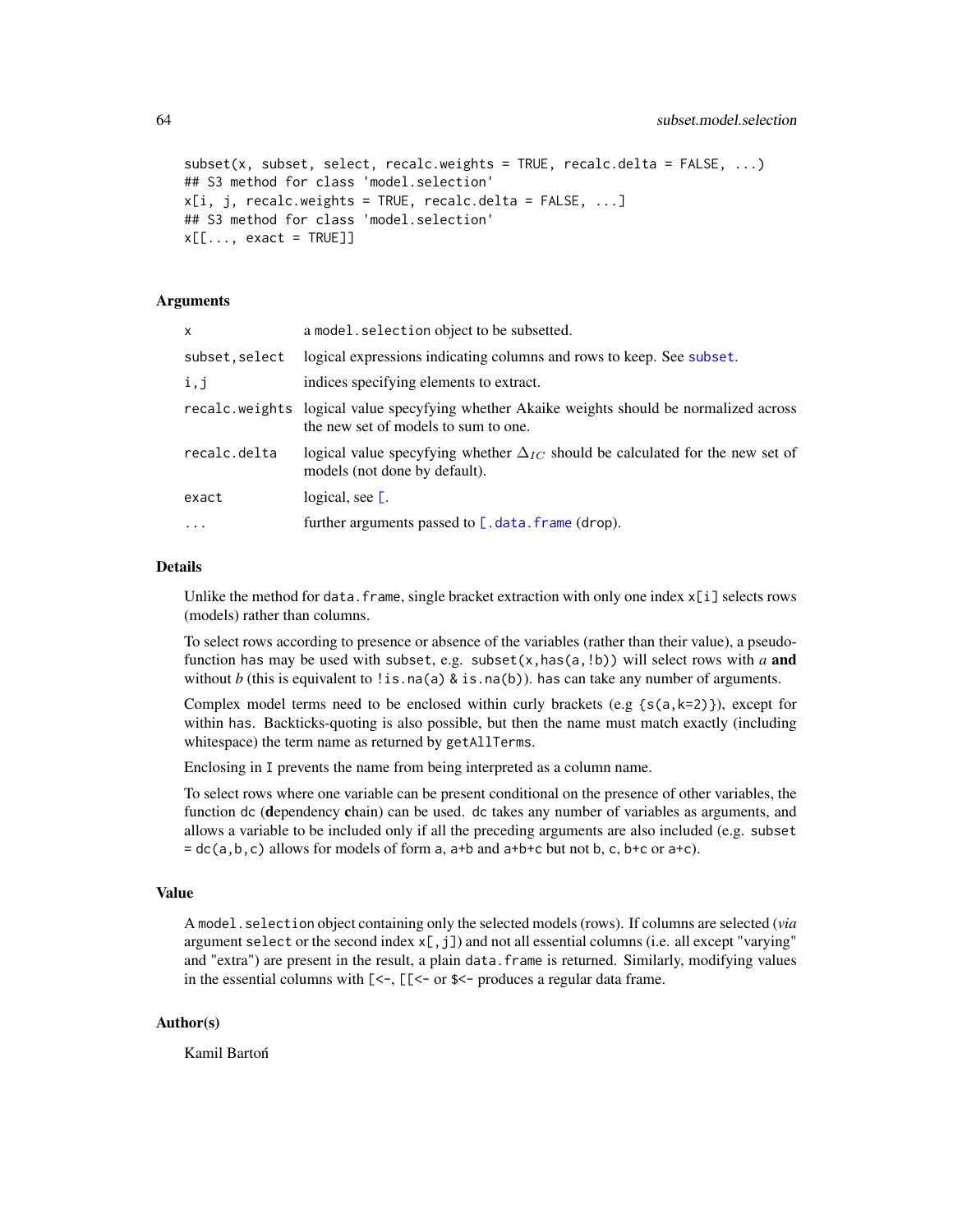# <span id="page-64-1"></span>See Also

[dredge](#page-13-0), [subset](#page-0-0) and [\[.data.frame](#page-0-0) for subsetting and extracting from data.frames.

# Examples

```
fm1 <- lm(formula = y \sim X1 + X2 + X3 + X4, data = Cement, na.action = na.fail)
# generate models where each variable is included only if the previous
# are included too, e.g. X2 only if X1 is there, and X3 only if X2 and X1
dredge(fm1, subset = dc(X1, X2, X3, X4))# which is equivalent to
# dredge(fm1, subset = (!X2 | X1) & (!X3 | X2) & (!X4 | X3))
# alternatively, generate "all possible" combinations
ms0 <- dredge(fm1)
# ...and afterwards select the subset of models
subset(ms0, dc(X1, X2, X3, X4))
# which is equivalent to
# subset(ms0, (has(!X2) | has(X1)) & (has(!X3) | has(X2)) & (has(!X4) | has(X3)))
# Different ways of finding a confidence set of models:
# delta(AIC) cutoff
subset(ms0, delta \leq 4, recalc.weights = FALSE)
# cumulative sum of Akaike weights
subset(ms0, cumsum(weight) <= .95, recalc.weights = FALSE)
# relative likelihood
subset(ms0, (weight / weight[1]) > (1/8), recalc.weights = FALSE)
```
<span id="page-64-0"></span>

| ۰,<br>$\sim$ | ٠ |
|--------------|---|

sw *Per-variable sum of model weights*

# **Description**

Sum of model weights over all models including each explanatory variable.

#### Usage

```
sw(x)importance(x)
```
#### Arguments

x either a list of fitted model objects, or a "model.selection" or "averaging" object.

#### Value

a named numeric vector of so called relative importance values, for each predictor variable.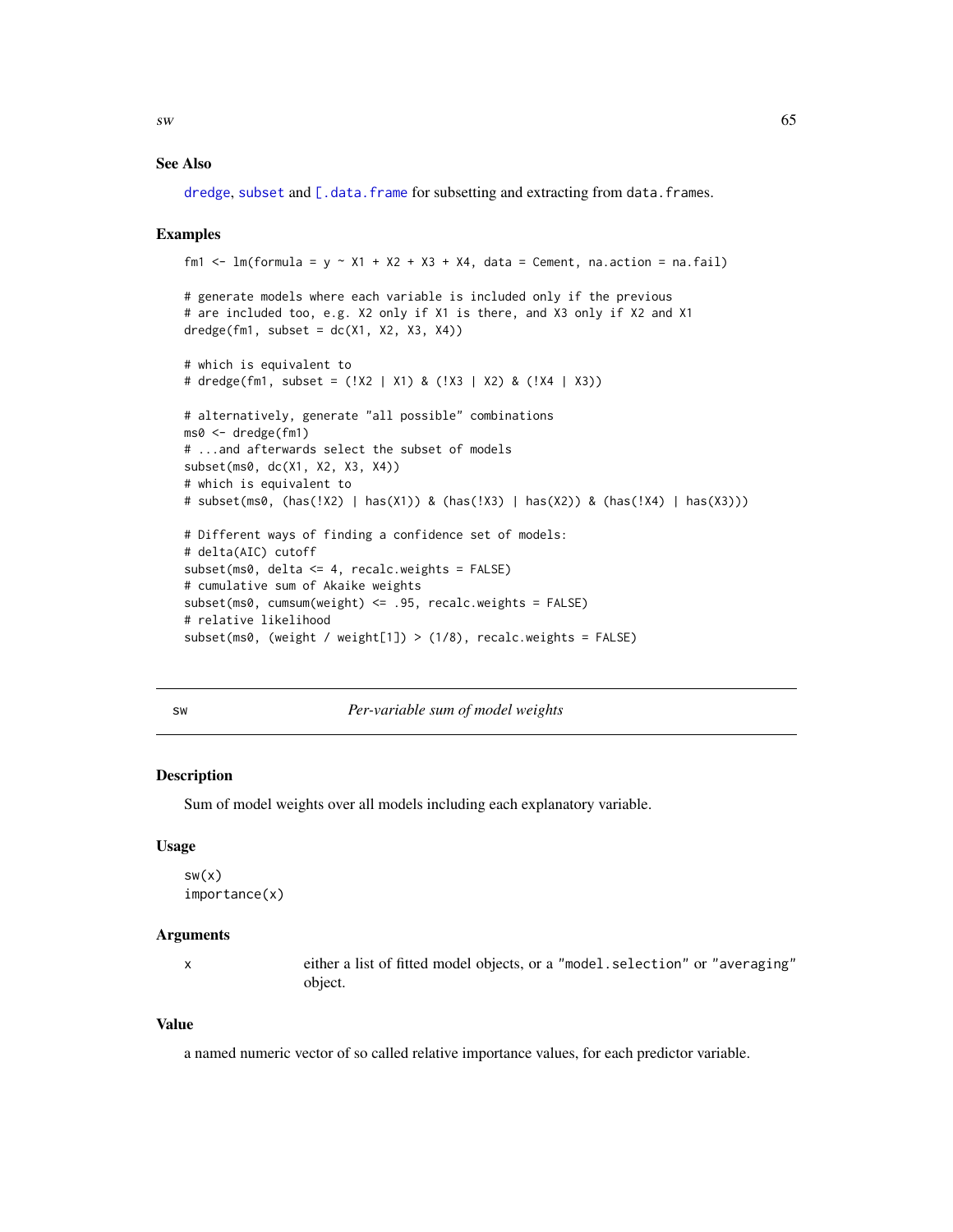#### Author(s)

Kamil Bartoń

#### See Also

[Weights](#page-68-0)

[dredge](#page-13-0), [model.avg](#page-31-0), [model.sel](#page-34-0)

# Examples

```
# Generate some models
fm1 \leftarrow lm(y \sim ., data = Cement, na.action = na.fail)
ms1 <- dredge(fm1)
# Sum of weights can be calculated/extracted from various objects:
sw(ms1)
## Not run:
sw(subset(model.sel(ms1), delta <= 4))
sw(model.argv(ms1, subset = delta \le 4))sw(subset(ms1, delta \leq 4))sw(get.models(ms1, delta <= 4))
## End(Not run)
# Re-evaluate SW according to BIC
# note that re-ranking involves fitting the models again
# 'nobs' is not used here for backwards compatibility
lognobs <- log(length(resid(fm1)))
sw(subset(model.sel(ms1, rank = AIC, rank.args = list(k = lognobs)),
    cumsum(weight) <= .95))
# This gives a different result than previous command, because 'subset' is
# applied to the original selection table that is ranked with 'AICc'
sw(\text{model.avg(ms1, rank = AIC, rank.args = list(k = lognobs),subset = cumsum(weight) <= .95))
```
<span id="page-65-0"></span>updateable *Make a function return updateable result*

#### Description

Creates a function wrapper that stores a call in the object returned by its argument FUN.

<span id="page-65-1"></span>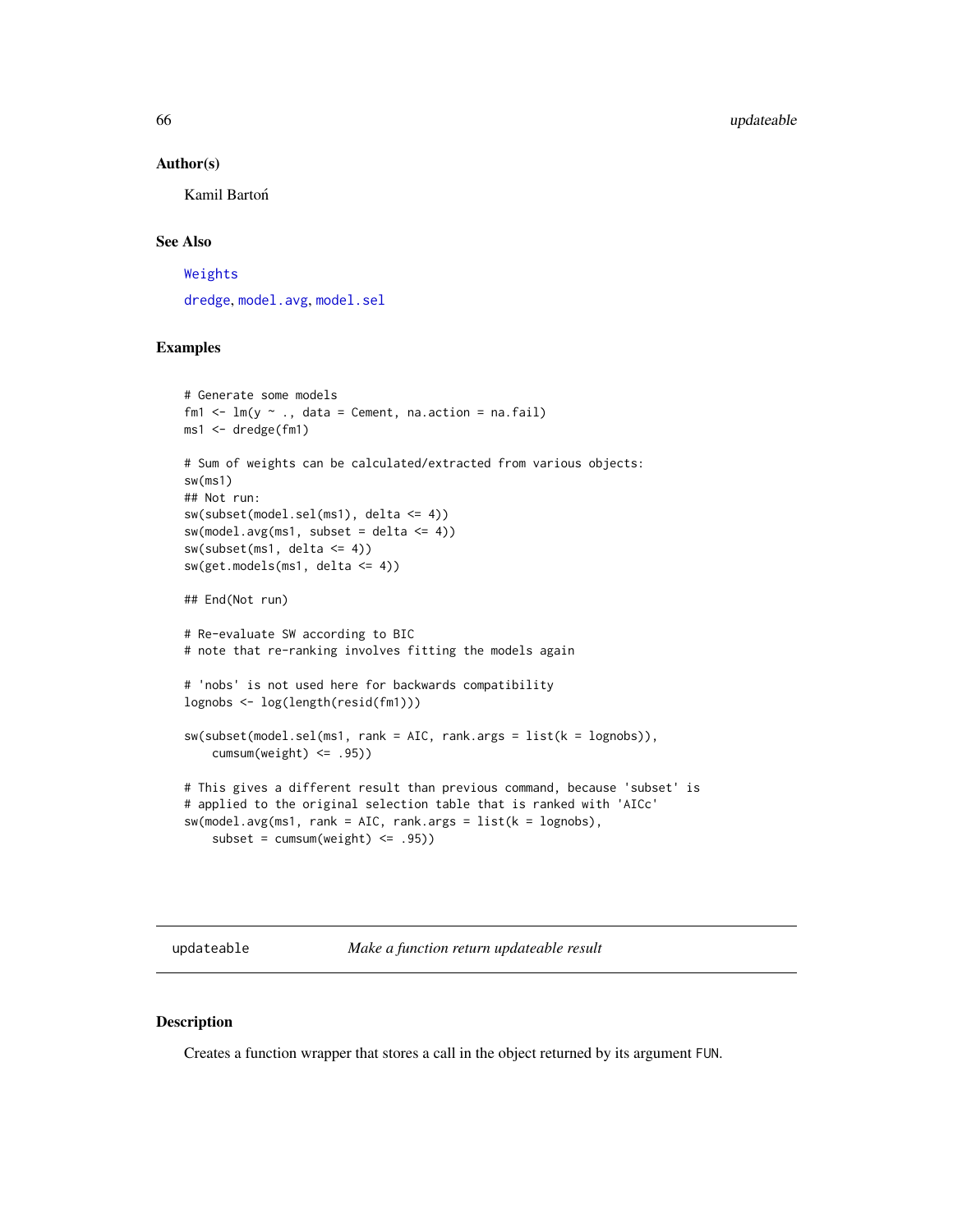#### <span id="page-66-0"></span>updateable 67

# Usage

```
updateable(FUN, eval.args = NULL, Class)
```
get\_call(x)

```
## updateable wrapper for mgcv::gamm and gamm4::gamm4
uGamm(formula, random = NULL, ..., lme4 = inherits(random, "formula"))
```
# Arguments

| <b>FUN</b>       | function to be modified, found <i>via</i> match. fun.                                                                 |
|------------------|-----------------------------------------------------------------------------------------------------------------------|
| eval.args        | optionally a character vector of function arguments' names to be evaluated in<br>the stored call. See 'Details'.      |
| Class            | optional character vector naming class(es) to be set onto the result of FUN (not<br>possible with formal S4 objects). |
| x                | an object from which the call should be extracted.                                                                    |
| formula, random, |                                                                                                                       |
|                  | arguments to be passed to gamm or gamm4                                                                               |
| lme4             | if TRUE, gamm4 is called, gamm otherwise.                                                                             |
|                  |                                                                                                                       |

# Details

Most model fitting functions in R return an object that can be updated or re-fitted *via* [update](#page-0-0). This is thanks to the call stored in the object, which can be used (possibly modified) later on. It is also utilised by dredge to generate sub-models. Some functions (such as gamm or MCMCglmm) do not provide their result with the call element. To work that around, updateable can be used on that function to store the call. The resulting "wrapper" should be used in exactly the same way as the original function.

Argument eval.args specifies names of function arguments that should be evaluated in the stored call. This is useful when, for example, the model object does not have formula element. The default formula method tries to retrieve formula from the stored call, which works unless the formula has been given as a variable and value of that variable changed since the model was fitted (the last 'example' demonstrates this).

# Value

updateable returns a function with the same arguments as FUN, wrapping a call to FUN and adding an element named call to its result if possible, otherwise an attribute "call" (if the returned value is atomic or a formal S4 object).

# Note

get\_call is similar to [getCall](#page-0-0) (defined in package stats), but it can also extract the call when it is an [attribute](#page-0-0) (and not an element of the object). Because the default getCall method cannot do that, the default update method will not work with atomic or S4 objects resulting from updateable wrappers.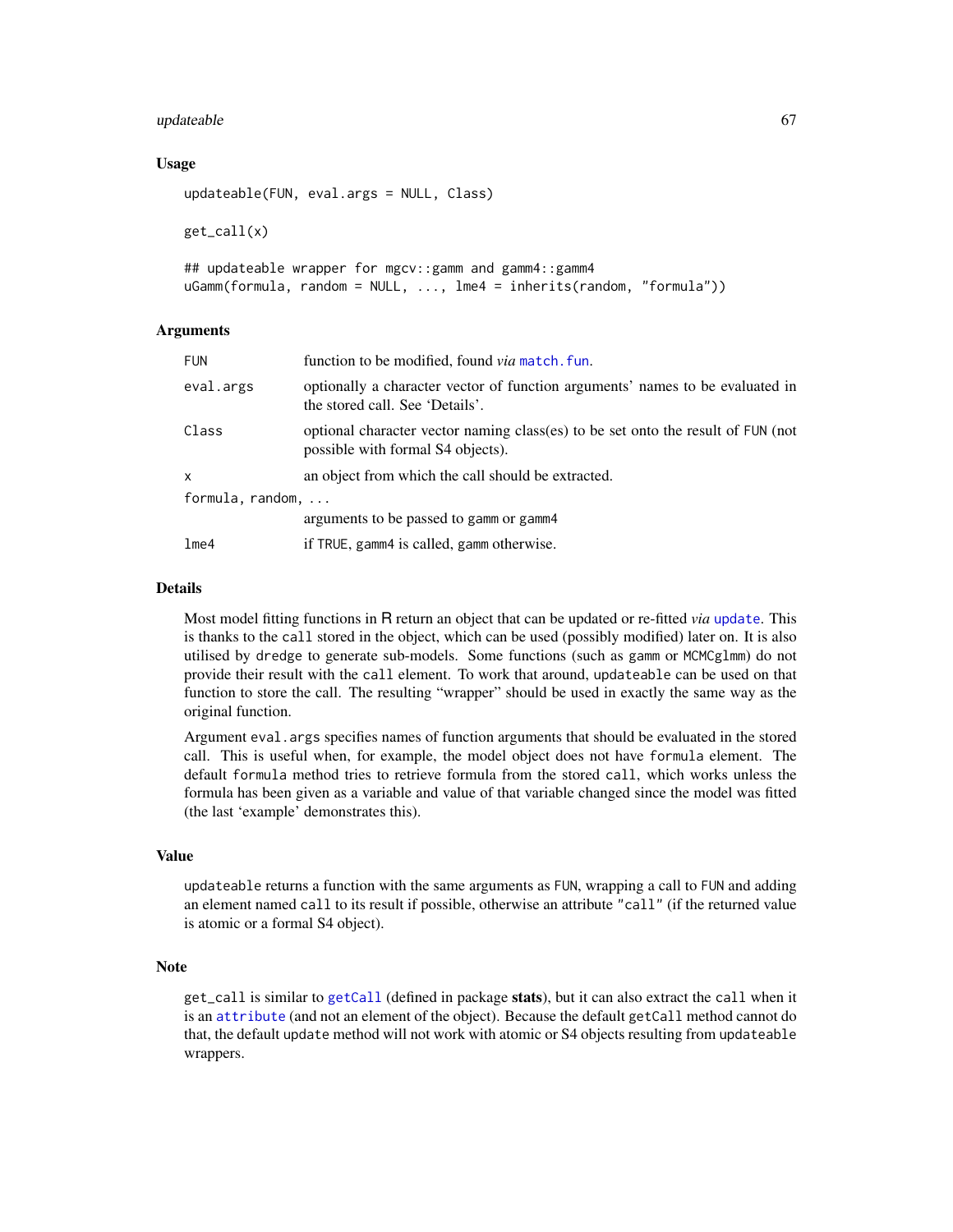#### 68 updateable by the control of the control of the control of the control of the control of the control of the control of the control of the control of the control of the control of the control of the control of the contro

uGamm sets also an appropriate class onto the result ("gamm4" and/or "gamm"), which is needed for some generics defined in MuMIn to work (note that unlike the functions created by updateable it has no formal arguments of the original function). As of version 1.9.2, MuMIn: : gamm is no longer available.

#### Author(s)

Kamil Bartoń

#### See Also

[update](#page-0-0), [getCall](#page-0-0), [getElement](#page-0-0), [attributes](#page-0-0)

[gamm](#page-0-0), [gamm4](#page-0-0)

# Examples

```
# Simple example with cor.test:
# From example(cor.test)
x <- c(44.4, 45.9, 41.9, 53.3, 44.7, 44.1, 50.7, 45.2, 60.1)
y <- c( 2.6, 3.1, 2.5, 5.0, 3.6, 4.0, 5.2, 2.8, 3.8)
ct1 \le cor.test(x, y, method = "kendall", alternative = "greater")
uCor.test <- updateable(cor.test)
ct2 \leq uCor.test(x, y, method = "kendall", alternative = "greater")
getCall(ct1) # --> NULL
getCall(ct2)
#update(ct1, method = "pearson") --> Error
update(ct2, method = "pearson")
update(ct2, alternative = "two.sided")
## predefined wrapper for 'gamm':
set.seed(0)
dat \le gamSim(6, n = 100, scale = 5, dist = "normal")
fmm1 <- uGamm(y \sims(x0)+ s(x3) + s(x2), family = gaussian, data = dat,
   random = list(fac = ~1))getCall(fmm1)
class(fmm1)
###
## Not run:
library(caper)
```
<span id="page-67-0"></span>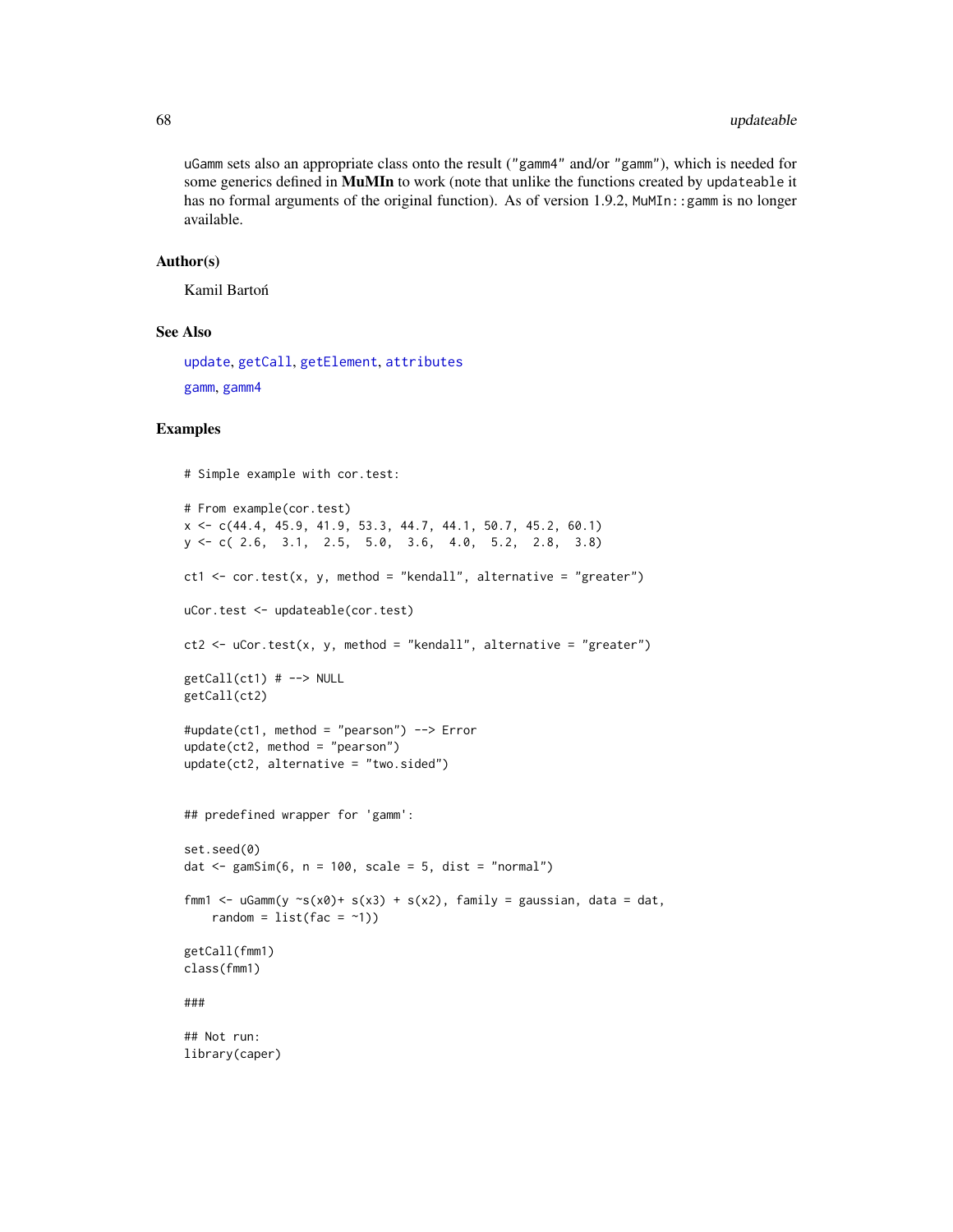#### <span id="page-68-1"></span>Weights 69

```
data(shorebird)
shorebird <- comparative.data(shorebird.tree, shorebird.data, Species)
fm1 <- crunch(Egg.Mass \sim F.Mass * M.Mass, data = shorebird)
uCrunch <- updateable(crunch)
fm2 <- uCrunch(Egg.Mass ~ F.Mass * M.Mass, data = shorebird)
getCall(fm1)
getCall(fm2)
update(fm2) # Error with 'fm1'
dredge(fm2)
## End(Not run)
###
## Not run:
# "lmekin" does not store "formula" element
library(coxme)
uLmekin <- updateable(lmekin, eval.args = "formula")
f <- effort ~ Type + (1|Subject)
fm1 <- lmekin(f, data = ergoStool)
fm2 <- uLmekin(f, data = ergoStool)
f \le - wrong \sim formula # reassigning "f"
getCall(fm1) # formula is "f"
getCall(fm2)
formula(fm1) # returns the current value of "f"
formula(fm2)
## End(Not run)
```
<span id="page-68-0"></span>

Weights *Akaike weights*

### Description

Calculate, extract or set normalized model likelihoods ('Akaike weights').

#### Usage

Weights(x) Weights $(x)$  <- value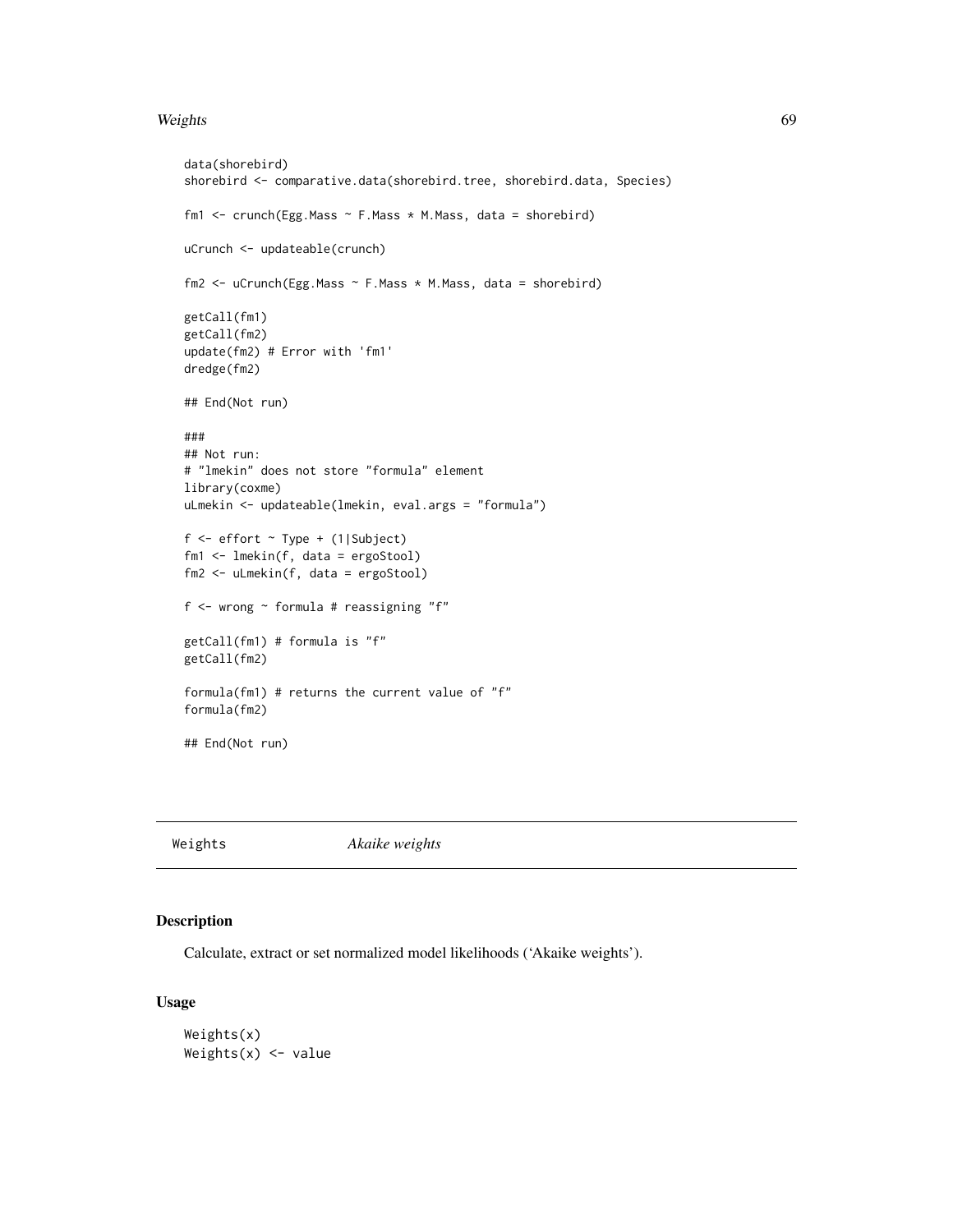#### <span id="page-69-0"></span>Arguments

| $\mathsf{x}$ | a numeric vector of information criterion values such as AIC, or objects returned                                               |
|--------------|---------------------------------------------------------------------------------------------------------------------------------|
|              | by functions like AIC. There are also methods for extracting 'Akaike weights'<br>from "model.selection" or "averaging" objects. |
| value        | numeric, the new weights for the "averaging" object or NULL to reset the<br>weights based on the original IC used.              |

# Details

The replacement function can assign new weights to an "averaging" object, affecting coefficient values and order of component models.

## Value

For the extractor, a numeric vector of normalized likelihoods.

# Note

On assigning new weights, the model order changes accordingly, so assigning the same weights again will cause incorrect re-calculation of averaged coefficients. To avoid that, either re-set model weights by assigning NULL, or use ordered weights.

# Author(s)

Kamil Bartoń

# See Also

[sw](#page-64-0), [weighted.mean](#page-0-0)

[armWeights](#page-5-0), [bootWeights](#page-10-0), [BGWeights](#page-9-0), [cos2Weights](#page-12-0), [jackknifeWeights](#page-25-0) and [stackingWeights](#page-55-0) can be used to produce model weights.

[weights](#page-0-0), which extracts fitting weights from model objects.

## Examples

```
fm1 \leq glm(Prop \sim dose, data = Beetle, family = binomial)
fm2 \leq update(fm1, . r + I(dose^2))fm3 \leq update(fm1, \leq log(dose))
fm4 <- update(fm3, \cdot \sim \cdot + I(log(dose)^2))
round(Weights(AICc(fm1, fm2, fm3, fm4)), 3)
am <- model.avg(fm1, fm2, fm3, fm4, rank = AICc)
coef(am)
# Assign equal weights to all models:
Weights(am) \le- rep(1, 4) # assigned weights are rescaled to sum to 1
```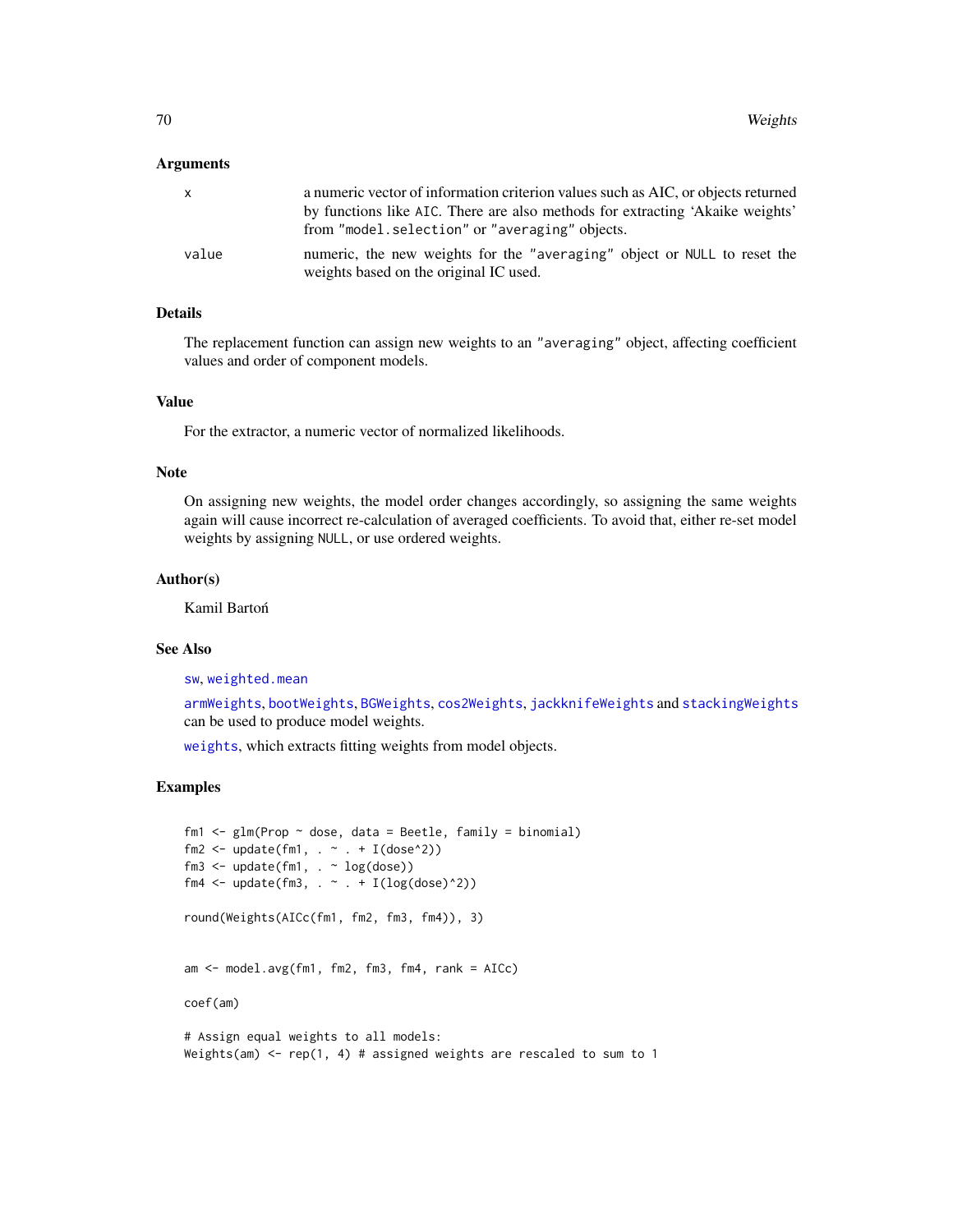#### Weights 71

```
Weights(am)
coef(am)
# Assign dummy weights:
wts <-c(2,1,4,3)Weights(am) <- wts
coef(am)
# Component models are now sorted according to the new weights.
# The same weights assigned again produce incorrect results!
Weights(am) <- wts
coef(am) # wrong!
#
Weights(am) <- NULL # reset to original model weights
Weights(am) <- wts
coef(am) # correct
```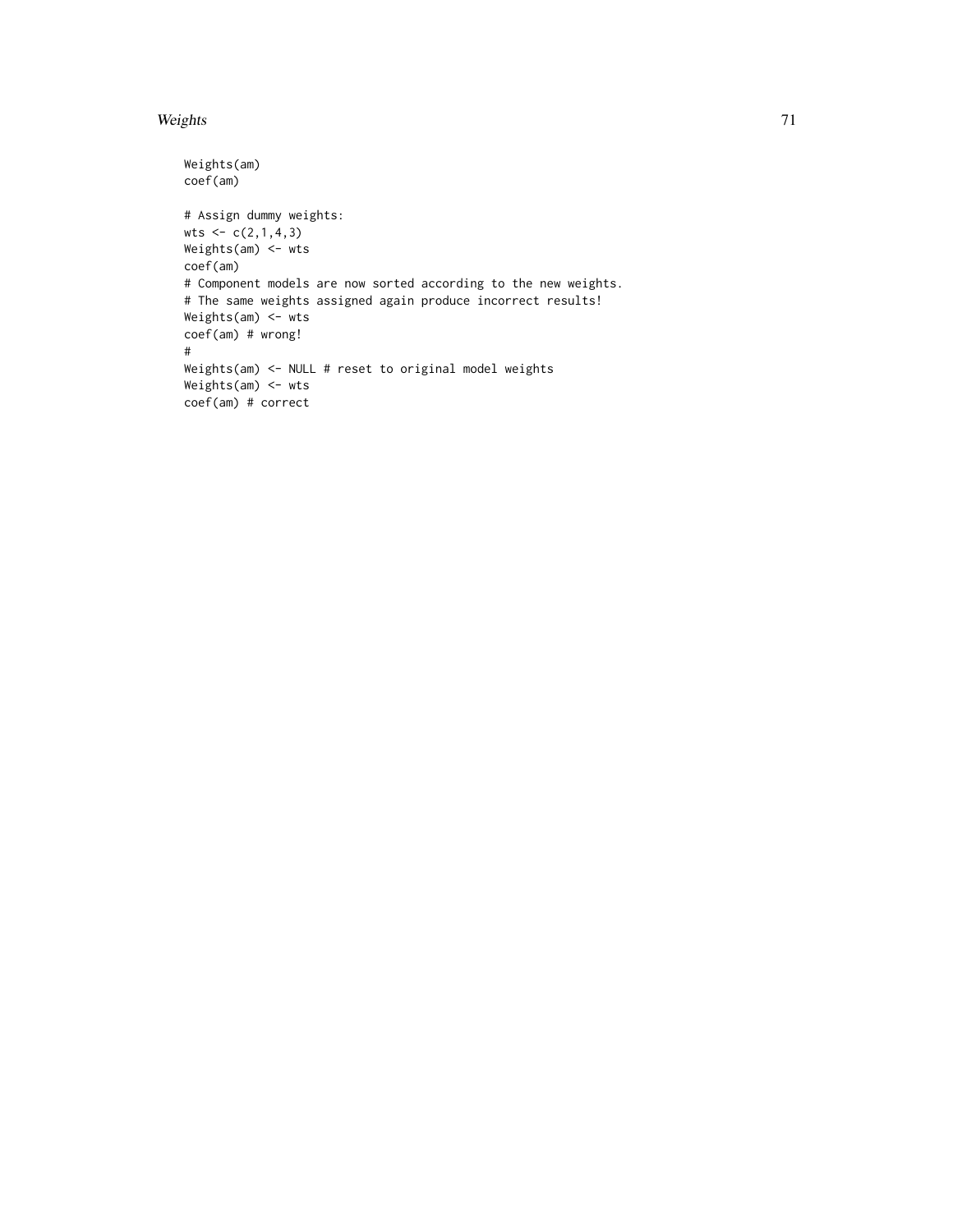# Index

∗Topic datasets Beetle, [8](#page-7-0) Cement, [12](#page-11-0) GPA, [24](#page-23-0) ∗Topic hplot plot.model.selection, [45](#page-44-0) ∗Topic manip exprApply, [19](#page-18-0) Formula manipulation, [22](#page-21-0) merge.model.selection, [29](#page-28-0) Model utilities, [30](#page-29-1) stdize, [60](#page-59-1) subset.model.selection, [63](#page-62-0) ∗Topic models AICc, [4](#page-3-1) arm.glm, [6](#page-5-1) BGWeights, [10](#page-9-1) bootWeights, [11](#page-10-1) cos2Weights, [13](#page-12-1) dredge, [14](#page-13-1) get.models, [23](#page-22-0) Information criteria, [25](#page-24-0) jackknifeWeights, [26](#page-25-1) loo, [28](#page-27-0) Model utilities, [30](#page-29-1) model.avg, [32](#page-31-1) model.sel, [35](#page-34-1) model.selection.object, [37](#page-36-0) MuMIn-package, [3](#page-2-1) nested, [40](#page-39-0) par.avg, [41](#page-40-1) pdredge, [43](#page-42-0) predict.averaging, [46](#page-45-0) QAIC, [49](#page-48-0) QIC, [50](#page-49-1) r.squaredGLMM, [52](#page-51-1) r.squaredLR, [55](#page-54-1) stackingWeights, [56](#page-55-1) std.coef, [58](#page-57-1)

sw, [65](#page-64-1) Weights, [69](#page-68-1) ∗Topic package MuMIn-models, [38](#page-37-0) MuMIn-package, [3](#page-2-1) ∗Topic utils updateable, [66](#page-65-1) [, *[64](#page-63-0)* [.data.frame, *[64,](#page-63-0) [65](#page-64-1)* [.model.selection *(*subset.model.selection*)*, [63](#page-62-0) [[.model.selection *(*subset.model.selection*)*, [63](#page-62-0) AIC, *[3–](#page-2-1)[5](#page-4-0)*, *[26](#page-25-1)* AICc, *[3](#page-2-1)*, [4,](#page-3-1) *[5](#page-4-0)*, *[12](#page-11-0)*, *[26](#page-25-1)*, *[34](#page-33-0)*, *[36](#page-35-0)*, *[50](#page-49-1)* aicc, *[5](#page-4-0)* aictab, *[36](#page-35-0)* alist, *[15](#page-14-0)* aodml, *[39](#page-38-0)* aodql, *[39](#page-38-0)* append.model.selection *(*merge.model.selection*)*, [29](#page-28-0) apply, *[62](#page-61-0)* ARM, *[3](#page-2-1)* arm.glm, [6](#page-5-1) armWeights, *[70](#page-69-0)* armWeights *(*arm.glm*)*, [6](#page-5-1) as.call, *[20](#page-19-0)* as.name, *[20](#page-19-0)* attribute, *[67](#page-66-0)* attributes, *[68](#page-67-0)* backticks, *[17](#page-16-0)* Bates-Granger, *[3](#page-2-1)* Beetle, [8,](#page-7-0) *[15](#page-14-0)* bestglm, *[18](#page-17-0)* beta.weights *(*std.coef*)*, [58](#page-57-1)

betabin, *[39](#page-38-0)* betareg, *[39](#page-38-0)*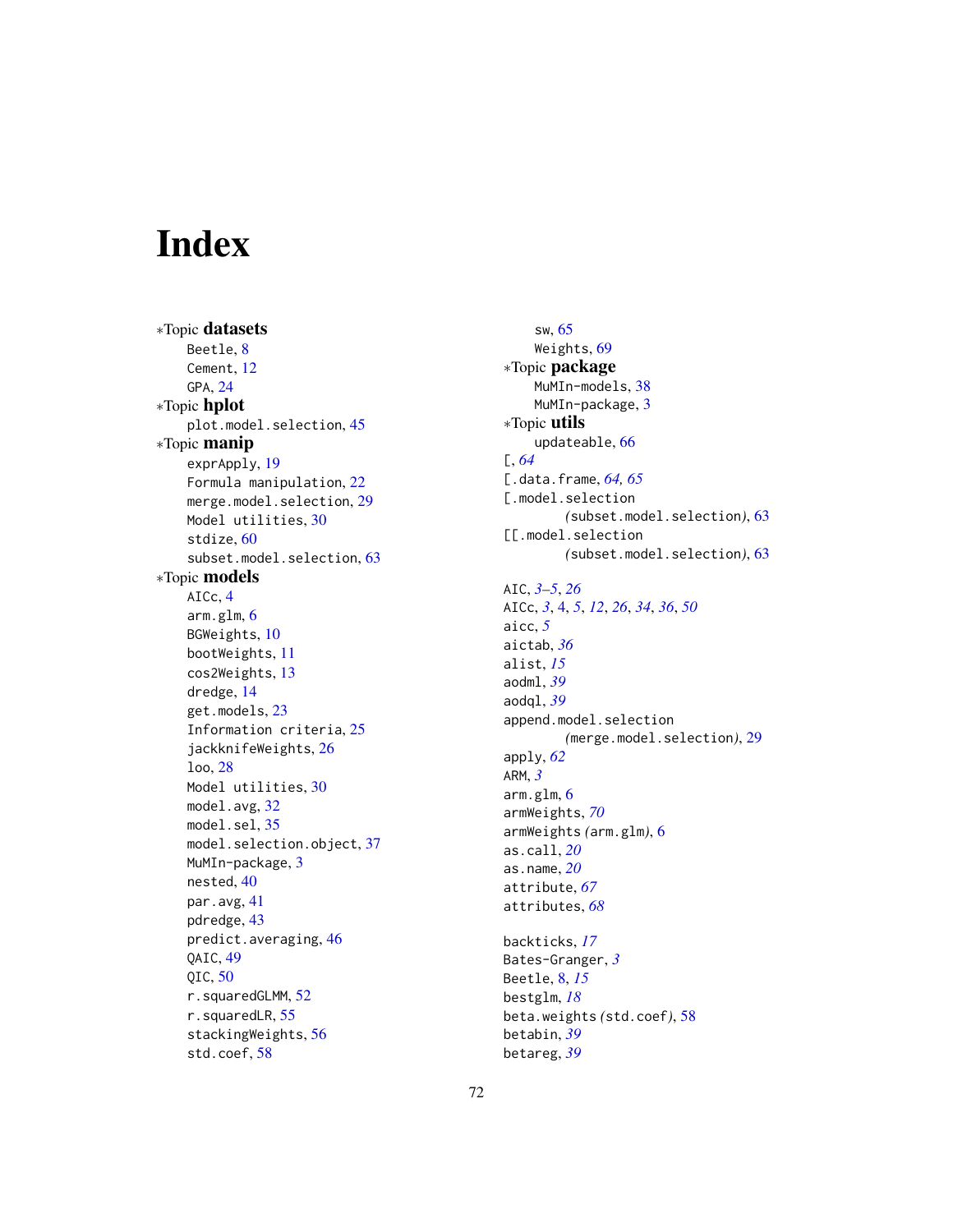## INDEX  $\hspace{1.5cm}$  73

BGWeights, *[7](#page-6-0)*, [10,](#page-9-0) *[12](#page-11-0)*, *[14](#page-13-0)*, *[27](#page-26-0)*, *[57](#page-56-0)*, *[70](#page-69-0)* BIC, *[3](#page-2-0)*, *[26](#page-25-0)* bootstrapped, *[3](#page-2-0)* bootWeights, *[7](#page-6-0)*, *[11](#page-10-0)*, [11,](#page-10-0) *[14](#page-13-0)*, *[27](#page-26-0)*, *[57](#page-56-0)*, *[70](#page-69-0)* bquote, *[20](#page-19-0)* brglm, *[39](#page-38-0)* CAICF, *[3](#page-2-0)* CAICF *(*Information criteria*)*, [25](#page-24-0) call, *[20](#page-19-0)* Cement, [12](#page-11-0) clm, *[39](#page-38-0)* clmm, *[39](#page-38-0)* coef, *[32](#page-31-0)*, *[59](#page-58-0)* coef.glmulti, *[34](#page-33-0)* coeffs, *[59](#page-58-0)* coeffs *(*Model utilities*)*, [30](#page-29-0) coefTable, *[15](#page-14-0)*, *[18](#page-17-0)*, *[33](#page-32-0)*, *[58,](#page-57-0) [59](#page-58-0)* coefTable *(*Model utilities*)*, [30](#page-29-0) compar.gee, *[51](#page-50-0)* confint, *[34](#page-33-0)* cos-squared, *[3](#page-2-0)* cos2Weights, *[7](#page-6-0)*, *[11,](#page-10-0) [12](#page-11-0)*, [13,](#page-12-0) *[27](#page-26-0)*, *[57](#page-56-0)*, *[70](#page-69-0)* coxme, *[39](#page-38-0)* coxph, *[39](#page-38-0)* Cp *(*Information criteria*)*, [25](#page-24-0) cpglm, *[38](#page-37-0)* cpglmm, *[38](#page-37-0)* crunch, *[39](#page-38-0)* curly, *[20](#page-19-0)* dc *(*dredge*)*, [14](#page-13-0) delete.response, *[22](#page-21-0)* DIC, *[3](#page-2-0)* DIC *(*Information criteria*)*, [25](#page-24-0) dredge, *[3](#page-2-0)*, [14,](#page-13-0) *[23,](#page-22-0) [24](#page-23-0)*, *[30](#page-29-0)*, *[32](#page-31-0)*, *[34](#page-33-0)*, *[36–](#page-35-0)[39](#page-38-0)*, *[41](#page-40-0)*, *[43](#page-42-0)*, *[65,](#page-64-0) [66](#page-65-0)* drop.terms, *[22](#page-21-0)* eval, *[52](#page-51-0)* expand.formula *(*Formula manipulation*)*, [22](#page-21-0) exprApply, [19](#page-18-0) expression, *[20](#page-19-0)* extractDIC, *[26](#page-25-0)* family, *[26](#page-25-0)*

formula, *[22](#page-21-0)*, *[33](#page-32-0)* Formula manipulation, [22](#page-21-0)

gam, *[38](#page-37-0)* gamlss, *[39](#page-38-0)* gamm, *[38](#page-37-0)*, *[68](#page-67-0)* gamm-wrapper *(*updateable*)*, [66](#page-65-0) gamm4, *[38](#page-37-0)*, *[68](#page-67-0)* gee, *[39](#page-38-0)*, *[51](#page-50-0)* geeglm, *[39](#page-38-0)*, *[51](#page-50-0)* geem, *[39](#page-38-0)*, *[51](#page-50-0)* get.models, *[16](#page-15-0)*, *[18](#page-17-0)*, [23,](#page-22-0) *[34](#page-33-0)* get.response *(*Model utilities*)*, [30](#page-29-0) get\_call *(*updateable*)*, [66](#page-65-0) getAllTerms *(*Model utilities*)*, [30](#page-29-0) getCall, *[67,](#page-66-0) [68](#page-67-0)* getElement, *[68](#page-67-0)* ginv, *[11](#page-10-0)* glm, *[6](#page-5-0)*, *[10](#page-9-0)*, *[12,](#page-11-0) [13](#page-12-0)*, *[26](#page-25-0)*, *[38](#page-37-0)*, *[57](#page-56-0)* glm.fit, *[10](#page-9-0)* glm.nb, *[38](#page-37-0)* glmer, *[38](#page-37-0)* glmmML, *[39](#page-38-0)* glmmTMB, *[39](#page-38-0)* glmulti, *[18](#page-17-0)* global option, *[17](#page-16-0)* gls, *[38](#page-37-0)* GPA, [24](#page-23-0) graphical parameters, *[46](#page-45-0)* has *(*subset.model.selection*)*, [63](#page-62-0) hurdle, *[39](#page-38-0)* IC *(*Information criteria*)*, [25](#page-24-0) ICOMP, *[3](#page-2-0)* ICOMP *(*Information criteria*)*, [25](#page-24-0) ICtab, *[36](#page-35-0)* importance *(*sw*)*, [65](#page-64-0) Information criteria, [25](#page-24-0) jackknife, *[3](#page-2-0)* jackknifeWeights, *[7](#page-6-0)*, *[11,](#page-10-0) [12](#page-11-0)*, *[14](#page-13-0)*, [26,](#page-25-0) *[57](#page-56-0)*, *[70](#page-69-0)* list, *[23](#page-22-0)*

list of supported models, *[33](#page-32-0)*, *[36](#page-35-0)* lm, *[38](#page-37-0)* lme, *[38](#page-37-0)*, *[47](#page-46-0)* lmekin, *[39](#page-38-0)* lmer, *[38](#page-37-0)* Logical Operators, *[17](#page-16-0)* logistf, *[39](#page-38-0)* logLik, *[33](#page-32-0)*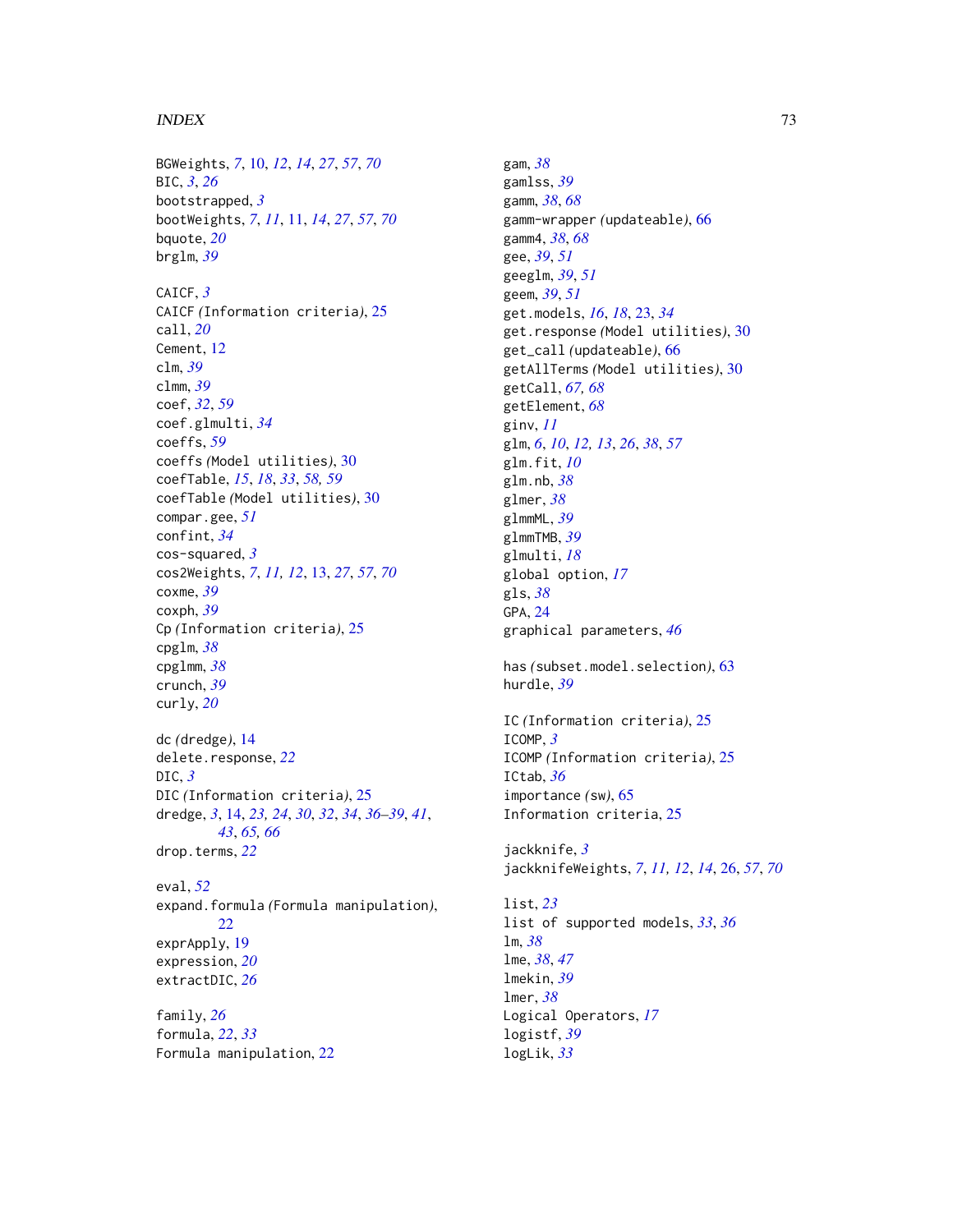## loo, [28](#page-27-0)

makeCluster, *[24](#page-23-0)* Mallows' Cp, *[3](#page-2-0)* Mallows' Cp *(*Information criteria*)*, [25](#page-24-0) mark, *[39](#page-38-0)* match.call, *[20](#page-19-0)* match.fun, *[20](#page-19-0)*, *[33](#page-32-0)*, *[67](#page-66-0)* maxlike, *[39](#page-38-0)* MCMCglmm, *[39](#page-38-0)* merge, *[30](#page-29-0)* merge.model.selection, [29](#page-28-0) mod.sel *(*model.sel*)*, [35](#page-34-0) modavg, *[34](#page-33-0)* model averaging, *[15](#page-14-0)* Model utilities, [30](#page-29-0) model.avg, *[3](#page-2-0)*, *[6,](#page-5-0) [7](#page-6-0)*, *[11,](#page-10-0) [12](#page-11-0)*, *[14](#page-13-0)*, *[18](#page-17-0)*, *[24](#page-23-0)*, *[27](#page-26-0)*, [32,](#page-31-0) *[39](#page-38-0)*, *[42](#page-41-0)*, *[47,](#page-46-0) [48](#page-47-0)*, *[57](#page-56-0)*, *[66](#page-65-0)* model.frame, *[31](#page-30-0)*, *[61](#page-60-0)* model.names *(*Model utilities*)*, [30](#page-29-0) model.sel, *[3](#page-2-0)*, *[18](#page-17-0)*, *[30](#page-29-0)*, [35,](#page-34-0) *[37–](#page-36-0)[39](#page-38-0)*, *[41](#page-40-0)*, *[66](#page-65-0)* model.selection object, *[29](#page-28-0)* model.selection.object, *[18](#page-17-0)*, *[36](#page-35-0)*, [37](#page-36-0) multinom, *[38](#page-37-0)* MuMIn *(*MuMIn-package*)*, [3](#page-2-0) MuMIn-gamm *(*updateable*)*, [66](#page-65-0) MuMIn-model-utils *(*Model utilities*)*, [30](#page-29-0) MuMIn-models, [38](#page-37-0) MuMIn-package, [3,](#page-2-0) *[46](#page-45-0)* negbin, *[39](#page-38-0)*

nested, [40](#page-39-0) null.fit *(*r.squaredLR*)*, [55](#page-54-0)

optim, *[27](#page-26-0)* optimisation method, *[27](#page-26-0)*

par, *[46](#page-45-0)* par.avg, *[7](#page-6-0)*, *[31](#page-30-0)*, *[33,](#page-32-0) [34](#page-33-0)*, [41,](#page-40-0) *[48](#page-47-0)* parse, *[46](#page-45-0)* partial.sd, *[3](#page-2-0)* partial.sd *(*std.coef*)*, [58](#page-57-0) pdredge, *[3](#page-2-0)*, *[18](#page-17-0)*, *[24](#page-23-0)*, [43](#page-42-0) pget.models *(*get.models*)*, [23](#page-22-0) pgls, *[39](#page-38-0)* plot, *[18](#page-17-0)* plot.default, *[46](#page-45-0)* plot.model.selection, [45](#page-44-0) polr, *[38](#page-37-0)*

predict, *[3](#page-2-0)*, *[33](#page-32-0)* predict.averaging, [46](#page-45-0) predict.glm, *[47](#page-46-0)* predict.gls, *[48](#page-47-0)* predict.lme, *[48](#page-47-0)* prediction, *[6](#page-5-0)*, *[13](#page-12-0)* print.averaging *(*model.avg*)*, [32](#page-31-0) print.model.selection *(*dredge*)*, [14](#page-13-0) prior weights, *[26](#page-25-0)* QAIC, *[3](#page-2-0)*, [49](#page-48-0) QAICc, *[3](#page-2-0)* QAICc *(*QAIC*)*, [49](#page-48-0) QIC, *[3](#page-2-0)*, *[26](#page-25-0)*, *[39](#page-38-0)*, [50](#page-49-0) QICu *(*QIC*)*, [50](#page-49-0) quasi, *[50](#page-49-0)* quasiLik *(*QIC*)*, [50](#page-49-0) quote, *[15](#page-14-0)*, *[20](#page-19-0)* r.squaredGLMM, [52,](#page-51-0) *[56](#page-55-0)* r.squaredLR, *[15](#page-14-0)*, *[54](#page-53-0)*, [55](#page-54-0) rbind, *[30](#page-29-0)* rbind.model.selection *(*merge.model.selection*)*, [29](#page-28-0) reformulate, *[22](#page-21-0)* regsubsets, *[18](#page-17-0)* rescale, *[62](#page-61-0)* rlm, *[38](#page-37-0)* rq, *[39](#page-38-0)* scale, *[61,](#page-60-0) [62](#page-61-0)* search list, *[47](#page-46-0)* simplify.formula *(*Formula manipulation*)*, [22](#page-21-0) solve, *[11](#page-10-0)* source reference, *[20](#page-19-0)* spautolm, *[39](#page-38-0)* spml, *[39](#page-38-0)* square, *[20](#page-19-0)* stacking, *[3](#page-2-0)* stackingWeights, *[7](#page-6-0)*, *[11,](#page-10-0) [12](#page-11-0)*, *[14](#page-13-0)*, *[27](#page-26-0)*, [56,](#page-55-0) *[70](#page-69-0)* standardize, *[61,](#page-60-0) [62](#page-61-0)* std.coef, *[3](#page-2-0)*, *[15](#page-14-0)*, [58,](#page-57-0) *[62](#page-61-0)* stdize, *[3](#page-2-0)*, *[59](#page-58-0)*, [60](#page-59-0) stdizeFit, *[3](#page-2-0)* stdizeFit *(*stdize*)*, [60](#page-59-0) step, *[4](#page-3-0)* stepAIC, *[4](#page-3-0)*

subset, *[18](#page-17-0)*, *[33](#page-32-0)*, *[64,](#page-63-0) [65](#page-64-0)*